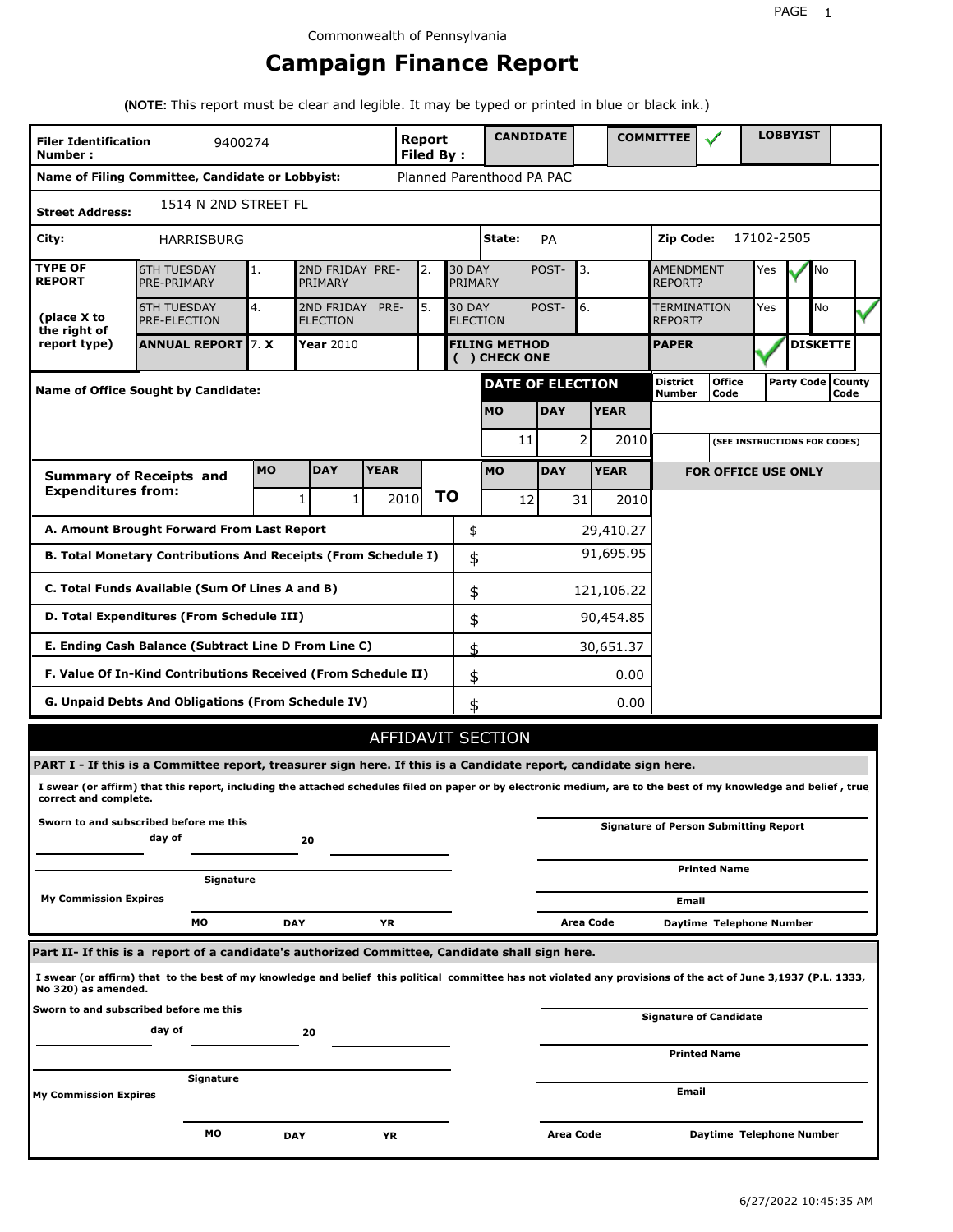### **SCHEDULE I CONTRIBUTIONS AND RECEIPTS Detailed Summary Page**

**Name of Filing Committee or Candidate Reporting Period Reporting Period** Planned Parenthood PA PAC **From:** 1/1/2010 **To:** 12/31/2010 **1. Unitemized Contributions Received - \$ 50.00 or Less Per Contributor TOTAL for the Reporting Period (1) \$** 40,745.01 **2. Contributions Received - \$ 50.01 To \$250.00 (From Part A and Part B) TOTAL for the Reporting Period (2) Contributions Received From Political Committees (Part A) All Other Contributions (Part B) \$ \$ \$** 475.00 19,775.94 20,250.94 **3. Contributions Received Over \$250.00 (From Part C and Part D) TOTAL for the Reporting Period (3) Contributions Received From Political Committees (Part C) All Other Contributions (Part D) \$ \$ \$** 25,300.00 5,400.00 30,700.00 **4. Other Receipts, Refunds, Interest Earned, Returned Checks, Etc . (From Part E) TOTAL for the Reporting Period (4) \$** 0.00 **Total Monetary Contributions and Receipts During this Reporting Period (Add and enter amount totals from Boxes 1,2,3 and 4; also enter this amount on Page1, Report Cover Page, Item B.) \$** 91,695.95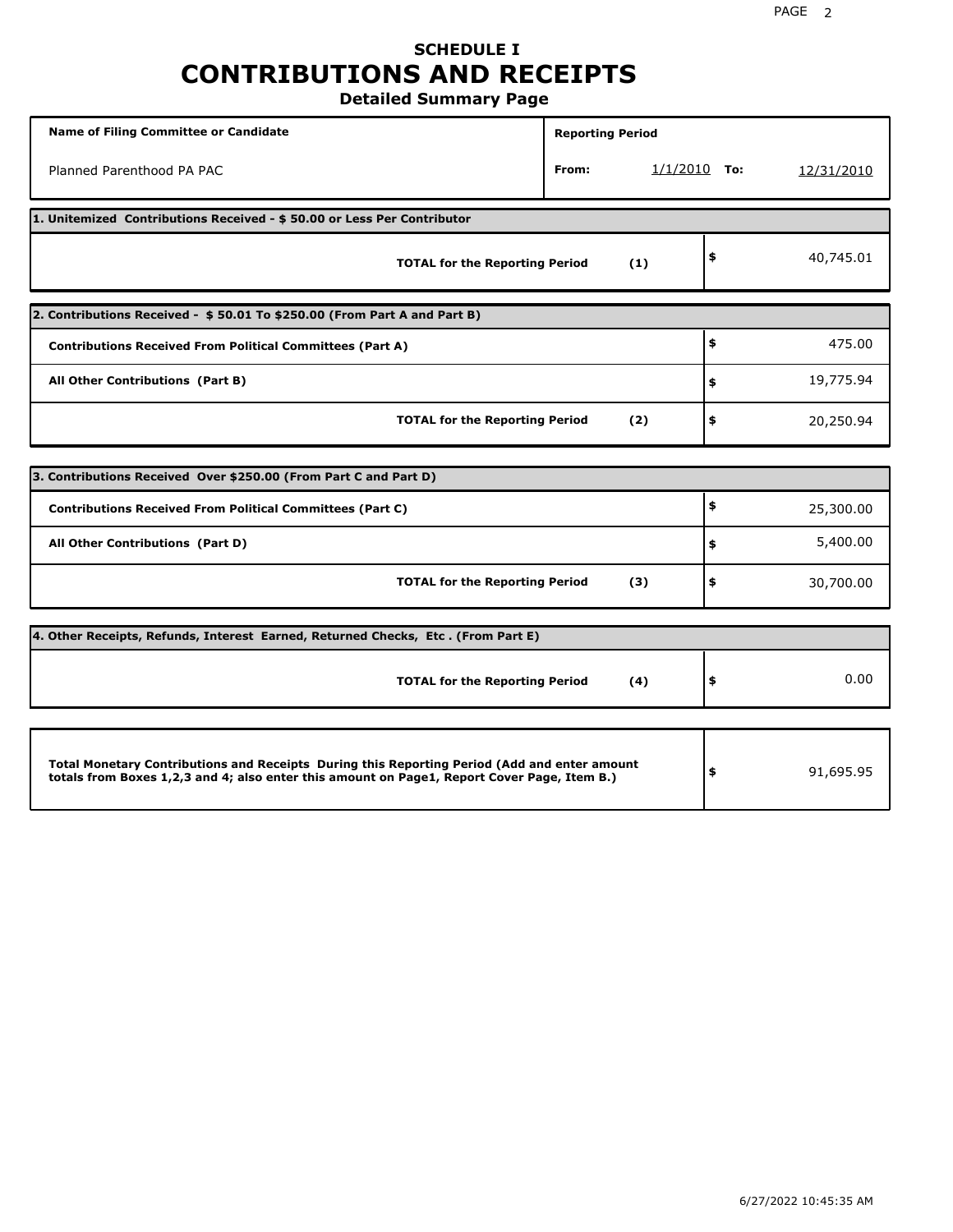**\$50.01 TO \$250.00**

 **Use this Part to itemize only contributions received from political committees with an aggregate value from \$50.01 to \$250.00 in the reporting period.**

| <b>Name of Filing Committee or Candidate</b>                                  |                    |                            |       | <b>Reporting Period</b> |             |             |    |                   |
|-------------------------------------------------------------------------------|--------------------|----------------------------|-------|-------------------------|-------------|-------------|----|-------------------|
| Planned Parenthood PA PAC                                                     |                    |                            | From: |                         | 1/1/2010    | To:         |    | 12/31/2010        |
|                                                                               |                    |                            |       |                         | <b>DATE</b> |             |    | <b>AMOUNT</b>     |
| <b>Full Name of Contributing Committee</b><br>Committee to Elect Mark Stevens |                    |                            |       | <b>MO</b>               | <b>DAY</b>  | <b>YEAR</b> |    |                   |
| <b>Mailing Address</b><br>PO Box 3067                                         |                    |                            |       |                         |             |             | \$ | 150.00            |
| City<br>West Chester                                                          | <b>State</b><br>PA | Zip Code (Plus 4)<br>19381 |       | 4                       | 16          | 2010        |    |                   |
| <b>Full Name of Contributing Committee</b><br>Lois Herr for Congress 2010     |                    |                            |       | <b>MO</b>               | <b>DAY</b>  | <b>YEAR</b> |    |                   |
| <b>Mailing Address</b><br>PO Box 111                                          |                    |                            |       |                         |             |             | \$ | 75.00             |
| City<br>Lancaster                                                             | <b>State</b><br>PA | Zip Code (Plus 4)          |       | 3                       | 30          | 2010        |    |                   |
| <b>Full Name of Contributing Committee</b><br>Capital Associates PAC          |                    |                            |       | <b>MO</b>               | <b>DAY</b>  | <b>YEAR</b> |    |                   |
| <b>Mailing Address</b><br>PO Box 1085                                         |                    |                            |       |                         |             |             | \$ | 250.00            |
| City<br>Harrisburg                                                            | <b>State</b><br>PA | Zip Code (Plus 4)<br>17108 |       | 10                      | 12          | 2010        |    |                   |
|                                                                               |                    |                            |       |                         |             |             |    | <b>PAGE TOTAL</b> |

**Enter Grand Total of Part A on Schedule I, Detailed Summary Page, Section 2.**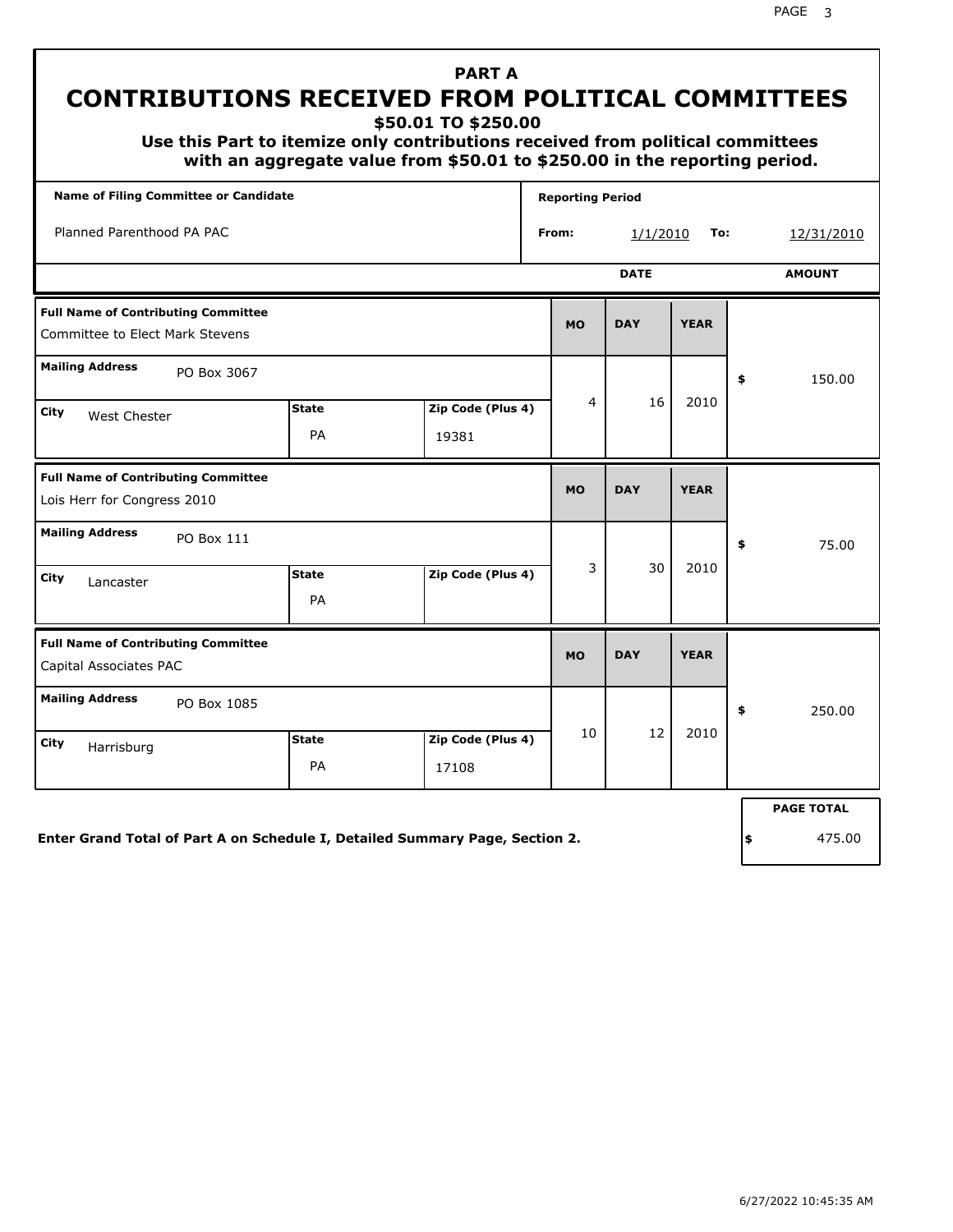| Use this Part to itemize all other contributions with an aggregate value from<br>(Exclude contributions from political committees reported in Part A) |                    | <b>PART B</b><br><b>ALL OTHER CONTRIBUTIONS</b><br>\$50.01 TO \$250.00<br>\$50.01 to \$250.00 in the reporting period. |                         |             |                |               |
|-------------------------------------------------------------------------------------------------------------------------------------------------------|--------------------|------------------------------------------------------------------------------------------------------------------------|-------------------------|-------------|----------------|---------------|
| <b>Name of Filing Committee or Candidate</b>                                                                                                          |                    |                                                                                                                        | <b>Reporting Period</b> |             |                |               |
| Planned Parenthood PA PAC                                                                                                                             |                    |                                                                                                                        | From:                   |             | $1/1/2010$ To: | 12/31/2010    |
|                                                                                                                                                       |                    |                                                                                                                        |                         | <b>DATE</b> |                | <b>AMOUNT</b> |
| <b>Full Name of Contributor</b><br>Joan Shapiro                                                                                                       |                    |                                                                                                                        | <b>MO</b>               | <b>DAY</b>  | <b>YEAR</b>    |               |
| <b>Mailing Address</b><br>426 S 26th St                                                                                                               |                    |                                                                                                                        |                         |             |                | 125.00<br>\$  |
| City<br>Philadelphia                                                                                                                                  | <b>State</b>       | Zip Code (Plus 4)                                                                                                      | 1                       | 19          | 2010           |               |
|                                                                                                                                                       | PA                 | 19146                                                                                                                  |                         |             |                |               |
| <b>Full Name of Contributor</b><br>Dayle Steinberg                                                                                                    |                    |                                                                                                                        | <b>MO</b>               | <b>DAY</b>  | <b>YEAR</b>    |               |
| <b>Mailing Address</b><br>1144 Locust St                                                                                                              |                    |                                                                                                                        |                         |             |                | \$<br>75.00   |
| City<br>Philadelphia                                                                                                                                  | <b>State</b><br>PA | Zip Code (Plus 4)<br>19107                                                                                             | $\mathbf{1}$            | 19          | 2010           |               |
| <b>Full Name of Contributor</b><br>Dayle Steinberg                                                                                                    |                    |                                                                                                                        | <b>MO</b>               | <b>DAY</b>  | <b>YEAR</b>    |               |
| <b>Mailing Address</b><br>1144 Locust St                                                                                                              |                    |                                                                                                                        |                         |             |                | 70.00<br>≯    |
| City<br>Philadelphia                                                                                                                                  | <b>State</b><br>PA | Zip Code (Plus 4)<br>19107                                                                                             | 3                       | 18          | 2010           |               |
|                                                                                                                                                       |                    |                                                                                                                        |                         |             |                |               |
| <b>Full Name of Contributor</b><br>Susan Stedman                                                                                                      |                    |                                                                                                                        | <b>MO</b>               | <b>DAY</b>  | <b>YEAR</b>    |               |
| <b>Mailing Address</b><br>5 Park Ave                                                                                                                  |                    |                                                                                                                        |                         |             |                | \$<br>75.00   |
| City<br>Paoli                                                                                                                                         | <b>State</b><br>PA | Zip Code (Plus 4)<br>19301                                                                                             | 1                       | 19          | 2010           |               |
| <b>Full Name of Contributor</b><br>TB & Susan Hagen                                                                                                   |                    |                                                                                                                        | <b>MO</b>               | <b>DAY</b>  | <b>YEAR</b>    |               |
| <b>Mailing Address</b><br>5727 Grubb Rd                                                                                                               |                    |                                                                                                                        |                         |             |                | \$<br>250.00  |
| City<br>Erie                                                                                                                                          | <b>State</b><br>PA | Zip Code (Plus 4)<br>16506                                                                                             | 1                       | 19          | 2010           |               |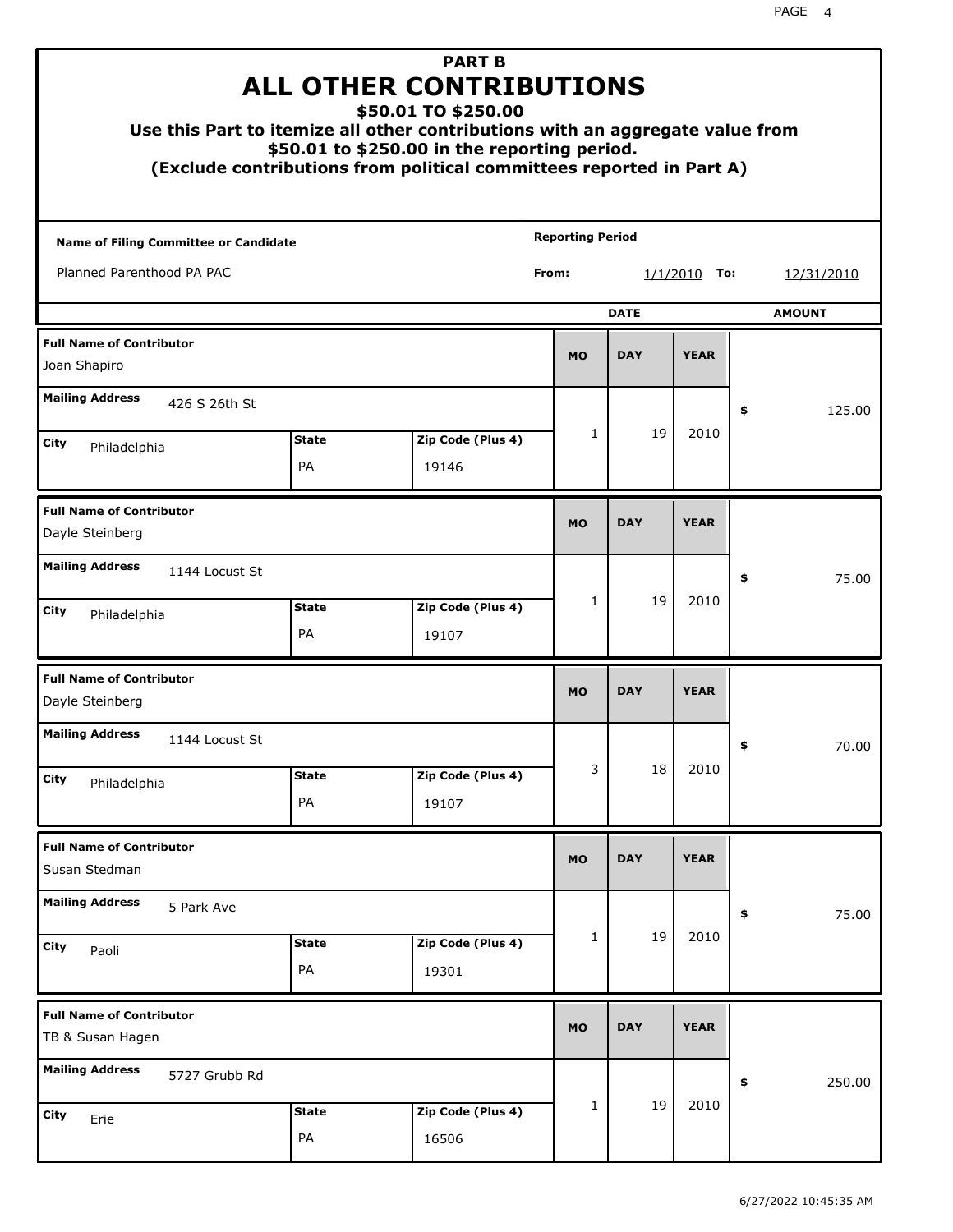| <b>Full Name of Contributor</b><br>Susan Schewel             |                  |                    |                            | <b>MO</b>    | <b>DAY</b> | <b>YEAR</b> |              |
|--------------------------------------------------------------|------------------|--------------------|----------------------------|--------------|------------|-------------|--------------|
| <b>Mailing Address</b>                                       | 506 E Durham St  |                    |                            |              |            |             | 125.00<br>\$ |
| City<br>Philadelphia                                         |                  | <b>State</b><br>PA | Zip Code (Plus 4)<br>19119 | 1            | 19         | 2010        |              |
| <b>Full Name of Contributor</b><br>Milton Allen              |                  |                    |                            | <b>MO</b>    | <b>DAY</b> | <b>YEAR</b> |              |
| <b>Mailing Address</b>                                       | 104 Lakeview Dri |                    |                            |              |            |             | 100.00<br>\$ |
| City<br>Coatesville                                          |                  | <b>State</b><br>PA | Zip Code (Plus 4)<br>19320 | 1            | 19         | 2010        |              |
| <b>Full Name of Contributor</b><br>Gordon & Elizabeth Hughes |                  |                    |                            | <b>MO</b>    | <b>DAY</b> | <b>YEAR</b> |              |
| <b>Mailing Address</b>                                       | 49 Marple Rd     |                    |                            | $\mathbf{1}$ | 19         | 2010        | 125.00<br>\$ |
| City<br>Haverford                                            |                  | <b>State</b><br>PA | Zip Code (Plus 4)          |              |            |             |              |
|                                                              |                  |                    |                            |              |            |             |              |
| <b>Full Name of Contributor</b><br>Georgianna Stapleton      |                  |                    |                            | <b>MO</b>    | <b>DAY</b> | <b>YEAR</b> |              |
| <b>Mailing Address</b>                                       | PO Box 467       |                    |                            |              |            |             | 75.00<br>\$  |
| City<br>Unionville                                           |                  | <b>State</b><br>PA | Zip Code (Plus 4)          | 10           | 20         | 2010        |              |
| <b>Full Name of Contributor</b><br>Elizabeth Jaeger          |                  |                    |                            | МO           | <b>DAY</b> | <b>YEAR</b> |              |
| <b>Mailing Address</b>                                       | 2113 Kestrel Ct  |                    |                            |              |            |             | 100.00<br>\$ |
| City<br>Lancaster                                            |                  | <b>State</b><br>PA | Zip Code (Plus 4)          | 1            | 20         | 2010        |              |
| <b>Full Name of Contributor</b><br>Alex and Christian Hansen |                  |                    |                            | <b>MO</b>    | <b>DAY</b> | <b>YEAR</b> |              |
| <b>Mailing Address</b>                                       | Unknown          |                    |                            | 2            | 12         | 2010        | 75.00<br>\$  |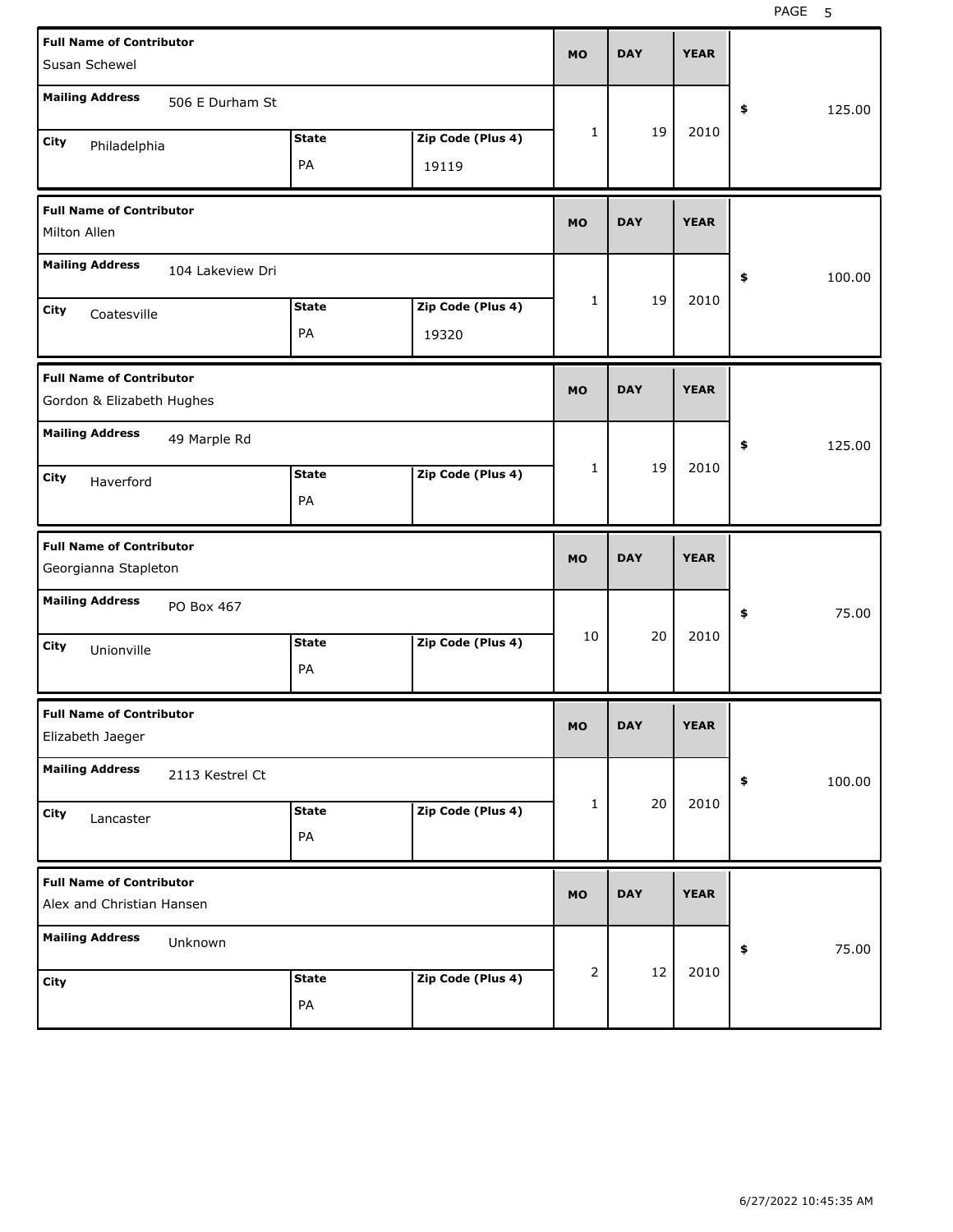| <b>Full Name of Contributor</b><br>Elizabeth and Charles Meredith |                    |                            | <b>MO</b>      | <b>DAY</b> | <b>YEAR</b> |              |
|-------------------------------------------------------------------|--------------------|----------------------------|----------------|------------|-------------|--------------|
| <b>Mailing Address</b><br>203 Juniper St                          |                    |                            |                |            |             | 150.00<br>\$ |
| City<br>Quakertown                                                | <b>State</b><br>PA | Zip Code (Plus 4)<br>18901 | 2              | 21         | 2010        |              |
| <b>Full Name of Contributor</b><br>Katie and Steve Gilmore        |                    |                            | <b>MO</b>      | <b>DAY</b> | <b>YEAR</b> |              |
| <b>Mailing Address</b><br>159 King Rd                             |                    |                            |                |            |             | 75.00<br>\$  |
| City<br>Chalfont                                                  | <b>State</b><br>PA | Zip Code (Plus 4)          | 2              | 12         | 2010        |              |
| <b>Full Name of Contributor</b><br>Helen Bosley                   |                    |                            | <b>MO</b>      | <b>DAY</b> | <b>YEAR</b> |              |
| <b>Mailing Address</b><br>546 Palmer Farm Dr                      |                    |                            |                |            |             | 150.00<br>\$ |
| City<br>Yardley                                                   | <b>State</b><br>PA | Zip Code (Plus 4)<br>19067 | 2              | 12         | 2010        |              |
|                                                                   |                    |                            |                |            |             |              |
| <b>Full Name of Contributor</b><br>Thomas Mallouk & Eileen Engle  |                    |                            | <b>MO</b>      | <b>DAY</b> | <b>YEAR</b> |              |
| <b>Mailing Address</b><br>58 Woodward Ct                          |                    |                            |                |            |             | 150.00<br>\$ |
| City<br>Doylestown                                                | <b>State</b><br>PA | Zip Code (Plus 4)          | 2              | 12         | 2010        |              |
| <b>Full Name of Contributor</b><br>Diane and Joseph Hudachek      |                    |                            | MO             | <b>DAY</b> | <b>YEAR</b> |              |
| <b>Mailing Address</b><br>192 Chancellor St                       |                    |                            |                |            |             | 75.00<br>\$  |
| City<br>Newtown                                                   | <b>State</b><br>PA | Zip Code (Plus 4)<br>18940 | 2              | 12         | 2010        |              |
| <b>Full Name of Contributor</b><br>William Schutt                 |                    |                            | <b>MO</b>      | <b>DAY</b> | <b>YEAR</b> |              |
| <b>Mailing Address</b><br>3875 Curly Rd                           |                    |                            | $\overline{2}$ | 12         | 2010        | 250.00<br>\$ |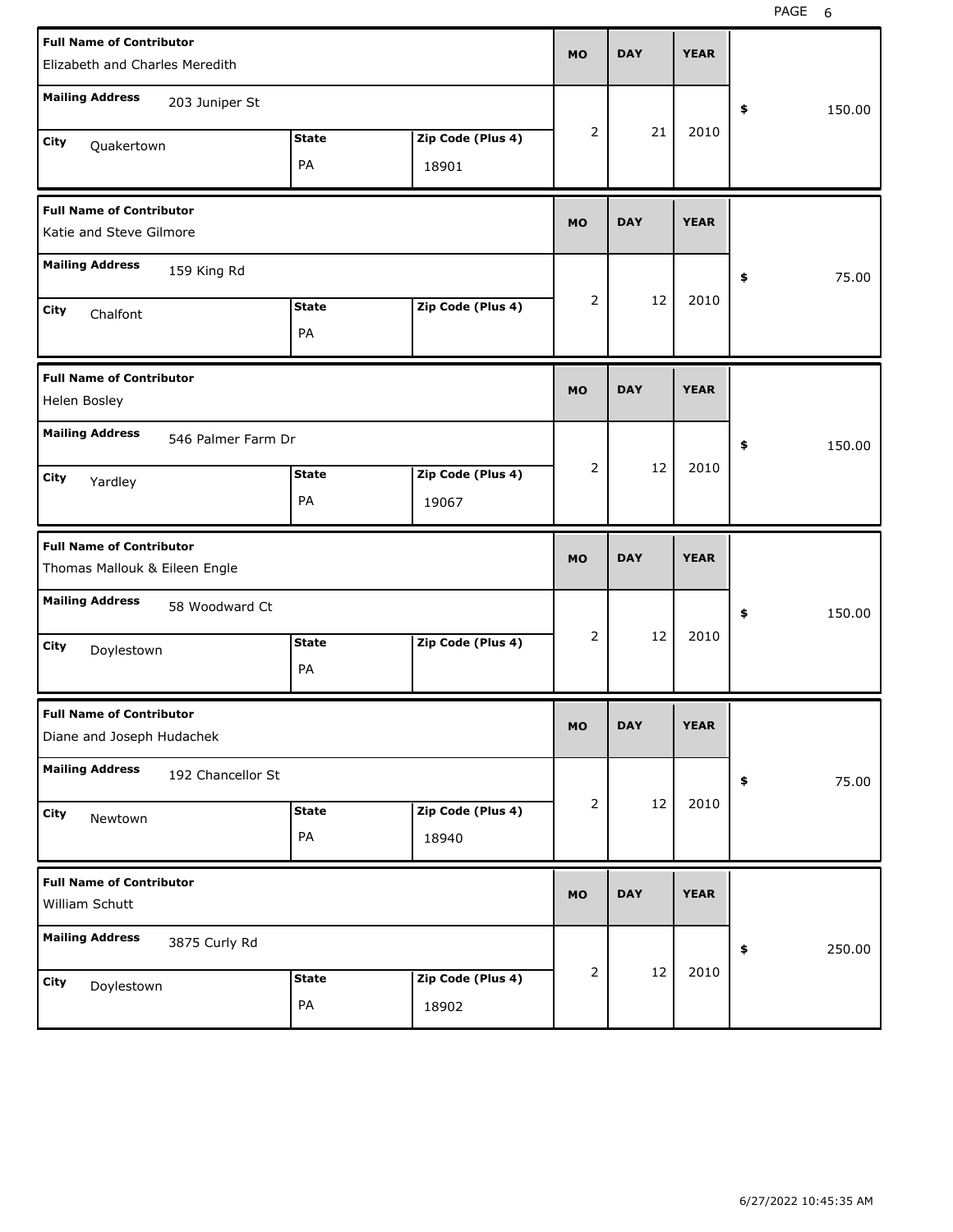| <b>Full Name of Contributor</b><br>William Gaboda                     | <b>MO</b> | <b>DAY</b> | <b>YEAR</b> |              |
|-----------------------------------------------------------------------|-----------|------------|-------------|--------------|
| <b>Mailing Address</b><br>1230 Ash Lane                               |           |            |             | \$<br>250.00 |
| Zip Code (Plus 4)<br><b>State</b><br>City<br>Yardley<br>PA<br>19067   | 2         | 12         | 2010        |              |
| <b>Full Name of Contributor</b><br>Nancy Russell                      | <b>MO</b> | <b>DAY</b> | <b>YEAR</b> |              |
| <b>Mailing Address</b><br>1310 Albright Dr                            |           |            |             | \$<br>75.00  |
| Zip Code (Plus 4)<br><b>State</b><br>City<br>Yardley<br>PA            | 2         | 12         | 2010        |              |
| <b>Full Name of Contributor</b><br>Doro Kerr                          | <b>MO</b> | <b>DAY</b> | <b>YEAR</b> |              |
| <b>Mailing Address</b><br>127 N Main St                               |           |            |             | \$<br>52.50  |
| Zip Code (Plus 4)<br><b>State</b><br>City<br>New hope<br>PA           | 2         | 12         | 2010        |              |
|                                                                       |           |            |             |              |
| <b>Full Name of Contributor</b><br>Anne SC Stephano                   | <b>MO</b> | <b>DAY</b> | <b>YEAR</b> |              |
| <b>Mailing Address</b><br>2709 River Rd                               |           |            |             | \$<br>250.00 |
| Zip Code (Plus 4)<br><b>State</b><br>City<br>New Hope<br>PA           | 2         | 12         | 2010        |              |
| <b>Full Name of Contributor</b><br>Sandra Teel Trainer                | MO        | <b>DAY</b> | <b>YEAR</b> |              |
| <b>Mailing Address</b><br>100 Garden Alley #7                         |           |            |             | 250.00<br>\$ |
| Zip Code (Plus 4)<br><b>State</b><br>City<br>Doylestown<br>PA         | 2         | 12         | 2010        |              |
| <b>Full Name of Contributor</b><br>Susan Kressly and Gregory Anderson | <b>MO</b> | <b>DAY</b> | <b>YEAR</b> |              |
| <b>Mailing Address</b><br>529 Caddy Dr                                | 2         | 12         | 2010        | \$<br>150.00 |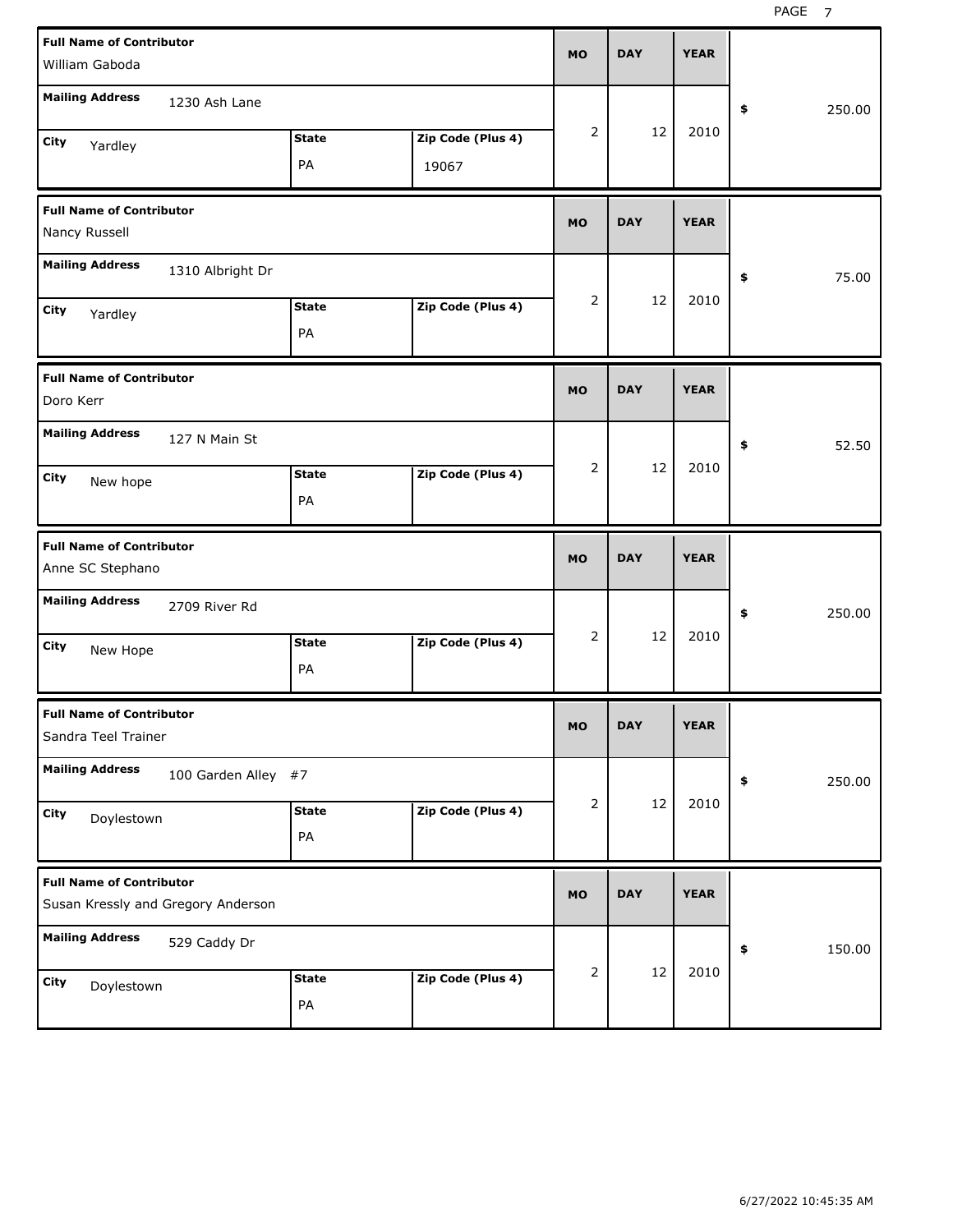| <b>Full Name of Contributor</b><br>David & Dover Bull                                                        | <b>MO</b> | <b>DAY</b> | <b>YEAR</b> |              |
|--------------------------------------------------------------------------------------------------------------|-----------|------------|-------------|--------------|
| <b>Mailing Address</b><br>109 S West St                                                                      |           |            |             | \$<br>250.00 |
| Zip Code (Plus 4)<br><b>State</b><br>City<br>Doylestown<br>PA                                                | 2         | 12         | 2010        |              |
| <b>Full Name of Contributor</b><br>Albert & Cynthia Ruenes                                                   | <b>MO</b> | <b>DAY</b> | <b>YEAR</b> |              |
| <b>Mailing Address</b><br>5437 Michael Ct                                                                    |           |            |             | \$<br>150.00 |
| Zip Code (Plus 4)<br><b>State</b><br>City<br>Pipersville<br>PA                                               | 2         | 12         | 2010        |              |
| <b>Full Name of Contributor</b><br>Karen Marshall                                                            | <b>MO</b> | <b>DAY</b> | <b>YEAR</b> |              |
| <b>Mailing Address</b><br>35 Sandy Knoll Dr<br>Zip Code (Plus 4)<br><b>State</b><br>City<br>Doylestown<br>PA | 2         | 12         | 2010        | 75.00<br>\$  |
|                                                                                                              |           |            |             |              |
| <b>Full Name of Contributor</b><br>Kimberly Gronendahl                                                       | <b>MO</b> | <b>DAY</b> | <b>YEAR</b> |              |
| <b>Mailing Address</b><br>4783 Landisville Rd                                                                |           |            |             | \$<br>250.00 |
| Zip Code (Plus 4)<br><b>State</b><br>City<br>Doylestown<br>PA                                                | 2         | 12         | 2010        |              |
| <b>Full Name of Contributor</b><br>Thomas & Patricia Thomas                                                  | MO        | <b>DAY</b> | <b>YEAR</b> |              |
| <b>Mailing Address</b><br>3450 Church School Rd                                                              |           |            |             | 125.00<br>\$ |
| Zip Code (Plus 4)<br><b>State</b><br>City<br>Doylestown<br>PA                                                | 2         | 12         | 2010        |              |
| <b>Full Name of Contributor</b><br>E. Lowell Swarts                                                          | <b>MO</b> | <b>DAY</b> | <b>YEAR</b> |              |
| <b>Mailing Address</b><br>15 Winding Way                                                                     | 2         | 17         | 2010        | 100.00<br>\$ |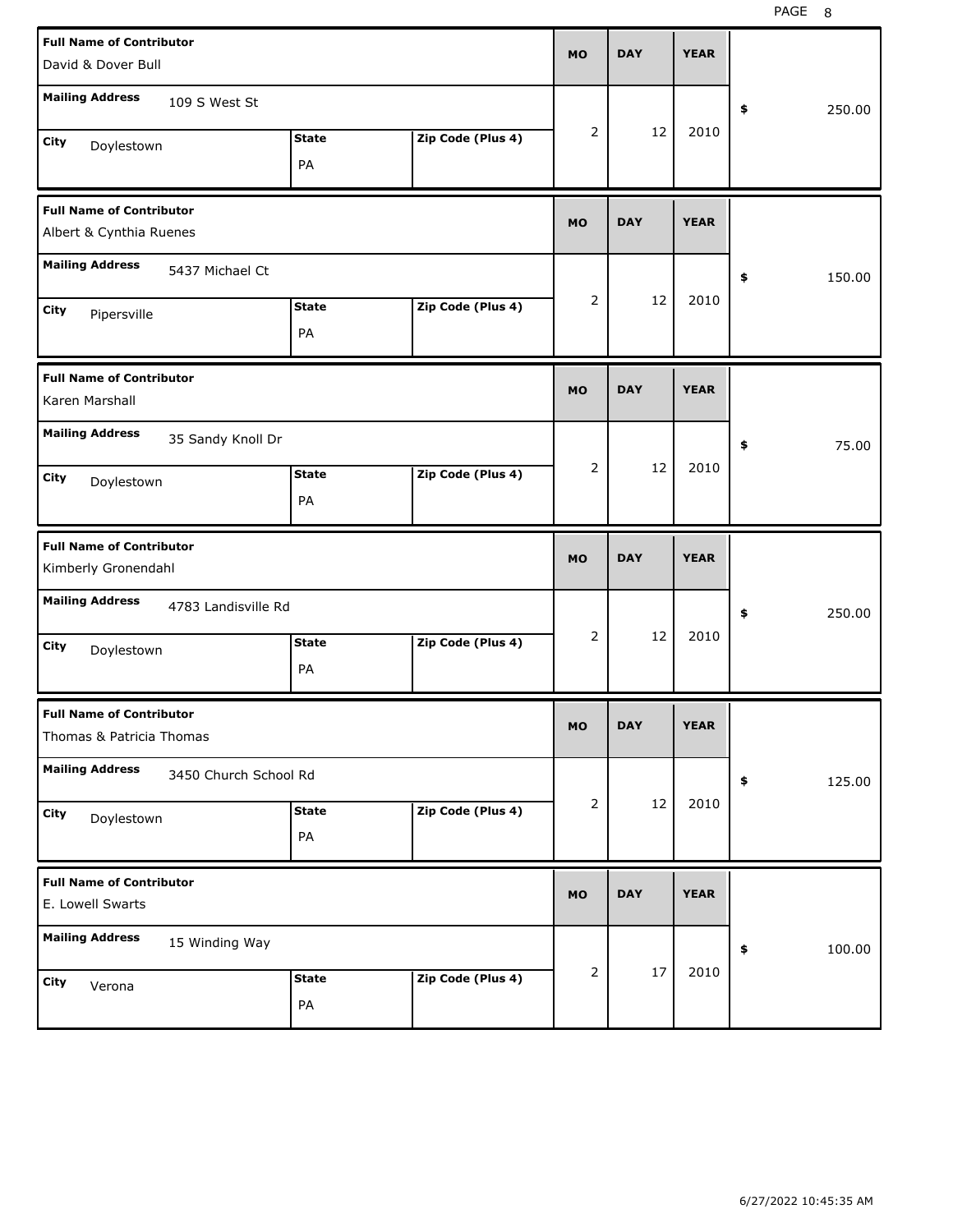| <b>Full Name of Contributor</b><br>James Mickle              |                       |                                                  |                   | <b>MO</b>      | <b>DAY</b> | <b>YEAR</b> |              |
|--------------------------------------------------------------|-----------------------|--------------------------------------------------|-------------------|----------------|------------|-------------|--------------|
| <b>Mailing Address</b>                                       | PO Box 832            |                                                  |                   |                |            |             | \$<br>75.00  |
| City<br>Boyertown                                            |                       | <b>State</b>                                     | Zip Code (Plus 4) | $\overline{2}$ | 17         | 2010        |              |
|                                                              |                       | PA                                               | 19512             |                |            |             |              |
| <b>Full Name of Contributor</b><br>Peg Forster               |                       |                                                  |                   | <b>MO</b>      | <b>DAY</b> | <b>YEAR</b> |              |
| <b>Mailing Address</b>                                       | 70 S West St          |                                                  |                   |                |            |             | 75.00<br>\$  |
| City<br>Doylestown                                           |                       | <b>State</b>                                     | Zip Code (Plus 4) | $\overline{2}$ | 17         | 2010        |              |
|                                                              |                       | PA                                               | 18901             |                |            |             |              |
| <b>Full Name of Contributor</b><br>Debbie Hutchison          |                       |                                                  |                   | <b>MO</b>      | <b>DAY</b> | <b>YEAR</b> |              |
| <b>Mailing Address</b>                                       | 334 Maple Ave         |                                                  |                   |                |            |             | \$<br>150.00 |
| City<br>Doylestown                                           |                       | <b>State</b>                                     | Zip Code (Plus 4) | $\overline{2}$ | 17         | 2010        |              |
|                                                              |                       | PA                                               | 18901             |                |            |             |              |
|                                                              |                       |                                                  |                   |                |            |             |              |
| <b>Full Name of Contributor</b><br>John and Kelly Donaghy    |                       |                                                  |                   | <b>MO</b>      | <b>DAY</b> | <b>YEAR</b> |              |
| <b>Mailing Address</b>                                       | 5805 Mechancsville Rd |                                                  |                   |                |            |             | 75.00<br>\$  |
| City<br>Mechanicsville                                       |                       | <b>State</b>                                     | Zip Code (Plus 4) | $\overline{2}$ | 17         | 2010        |              |
|                                                              |                       | PA                                               | 18934             |                |            |             |              |
| <b>Full Name of Contributor</b><br>Jay Sivitz                |                       |                                                  |                   | МO             | DAY        | <b>YEAR</b> |              |
| <b>Mailing Address</b>                                       | PO Box 307            |                                                  |                   |                |            |             | 75.00<br>\$  |
| City                                                         |                       | <b>State</b>                                     | Zip Code (Plus 4) | 2              | 17         | 2010        |              |
| Jenkintown                                                   |                       | PA                                               | 19046             |                |            |             |              |
| <b>Full Name of Contributor</b><br>William and Nancy Morrill |                       |                                                  |                   | <b>MO</b>      | <b>DAY</b> | <b>YEAR</b> |              |
| <b>Mailing Address</b>                                       |                       | N206 Pennswood Village 1382 Newtown Langhorne Rd |                   |                |            |             | 75.00<br>\$  |
| City<br>Newtown                                              |                       | <b>State</b><br>PA                               | Zip Code (Plus 4) | 2              | 17         | 2010        |              |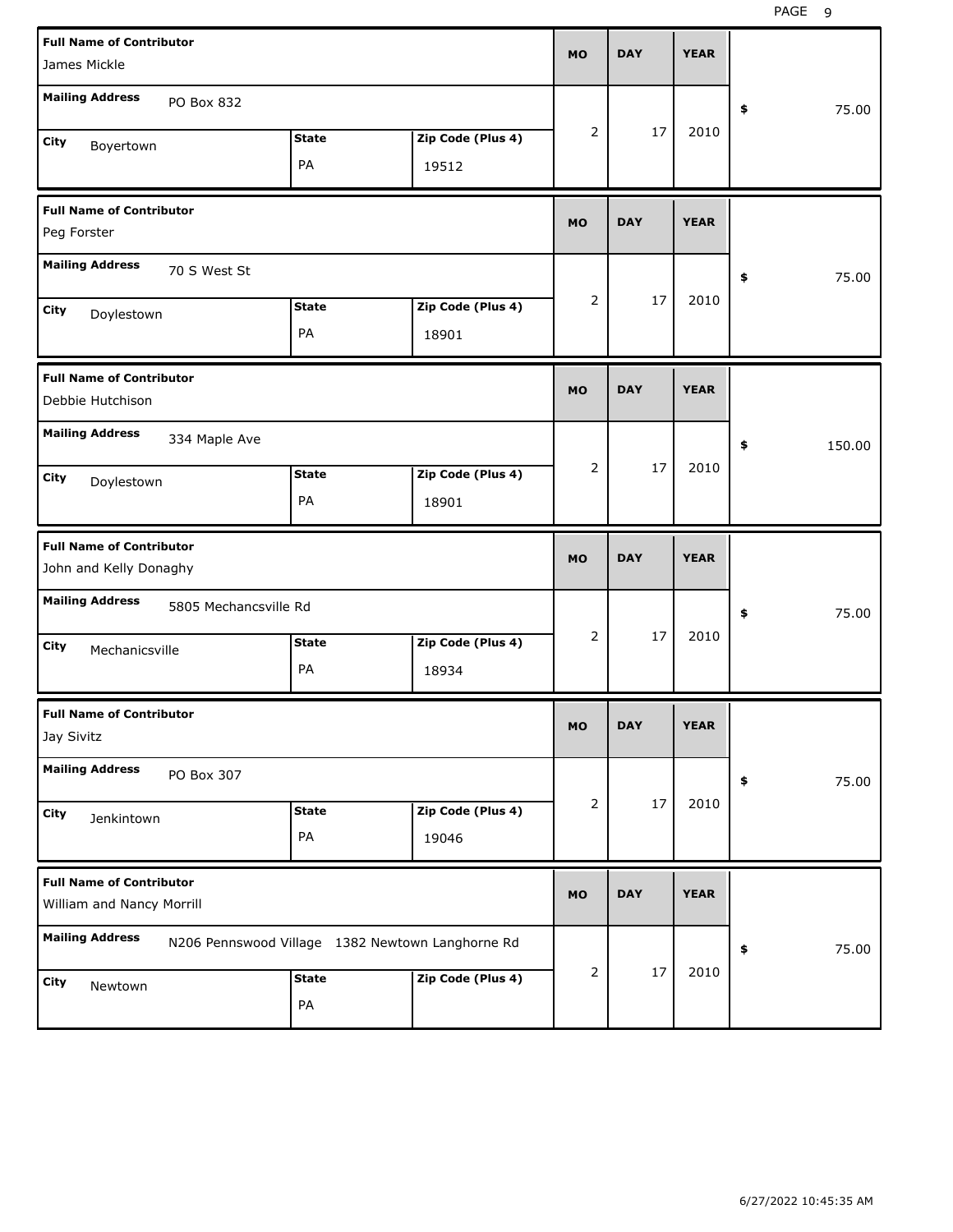| <b>Full Name of Contributor</b>                            |                    |                                    |                   |           |            |             |              |
|------------------------------------------------------------|--------------------|------------------------------------|-------------------|-----------|------------|-------------|--------------|
| Christina Greenwood                                        |                    |                                    |                   | <b>MO</b> | <b>DAY</b> | <b>YEAR</b> |              |
| <b>Mailing Address</b>                                     | 1516 Pebbletown Dr |                                    |                   |           |            |             | \$<br>75.00  |
| City                                                       |                    | <b>State</b>                       | Zip Code (Plus 4) | 2         | 17         | 2010        |              |
| New Hope                                                   |                    | PA                                 | 18938             |           |            |             |              |
| <b>Full Name of Contributor</b>                            |                    |                                    |                   | <b>MO</b> | <b>DAY</b> | <b>YEAR</b> |              |
| Steve Santarsiero                                          |                    |                                    |                   |           |            |             |              |
| <b>Mailing Address</b>                                     | Unknown            |                                    |                   |           |            |             | \$<br>75.00  |
| City                                                       |                    | <b>State</b>                       | Zip Code (Plus 4) | 2         | 17         | 2010        |              |
|                                                            |                    | PA                                 |                   |           |            |             |              |
| <b>Full Name of Contributor</b>                            |                    |                                    |                   |           |            |             |              |
| Donald Grubbs                                              |                    |                                    |                   | <b>MO</b> | <b>DAY</b> | <b>YEAR</b> |              |
| <b>Mailing Address</b>                                     |                    | Apt M-05 1382 Newtown Langhorne Rd |                   |           |            |             | \$<br>80.00  |
| City<br>Newtown                                            |                    | <b>State</b>                       | Zip Code (Plus 4) | 2         | 17         | 2010        |              |
|                                                            |                    | PA                                 |                   |           |            |             |              |
|                                                            |                    |                                    |                   |           |            |             |              |
| <b>Full Name of Contributor</b><br>Jenny Silverman         |                    |                                    |                   | <b>MO</b> | <b>DAY</b> | <b>YEAR</b> |              |
| <b>Mailing Address</b>                                     | 44 Nassau St #44I  |                                    |                   |           |            |             | \$<br>105.00 |
| City                                                       |                    | <b>State</b>                       | Zip Code (Plus 4) | 2         | 17         | 2010        |              |
| Princeton                                                  |                    | NJ                                 |                   |           |            |             |              |
| <b>Full Name of Contributor</b><br>Brooke and Neil Samuels |                    |                                    |                   | МO        | <b>DAY</b> | <b>YEAR</b> |              |
| <b>Mailing Address</b>                                     | 17 Pheasant Rd     |                                    |                   |           |            |             | 75.00<br>\$  |
| City                                                       |                    | <b>State</b>                       | Zip Code (Plus 4) | 2         | 17         | 2010        |              |
| Doylestown                                                 |                    | PA                                 | 18901             |           |            |             |              |
| <b>Full Name of Contributor</b>                            |                    |                                    |                   |           |            |             |              |
| <b>KB Rosset</b>                                           |                    |                                    |                   | <b>MO</b> | <b>DAY</b> | <b>YEAR</b> |              |
| <b>Mailing Address</b>                                     | Unknown            |                                    |                   |           |            |             | 75.00<br>\$  |
| City                                                       |                    | <b>State</b>                       | Zip Code (Plus 4) | 2         | 17         | 2010        |              |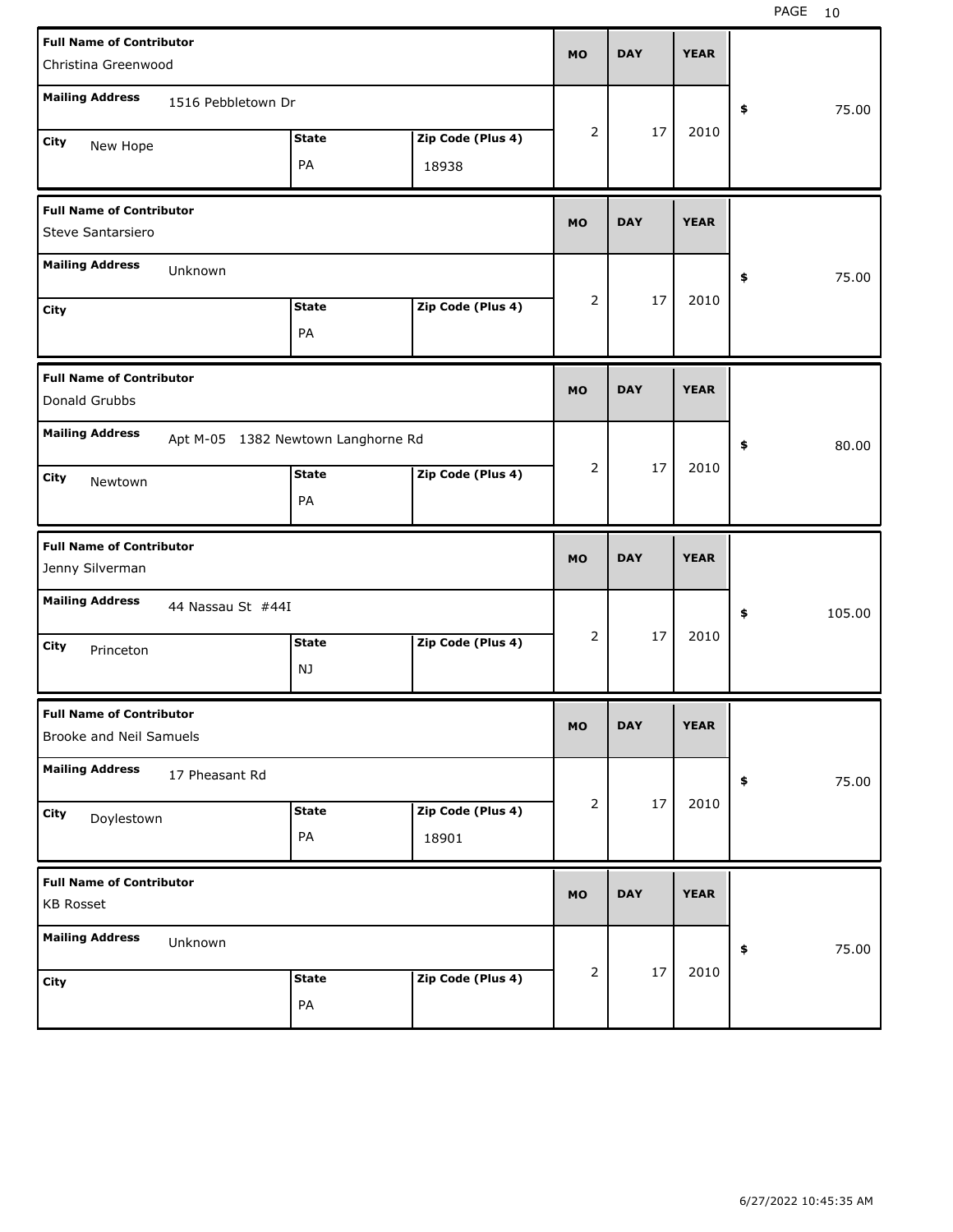| <b>Full Name of Contributor</b><br>Carolyn & Robert Eckel                          |                    |                   | <b>MO</b>      | <b>DAY</b> | <b>YEAR</b> |              |
|------------------------------------------------------------------------------------|--------------------|-------------------|----------------|------------|-------------|--------------|
| <b>Mailing Address</b><br>1775 Meadow Rd                                           |                    |                   |                |            |             | 75.00<br>\$  |
| City<br>Southampton                                                                | <b>State</b><br>PA | Zip Code (Plus 4) | $\overline{2}$ | 17         | 2010        |              |
| <b>Full Name of Contributor</b><br>Elise Jones                                     |                    |                   | <b>MO</b>      | <b>DAY</b> | <b>YEAR</b> |              |
| <b>Mailing Address</b><br>Unknown<br><b>City</b>                                   | <b>State</b><br>PA | Zip Code (Plus 4) | $\overline{2}$ | 17         | 2010        | \$<br>75.00  |
| <b>Full Name of Contributor</b><br>Miriam Chaloff & Jeffrey Nye                    |                    |                   | <b>MO</b>      | <b>DAY</b> | <b>YEAR</b> |              |
| <b>Mailing Address</b><br>17 Timber Knoll Dr<br>City<br><b>Washington Crossing</b> | <b>State</b><br>PA | Zip Code (Plus 4) | $\overline{2}$ | 17         | 2010        | \$<br>150.00 |
|                                                                                    |                    |                   |                |            |             |              |
| <b>Full Name of Contributor</b><br>Maggie Leigh Groff                              |                    |                   | <b>MO</b>      | <b>DAY</b> | <b>YEAR</b> |              |
| <b>Mailing Address</b><br>Unknown<br><b>City</b>                                   | <b>State</b><br>PA | Zip Code (Plus 4) | $\overline{2}$ | 17         | 2010        | \$<br>75.00  |
| <b>Full Name of Contributor</b><br>Bayard and Frances Storey                       |                    |                   | <b>MO</b>      | <b>DAY</b> | <b>YEAR</b> |              |
| <b>Mailing Address</b><br>1919 Brandywine St<br>City<br>Philadelphia               | <b>State</b><br>PA | Zip Code (Plus 4) | $\overline{2}$ | 17         | 2010        | \$<br>125.00 |
| <b>Full Name of Contributor</b><br>Don and Bonnie Labowsky                         |                    |                   | <b>MO</b>      | <b>DAY</b> | <b>YEAR</b> |              |
| <b>Mailing Address</b><br>3532 High Gate Avenue                                    |                    |                   | 2              | 17         | 2010        | 75.00<br>\$  |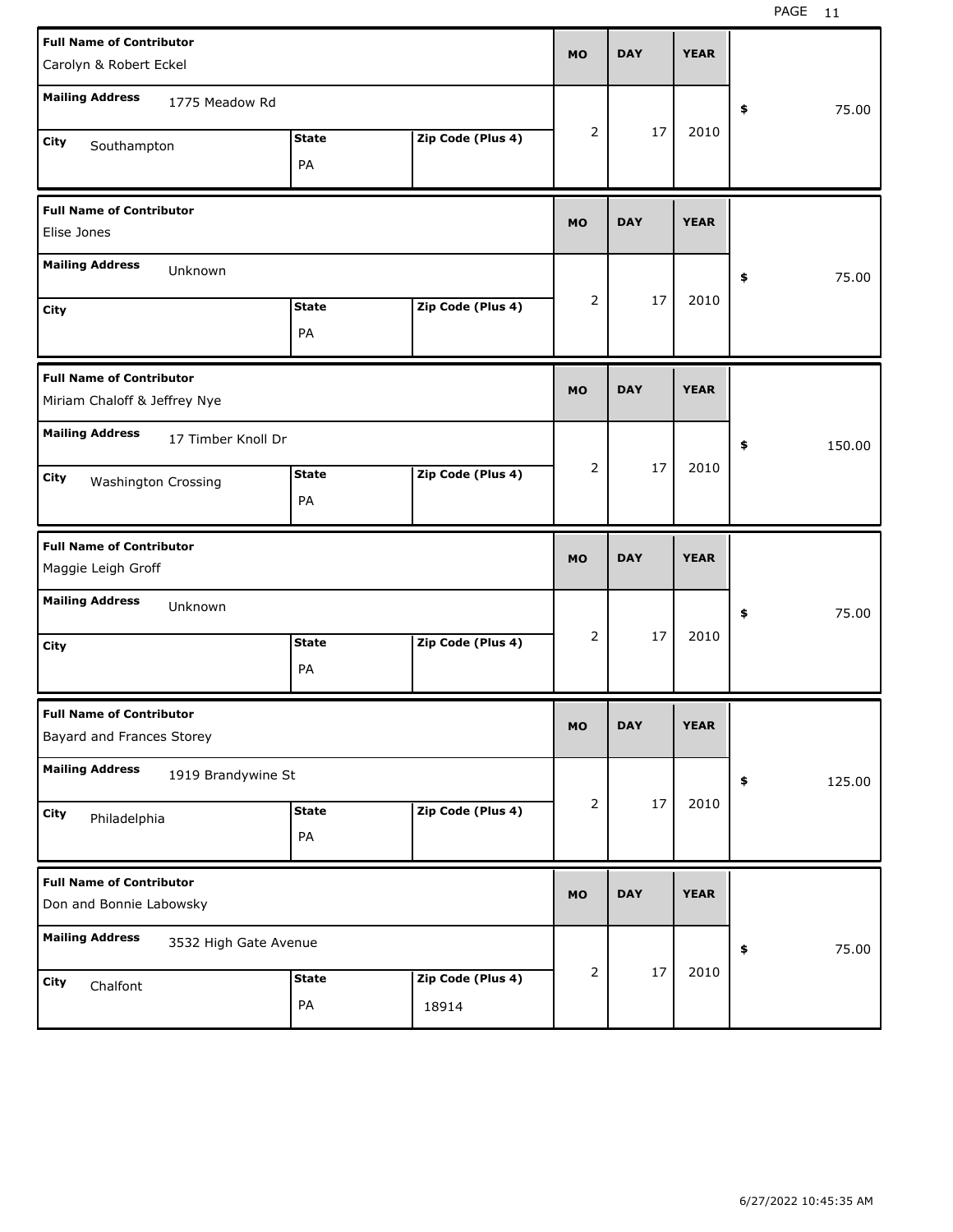| <b>Full Name of Contributor</b>   |                                    |                   |           |            |             |            |        |
|-----------------------------------|------------------------------------|-------------------|-----------|------------|-------------|------------|--------|
| Jean-Rae Millard                  |                                    |                   | <b>MO</b> | <b>DAY</b> | <b>YEAR</b> |            |        |
| <b>Mailing Address</b>            | Apt D101 1382 Newtown Langhorne Rd |                   |           |            |             |            |        |
|                                   |                                    |                   |           |            |             | \$         | 75.00  |
| City<br>Newtown                   | <b>State</b>                       | Zip Code (Plus 4) | 2         | 17         | 2010        |            |        |
|                                   | PA                                 | 18940             |           |            |             |            |        |
| <b>Full Name of Contributor</b>   |                                    |                   |           |            |             |            |        |
| John Moeller                      |                                    |                   | <b>MO</b> | <b>DAY</b> | <b>YEAR</b> |            |        |
| <b>Mailing Address</b><br>Unknown |                                    |                   |           |            |             | \$         | 75.00  |
| City                              | <b>State</b>                       | Zip Code (Plus 4) | 3         | 11         | 2010        |            |        |
|                                   | PA                                 |                   |           |            |             |            |        |
| <b>Full Name of Contributor</b>   |                                    |                   |           |            |             |            |        |
| Jim & Sue Barrett                 |                                    |                   | <b>MO</b> | <b>DAY</b> | <b>YEAR</b> |            |        |
| <b>Mailing Address</b>            | 453 West Bristol Rd                |                   |           |            |             | \$         | 100.00 |
| City<br>Feasterville              | <b>State</b>                       | Zip Code (Plus 4) | 3         | 11         | 2010        |            |        |
|                                   | PA                                 | 19053             |           |            |             |            |        |
|                                   |                                    |                   |           |            |             |            |        |
| <b>Full Name of Contributor</b>   |                                    |                   |           |            |             |            |        |
| Nancy and Jeffery Dore            |                                    |                   | <b>MO</b> | <b>DAY</b> | <b>YEAR</b> |            |        |
| <b>Mailing Address</b><br>Unknown |                                    |                   |           |            |             | \$         | 75.00  |
| City                              | <b>State</b>                       | Zip Code (Plus 4) | 3         | 11         | 2010        |            |        |
|                                   | PA                                 |                   |           |            |             |            |        |
| <b>Full Name of Contributor</b>   |                                    |                   |           |            |             |            |        |
| Amy Fetherolf                     |                                    |                   | <b>MO</b> | <b>DAY</b> | <b>YEAR</b> |            |        |
| <b>Mailing Address</b>            | 1017 Black Rock Rd                 |                   |           |            |             | $\pmb{\$}$ | 75.00  |
| City                              | <b>State</b>                       | Zip Code (Plus 4) | 3         | $11\,$     | 2010        |            |        |
| Gladwyne                          | PA                                 | 19035             |           |            |             |            |        |
| <b>Full Name of Contributor</b>   |                                    |                   |           |            |             |            |        |
| Susan Shenkin                     |                                    |                   | <b>MO</b> | <b>DAY</b> | <b>YEAR</b> |            |        |
| <b>Mailing Address</b>            | 1358 Glen Echo Rd                  |                   |           |            |             | \$         | 75.00  |
| City                              | <b>State</b>                       | Zip Code (Plus 4) | 3         | 18         | 2010        |            |        |
| West Chester                      | PA                                 | 19380             |           |            |             |            |        |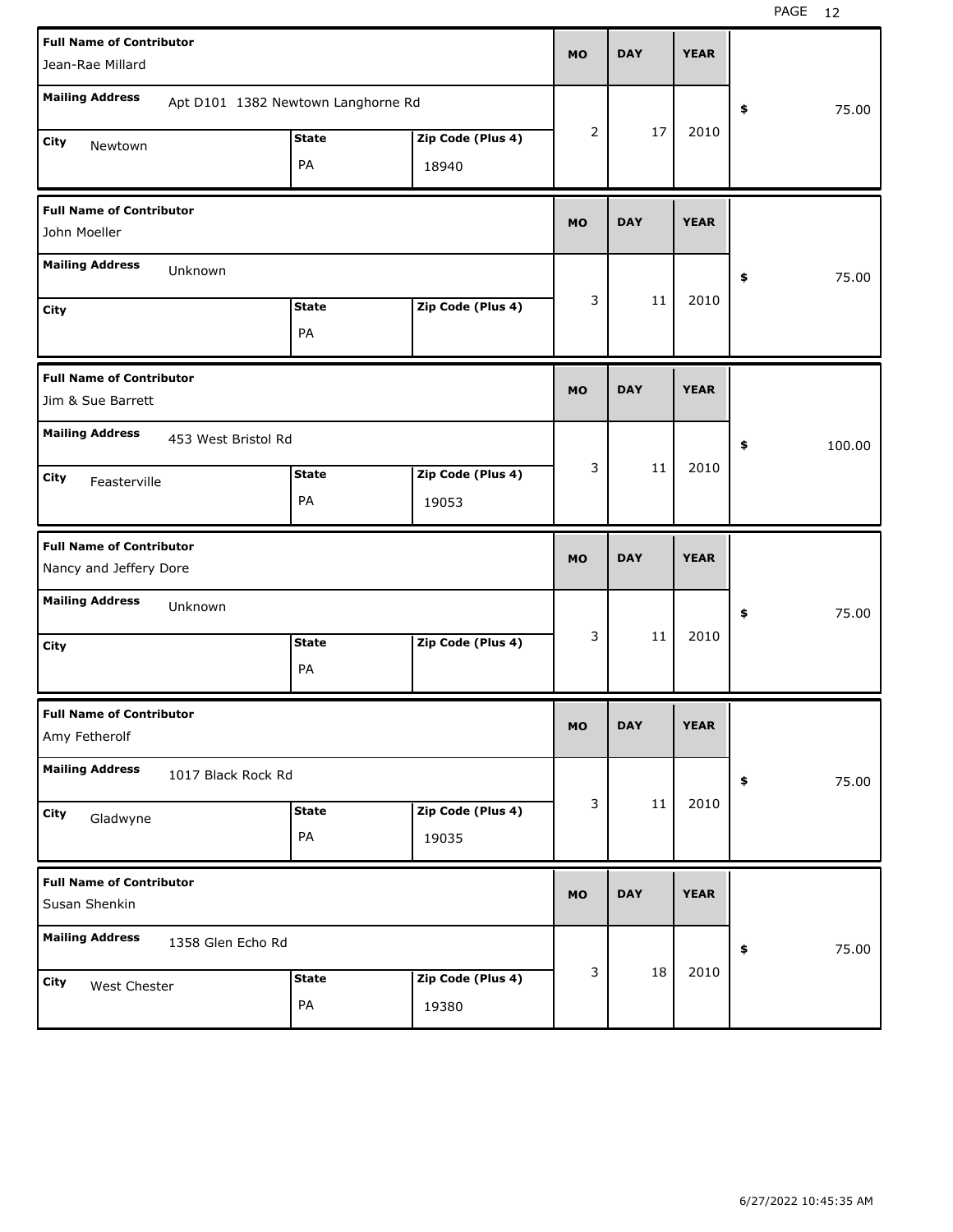| <b>Full Name of Contributor</b><br>Deborah Defazio      |                    |                            | <b>MO</b> | <b>DAY</b> | <b>YEAR</b> |              |
|---------------------------------------------------------|--------------------|----------------------------|-----------|------------|-------------|--------------|
| <b>Mailing Address</b><br>71 Meadow Lane                |                    |                            |           |            |             | \$<br>52.50  |
| City<br>Doylestown                                      | <b>State</b><br>PA | Zip Code (Plus 4)<br>18901 | 3         | 18         | 2010        |              |
| <b>Full Name of Contributor</b><br>Melissa McSwigan     |                    |                            | <b>MO</b> | <b>DAY</b> | <b>YEAR</b> |              |
| <b>Mailing Address</b><br>4131 Bigelow Blvd             |                    |                            |           |            |             | \$<br>250.00 |
| City<br>Pittsburgh                                      | <b>State</b><br>PA | Zip Code (Plus 4)<br>15213 | 4         | 16         | 2010        |              |
| <b>Full Name of Contributor</b><br>Karen McCool         |                    |                            | <b>MO</b> | <b>DAY</b> | <b>YEAR</b> |              |
| <b>Mailing Address</b><br>100 Avery Place               |                    |                            |           |            |             | \$<br>71.44  |
| City<br>West Chester                                    | <b>State</b><br>PA | Zip Code (Plus 4)<br>19382 | 4         | 16         | 2010        |              |
|                                                         |                    |                            |           |            |             |              |
| <b>Full Name of Contributor</b><br>Sally Cramer         |                    |                            | <b>MO</b> | <b>DAY</b> | <b>YEAR</b> |              |
| <b>Mailing Address</b><br>828 Lauber Rd                 |                    |                            |           |            |             | \$<br>62.50  |
| City<br>West Chester                                    | <b>State</b><br>PA | Zip Code (Plus 4)<br>19382 | 4         | 16         | 2010        |              |
| <b>Full Name of Contributor</b><br>Margaret Leigh Groff |                    |                            | <b>MO</b> | <b>DAY</b> | <b>YEAR</b> |              |
| <b>Mailing Address</b><br>Unknown                       |                    |                            |           |            |             | 75.00<br>\$  |
| <b>City</b>                                             | <b>State</b><br>PA | Zip Code (Plus 4)          | 4         | 16         | 2010        |              |
| <b>Full Name of Contributor</b><br>Marilynne S Rosen    |                    |                            | <b>MO</b> | <b>DAY</b> | <b>YEAR</b> |              |
| <b>Mailing Address</b><br>7 Byron Rd                    |                    |                            |           | 16         | 2010        | 75.00<br>\$  |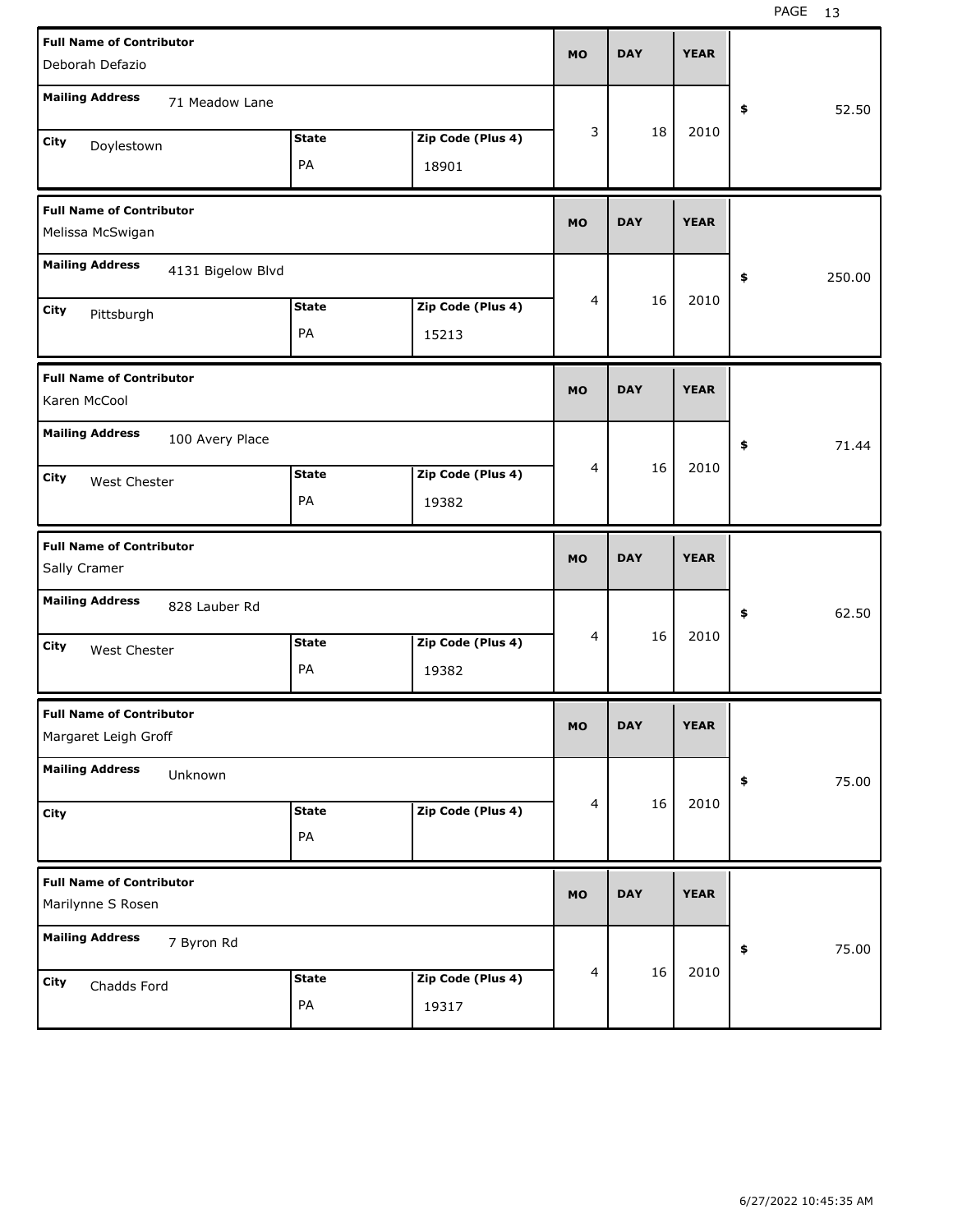| <b>Full Name of Contributor</b>                     |                      |              |                   | <b>MO</b>      | <b>DAY</b> | <b>YEAR</b> |              |       |
|-----------------------------------------------------|----------------------|--------------|-------------------|----------------|------------|-------------|--------------|-------|
| Ella and Kelvin Dean                                |                      |              |                   |                |            |             |              |       |
| <b>Mailing Address</b>                              | 321 James Mill Rd    |              |                   |                |            |             |              |       |
|                                                     |                      |              |                   | 4              | 16         | 2010        | \$<br>150.00 |       |
| City<br>Elverson                                    |                      | <b>State</b> | Zip Code (Plus 4) |                |            |             |              |       |
|                                                     |                      | PA           | 19520             |                |            |             |              |       |
| <b>Full Name of Contributor</b>                     |                      |              |                   |                |            |             |              |       |
| C. Lewis Ross                                       |                      |              |                   | <b>MO</b>      | <b>DAY</b> | <b>YEAR</b> |              |       |
| <b>Mailing Address</b>                              | 333 W Street Rd      |              |                   |                |            |             | \$           | 75.00 |
| City<br>Kennett Sq                                  |                      | <b>State</b> | Zip Code (Plus 4) | 4              | 16         | 2010        |              |       |
|                                                     |                      | PA           | 19348             |                |            |             |              |       |
|                                                     |                      |              |                   |                |            |             |              |       |
| <b>Full Name of Contributor</b><br>Kathryn Williams |                      |              |                   | <b>MO</b>      | <b>DAY</b> | <b>YEAR</b> |              |       |
| <b>Mailing Address</b>                              | 12 Woodland Circle   |              |                   |                |            |             | \$           | 75.00 |
| City<br>Downingtown                                 |                      | State        | Zip Code (Plus 4) | 4              | 16         | 2010        |              |       |
|                                                     |                      | PA           | 19335             |                |            |             |              |       |
|                                                     |                      |              |                   |                |            |             |              |       |
| <b>Full Name of Contributor</b>                     |                      |              |                   |                |            |             |              |       |
| Judith Wilson                                       |                      |              |                   | <b>MO</b>      | <b>DAY</b> | <b>YEAR</b> |              |       |
| <b>Mailing Address</b>                              | 1947 Black Rock Lane |              |                   |                |            |             | \$           | 75.00 |
| City                                                |                      | <b>State</b> | Zip Code (Plus 4) | 4              | 16         | 2010        |              |       |
| Paoli                                               |                      | PA           | 19301             |                |            |             |              |       |
| <b>Full Name of Contributor</b>                     |                      |              |                   |                |            |             |              |       |
| Cathy Wilson                                        |                      |              |                   | <b>MO</b>      | <b>DAY</b> | <b>YEAR</b> |              |       |
| <b>Mailing Address</b>                              | 108 E Biddle St      |              |                   |                |            |             | \$           | 75.00 |
| City                                                |                      | <b>State</b> | Zip Code (Plus 4) | 4              | 16         | 2010        |              |       |
| West Chester                                        |                      | PA           | 19380             |                |            |             |              |       |
| <b>Full Name of Contributor</b>                     |                      |              |                   |                |            |             |              |       |
| Kathryn Jones                                       |                      |              |                   | <b>MO</b>      | <b>DAY</b> | <b>YEAR</b> |              |       |
| <b>Mailing Address</b>                              | 51 Bridle Way        |              |                   |                |            |             | \$           | 52.50 |
| City                                                |                      | <b>State</b> | Zip Code (Plus 4) | $\overline{4}$ | 16         | 2010        |              |       |
| Newtown Sq                                          |                      | PA           | 19073             |                |            |             |              |       |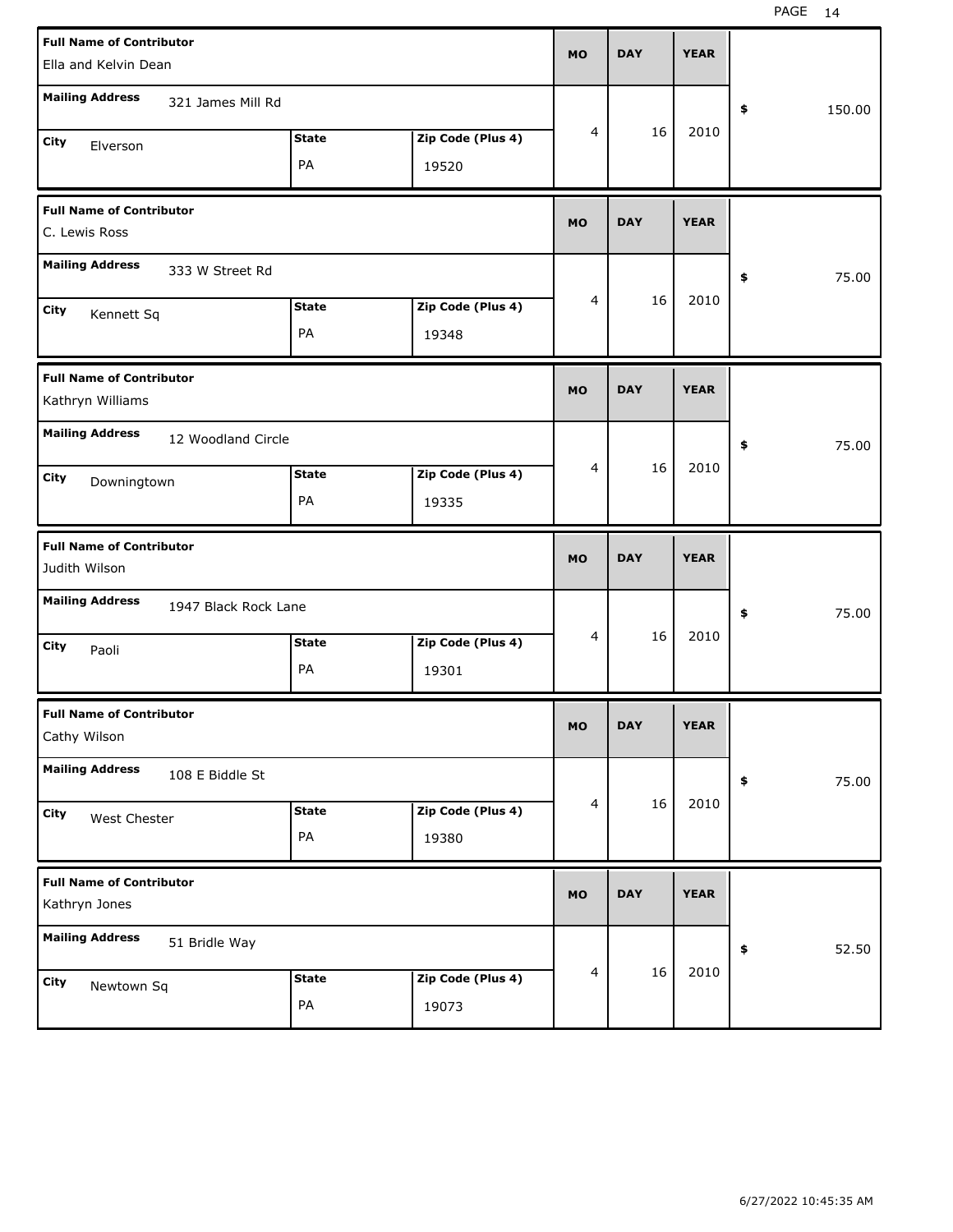| <b>Full Name of Contributor</b><br>Marion Oberdick |                          |                    |                            | <b>MO</b> | <b>DAY</b> | <b>YEAR</b> |              |
|----------------------------------------------------|--------------------------|--------------------|----------------------------|-----------|------------|-------------|--------------|
| <b>Mailing Address</b>                             | 333 E Market St          |                    |                            |           |            |             | 60.00<br>\$  |
| City<br>York                                       |                          | <b>State</b><br>PA | Zip Code (Plus 4)<br>17403 | 5         | 28         | 2010        |              |
| <b>Full Name of Contributor</b><br>Elaine Padilla  |                          |                    |                            | <b>MO</b> | <b>DAY</b> | <b>YEAR</b> |              |
| <b>Mailing Address</b>                             | Unknown                  |                    |                            |           |            |             | 75.00<br>\$  |
| City<br>York                                       |                          | <b>State</b><br>PA | Zip Code (Plus 4)          | 5         | 28         | 2010        |              |
| <b>Full Name of Contributor</b><br>Staton Lebouitz |                          |                    |                            | <b>MO</b> | <b>DAY</b> | <b>YEAR</b> |              |
| <b>Mailing Address</b>                             | 1936 Powder Mill Rd      |                    |                            |           |            |             | 75.00<br>\$  |
| City<br>York                                       |                          | <b>State</b><br>PA | Zip Code (Plus 4)<br>17403 | 5         | 28         | 2010        |              |
|                                                    |                          |                    |                            |           |            |             |              |
| <b>Full Name of Contributor</b><br>Susan Krebs     |                          |                    |                            | <b>MO</b> | <b>DAY</b> | <b>YEAR</b> |              |
| <b>Mailing Address</b>                             | 124 Strathcona Dr, South |                    |                            |           |            |             | \$<br>100.00 |
| City<br>York                                       |                          | <b>State</b><br>PA | Zip Code (Plus 4)<br>17403 | 5         | 28         | 2010        |              |
| <b>Full Name of Contributor</b><br>George Hodges   |                          |                    |                            | МO        | <b>DAY</b> | <b>YEAR</b> |              |
| <b>Mailing Address</b>                             | 911 Arlington Rd         |                    |                            |           |            |             | 125.00<br>\$ |
| City<br>York                                       |                          | <b>State</b><br>PA | Zip Code (Plus 4)          | 5         | 28         | 2010        |              |
| <b>Full Name of Contributor</b><br>Peggy Rubin     |                          |                    |                            | <b>MO</b> | <b>DAY</b> | <b>YEAR</b> |              |
| <b>Mailing Address</b>                             | 919 Mackenzie St         |                    |                            | 5         | 28         | 2010        | 125.00<br>\$ |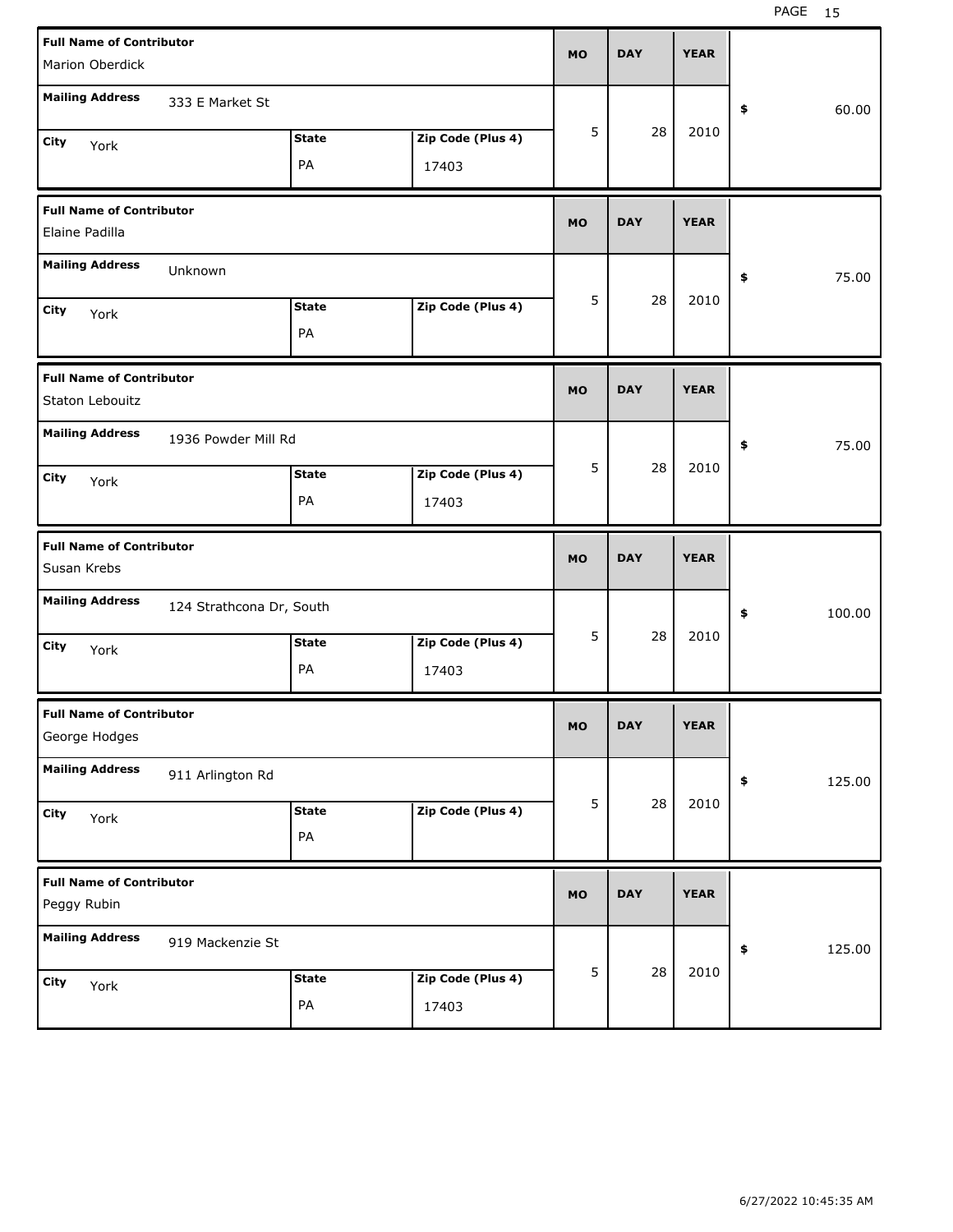| <b>Full Name of Contributor</b><br>Judi Taddonio |                        |              |                   | <b>MO</b> | <b>DAY</b>     | <b>YEAR</b> |              |        |
|--------------------------------------------------|------------------------|--------------|-------------------|-----------|----------------|-------------|--------------|--------|
|                                                  |                        |              |                   |           |                |             |              |        |
| <b>Mailing Address</b>                           | 2355 Sutton Rd         |              |                   |           |                |             | \$<br>125.00 |        |
| City<br>York                                     |                        | <b>State</b> | Zip Code (Plus 4) | 5         | 28             | 2010        |              |        |
|                                                  |                        | PA           | 17403             |           |                |             |              |        |
| <b>Full Name of Contributor</b>                  |                        |              |                   | <b>MO</b> | <b>DAY</b>     | <b>YEAR</b> |              |        |
| Tim and Nancy Grumbacher                         |                        |              |                   |           |                |             |              |        |
| <b>Mailing Address</b>                           | 2055 Rosewood Ln       |              |                   |           |                |             | \$<br>250.00 |        |
| <b>City</b><br>York                              |                        | <b>State</b> | Zip Code (Plus 4) | 5         | 28             | 2010        |              |        |
|                                                  |                        | PA           | 17403             |           |                |             |              |        |
| <b>Full Name of Contributor</b>                  |                        |              |                   |           |                |             |              |        |
| Kelsey Hallings                                  |                        |              |                   | <b>MO</b> | <b>DAY</b>     | <b>YEAR</b> |              |        |
| <b>Mailing Address</b>                           | 4020 Butler St Floor 3 |              |                   |           |                |             | \$           | 105.00 |
| City<br>Pittsburgh                               |                        | <b>State</b> | Zip Code (Plus 4) | 8         | $\overline{2}$ | 2010        |              |        |
|                                                  |                        | PA           | 15201             |           |                |             |              |        |
|                                                  |                        |              |                   |           |                |             |              |        |
| <b>Full Name of Contributor</b>                  |                        |              |                   | <b>MO</b> | <b>DAY</b>     | <b>YEAR</b> |              |        |
| Regina Anderson                                  |                        |              |                   |           |                |             |              |        |
| <b>Mailing Address</b>                           | 1624 Denniston St      |              |                   |           |                |             | \$           | 105.00 |
| City<br>Pittsburgh                               |                        | <b>State</b> | Zip Code (Plus 4) | 8         | 2              | 2010        |              |        |
|                                                  |                        | PA           | 15207             |           |                |             |              |        |
| <b>Full Name of Contributor</b>                  |                        |              |                   | <b>MO</b> | <b>DAY</b>     | <b>YEAR</b> |              |        |
| Bethany Davidson                                 |                        |              |                   |           |                |             |              |        |
| <b>Mailing Address</b>                           | 85 Craigshead St       |              |                   |           |                |             | \$           | 105.00 |
| City<br>Pittsburgh                               |                        | <b>State</b> | Zip Code (Plus 4) | 8         | $\overline{2}$ | 2010        |              |        |
|                                                  |                        | PA           | 15216             |           |                |             |              |        |
| <b>Full Name of Contributor</b><br>Carrie Hagan  |                        |              |                   | <b>MO</b> | <b>DAY</b>     | <b>YEAR</b> |              |        |
| <b>Mailing Address</b>                           | 315 Garnet Way         |              |                   |           |                |             | \$           | 105.00 |
| City<br>Pittsburgh                               |                        | <b>State</b> | Zip Code (Plus 4) | 8         | $\overline{2}$ | 2010        |              |        |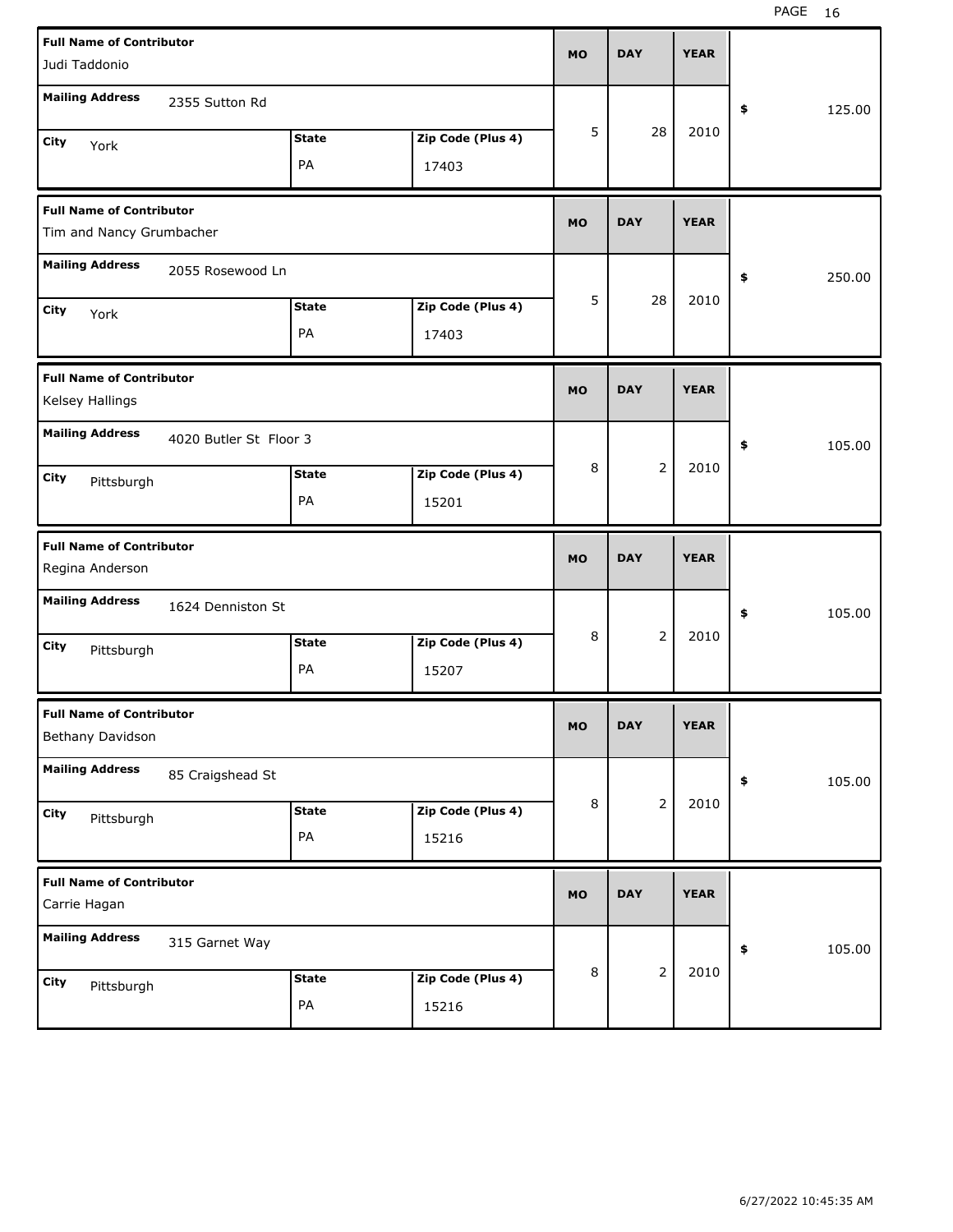| <b>Full Name of Contributor</b><br>Robert and Elizabeth Post             | <b>MO</b> | <b>DAY</b> | <b>YEAR</b> |              |
|--------------------------------------------------------------------------|-----------|------------|-------------|--------------|
| <b>Mailing Address</b><br>3300 Darby Rd Apt 6303                         |           |            |             | \$<br>132.50 |
| Zip Code (Plus 4)<br><b>State</b><br>City<br>Haverford<br>PA<br>19041    | 8         | 6          | 2010        |              |
| <b>Full Name of Contributor</b><br>Susan Schewel                         | <b>MO</b> | <b>DAY</b> | <b>YEAR</b> |              |
| <b>Mailing Address</b><br>506 E Durham St                                |           |            |             | 75.00<br>\$  |
| Zip Code (Plus 4)<br><b>State</b><br>City<br>Philadelphia<br>PA<br>19119 | 8         | 25         | 2010        |              |
| <b>Full Name of Contributor</b><br>Susan Catherwood                      | <b>MO</b> | <b>DAY</b> | <b>YEAR</b> |              |
| <b>Mailing Address</b><br>622 Rose Ln                                    |           |            |             | 125.00<br>\$ |
| <b>State</b><br>Zip Code (Plus 4)<br>City<br>Bryn Mawr<br>PA<br>19010    | 8         | 6          | 2010        |              |
|                                                                          |           |            |             |              |
| <b>Full Name of Contributor</b><br>Thomas & Patti Thomas                 | <b>MO</b> | <b>DAY</b> | <b>YEAR</b> |              |
| <b>Mailing Address</b><br>3450 Church School Rrd                         |           |            |             | 200.00<br>\$ |
| <b>State</b><br>Zip Code (Plus 4)<br>City<br>Doylestown<br>PA<br>18901   | 8         | 25         | 2010        |              |
| <b>Full Name of Contributor</b><br>Margaret & Robert Brown               | <b>MO</b> | <b>DAY</b> | <b>YEAR</b> |              |
| <b>Mailing Address</b><br>1121 Oregon Hollow Rd                          |           |            |             | \$<br>250.00 |
| Zip Code (Plus 4)<br>State<br>City<br>Holtwood<br>PA<br>17532            | 8         | 25         | 2010        |              |
| <b>Full Name of Contributor</b><br>Joann Jenkins                         | <b>MO</b> | <b>DAY</b> | <b>YEAR</b> |              |
| <b>Mailing Address</b><br>467 Belrose Ln                                 | 8         | 25         | 2010        | \$<br>125.00 |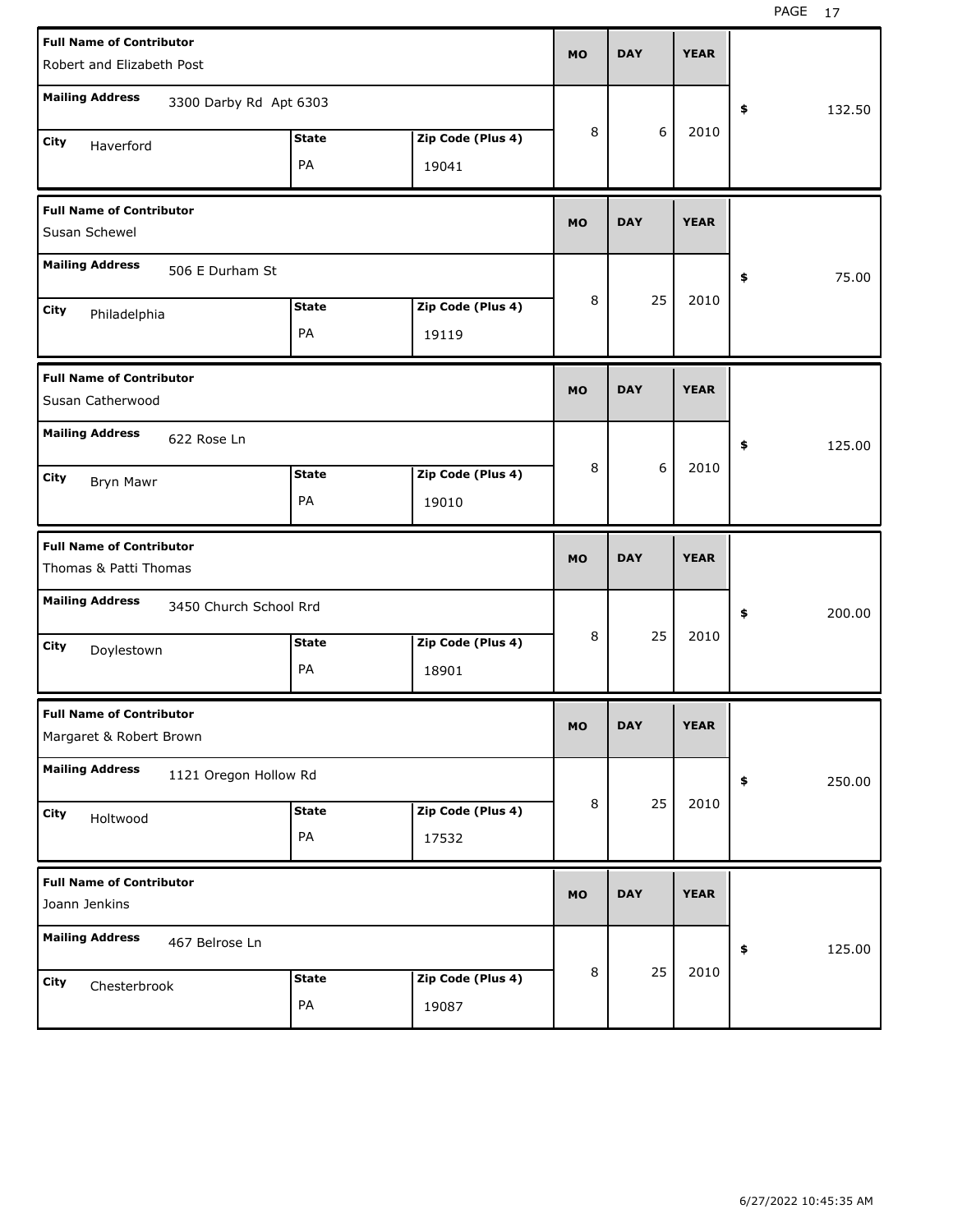PAGE 18

| <b>Full Name of Contributor</b><br>James Jennings                 |                    |                            | <b>MO</b> | <b>DAY</b> | <b>YEAR</b> |              |
|-------------------------------------------------------------------|--------------------|----------------------------|-----------|------------|-------------|--------------|
| <b>Mailing Address</b><br>1210 Denbigh Ln                         |                    |                            |           |            |             | 125.00<br>\$ |
| <b>City</b><br>Chesterbrook                                       | <b>State</b><br>PA | Zip Code (Plus 4)<br>19087 | 8         | 25         | 2010        |              |
| <b>Full Name of Contributor</b><br>Shirley Risk                   |                    |                            | <b>MO</b> | <b>DAY</b> | <b>YEAR</b> |              |
| <b>Mailing Address</b><br>1902 Rivervue                           |                    |                            |           |            |             | 75.00<br>\$  |
| City<br>Drumore                                                   | <b>State</b><br>PA | Zip Code (Plus 4)<br>17518 | 8         | 31         | 2010        |              |
| <b>Full Name of Contributor</b><br>Francis Pivar                  |                    |                            | <b>MO</b> | <b>DAY</b> | <b>YEAR</b> |              |
| <b>Mailing Address</b><br>1234 Taylor Ave                         |                    |                            |           |            |             | \$<br>120.00 |
| City<br>New Kensington                                            | <b>State</b><br>PA | Zip Code (Plus 4)<br>15068 | 8         | 31         | 2010        |              |
|                                                                   |                    |                            |           |            |             |              |
| <b>Full Name of Contributor</b><br>Mary Ann Rossi & Jeffrey Lewis |                    |                            | <b>MO</b> | <b>DAY</b> | <b>YEAR</b> |              |
| <b>Mailing Address</b><br>104 Skyline Dr                          |                    |                            |           |            |             | 100.00<br>\$ |
| City<br>Downingtown                                               | <b>State</b><br>PA | Zip Code (Plus 4)<br>19335 | 8         | 31         | 2010        |              |
| <b>Full Name of Contributor</b><br>Alexander & Molly Henderson    |                    |                            | <b>MO</b> | <b>DAY</b> | <b>YEAR</b> |              |
| <b>Mailing Address</b><br>2051 Rice Rd                            |                    |                            |           |            |             | 55.00<br>\$  |
| City<br>Lancaster                                                 | <b>State</b><br>PA | Zip Code (Plus 4)<br>17603 | 8         | 31         | 2010        |              |
| <b>Full Name of Contributor</b><br>David & Ruth Corson            |                    |                            | <b>MO</b> | <b>DAY</b> | <b>YEAR</b> |              |
| <b>Mailing Address</b><br>2224 Huntington St                      |                    |                            | 8         | 31         | 2010        | 100.00<br>\$ |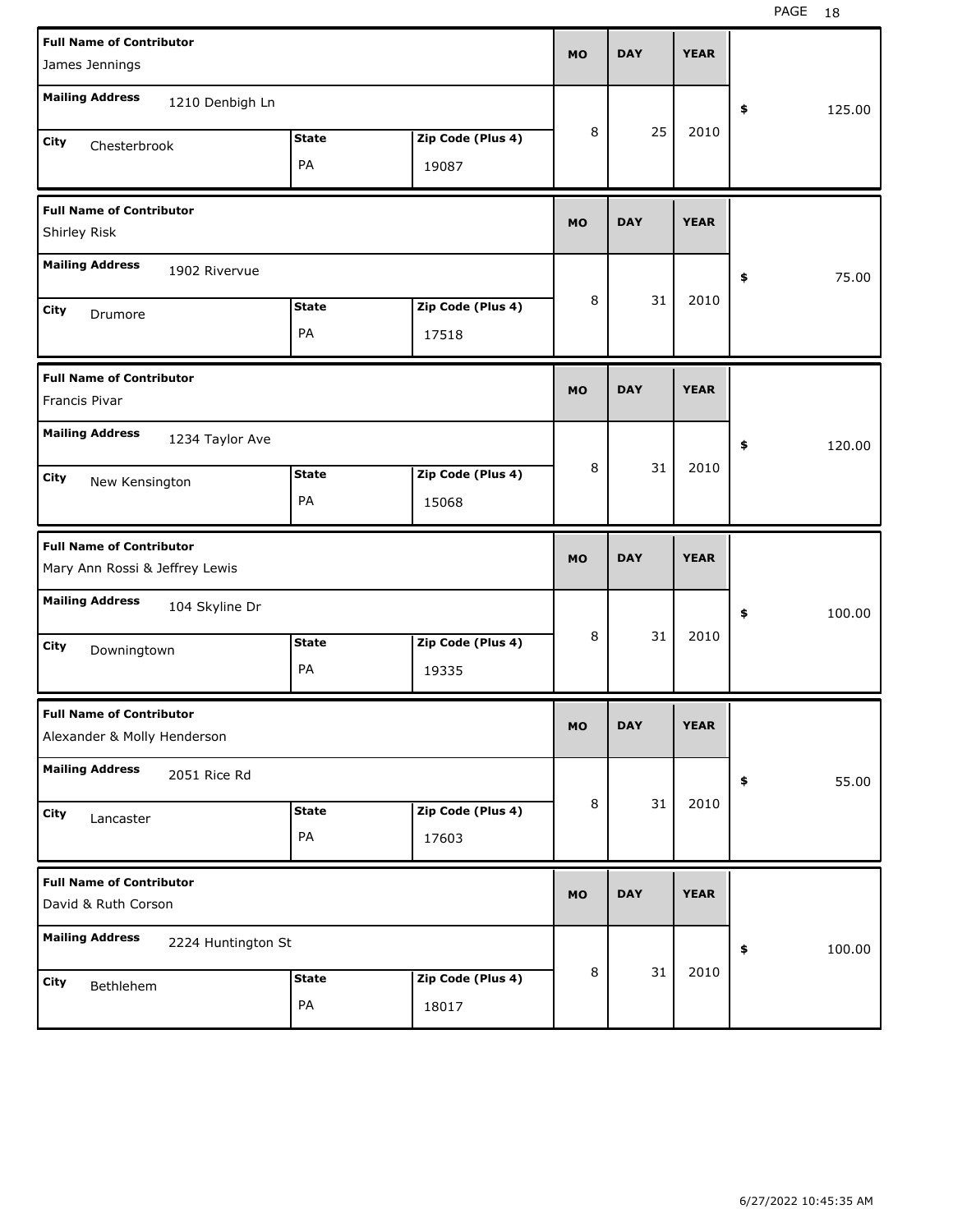| <b>Full Name of Contributor</b> |                     |              |                   | <b>MO</b>   | <b>DAY</b> | <b>YEAR</b> |              |
|---------------------------------|---------------------|--------------|-------------------|-------------|------------|-------------|--------------|
| Michael Robertson               |                     |              |                   |             |            |             |              |
| <b>Mailing Address</b>          | 532 Skunk Hollow Rd |              |                   |             |            |             | \$<br>100.00 |
| City<br>Chalfont                |                     | <b>State</b> | Zip Code (Plus 4) | 8           | 31         | 2010        |              |
|                                 |                     | PA           |                   |             |            |             |              |
| <b>Full Name of Contributor</b> |                     |              |                   | <b>MO</b>   | <b>DAY</b> | <b>YEAR</b> |              |
| Constance Houser-Wenzel         |                     |              |                   |             |            |             |              |
| <b>Mailing Address</b>          | 2210 Henderson St   |              |                   |             |            |             | \$<br>100.00 |
| City<br>Bethlehem               |                     | <b>State</b> | Zip Code (Plus 4) | 8           | 31         | 2010        |              |
|                                 |                     | PA           | 18017             |             |            |             |              |
| <b>Full Name of Contributor</b> |                     |              |                   | <b>MO</b>   | <b>DAY</b> | <b>YEAR</b> |              |
| Craig Moore                     |                     |              |                   |             |            |             |              |
| <b>Mailing Address</b>          | 526 Wood St Apt 418 |              |                   |             |            |             | \$<br>200.00 |
| City<br>Bethlehem               |                     | <b>State</b> | Zip Code (Plus 4) | 8           | 31         | 2010        |              |
|                                 |                     | PA           | 18018             |             |            |             |              |
|                                 |                     |              |                   |             |            |             |              |
| <b>Full Name of Contributor</b> |                     |              |                   | <b>MO</b>   | <b>DAY</b> | <b>YEAR</b> |              |
| Marisa Wigglesworth             |                     |              |                   |             |            |             |              |
| <b>Mailing Address</b>          | 818 N Taney St      |              |                   |             |            |             | \$<br>100.00 |
| City<br>Philadelphia            |                     | <b>State</b> | Zip Code (Plus 4) | 9           | 3          | 2010        |              |
|                                 |                     | PA           |                   |             |            |             |              |
| <b>Full Name of Contributor</b> |                     |              |                   | <b>MO</b>   | <b>DAY</b> | <b>YEAR</b> |              |
| Kim & Henry Gronendahl          |                     |              |                   |             |            |             |              |
| <b>Mailing Address</b>          | 4783 Landisville Rd |              |                   |             |            |             | \$<br>250.00 |
| City<br>Doylestown              |                     | <b>State</b> | Zip Code (Plus 4) | $\mathsf g$ | 3          | 2010        |              |
|                                 |                     | PA           | 18901             |             |            |             |              |
| <b>Full Name of Contributor</b> |                     |              |                   |             |            |             |              |
| Anne & Kenneth Rawson           |                     |              |                   | <b>MO</b>   | <b>DAY</b> | <b>YEAR</b> |              |
| <b>Mailing Address</b>          | 228 Garrett Ave     |              |                   |             |            |             | \$<br>75.00  |
| City<br>Swarthmore              |                     | <b>State</b> | Zip Code (Plus 4) | 9           | 3          | 2010        |              |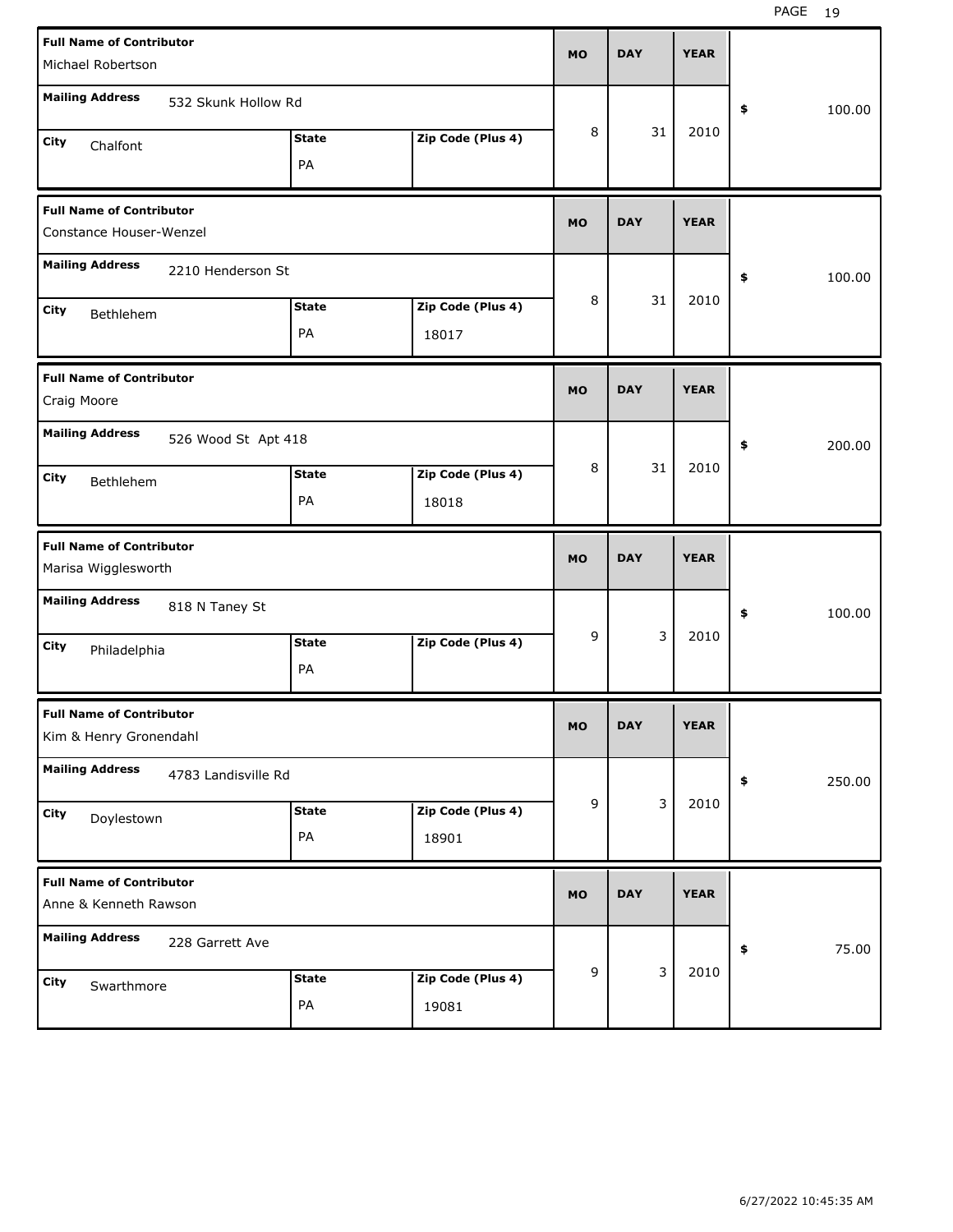| <b>Full Name of Contributor</b>                        |              |                   | <b>MO</b> | <b>DAY</b> | <b>YEAR</b> |              |
|--------------------------------------------------------|--------------|-------------------|-----------|------------|-------------|--------------|
| Carol Frye                                             |              |                   |           |            |             |              |
| <b>Mailing Address</b><br>267 S West St                |              |                   |           |            |             | \$<br>150.00 |
| City<br>Carlisle                                       | <b>State</b> | Zip Code (Plus 4) | 9         | 10         | 2010        |              |
|                                                        | PA           | 17013             |           |            |             |              |
| <b>Full Name of Contributor</b><br>Barbara Mako        |              |                   | <b>MO</b> | <b>DAY</b> | <b>YEAR</b> |              |
| <b>Mailing Address</b><br>130 Merion Ave               |              |                   |           |            |             | \$<br>120.00 |
| City<br>Conshohocken                                   | <b>State</b> | Zip Code (Plus 4) | 9         | 10         | 2010        |              |
|                                                        | PA           | 19428             |           |            |             |              |
| <b>Full Name of Contributor</b><br>Deborah Rush        |              |                   | <b>MO</b> | <b>DAY</b> | <b>YEAR</b> |              |
| <b>Mailing Address</b><br>400 Fairview Rd              |              |                   |           |            |             | 105.00<br>\$ |
| City<br>Coatesville                                    | <b>State</b> | Zip Code (Plus 4) | 9         | 10         | 2010        |              |
|                                                        | PA           | 19320             |           |            |             |              |
|                                                        |              |                   |           |            |             |              |
| <b>Full Name of Contributor</b><br>Christine McConnell |              |                   | <b>MO</b> | <b>DAY</b> | <b>YEAR</b> |              |
| <b>Mailing Address</b><br>6496 Forest Knoll Rd         |              |                   |           |            |             | \$<br>100.00 |
| City                                                   | <b>State</b> | Zip Code (Plus 4) | 9         | 10         | 2010        |              |
| Allentown                                              | PA           | 19610             |           |            |             |              |
| <b>Full Name of Contributor</b><br>Terri Stallone      |              |                   | MO        | <b>DAY</b> | <b>YEAR</b> |              |
| <b>Mailing Address</b><br>1326 Monroe Ave              |              |                   |           |            |             | 100.00<br>\$ |
| City                                                   | <b>State</b> | Zip Code (Plus 4) | 9         | 10         | 2010        |              |
| Wyomissing                                             | PA           | 19610             |           |            |             |              |
| <b>Full Name of Contributor</b><br>Linda Hahn          |              |                   | <b>MO</b> | <b>DAY</b> | <b>YEAR</b> |              |
| <b>Mailing Address</b><br>237 S Hutchinson St          |              |                   |           |            |             | 100.00<br>\$ |
| City<br>Philadelphia                                   | <b>State</b> | Zip Code (Plus 4) | 9         | 10         | 2010        |              |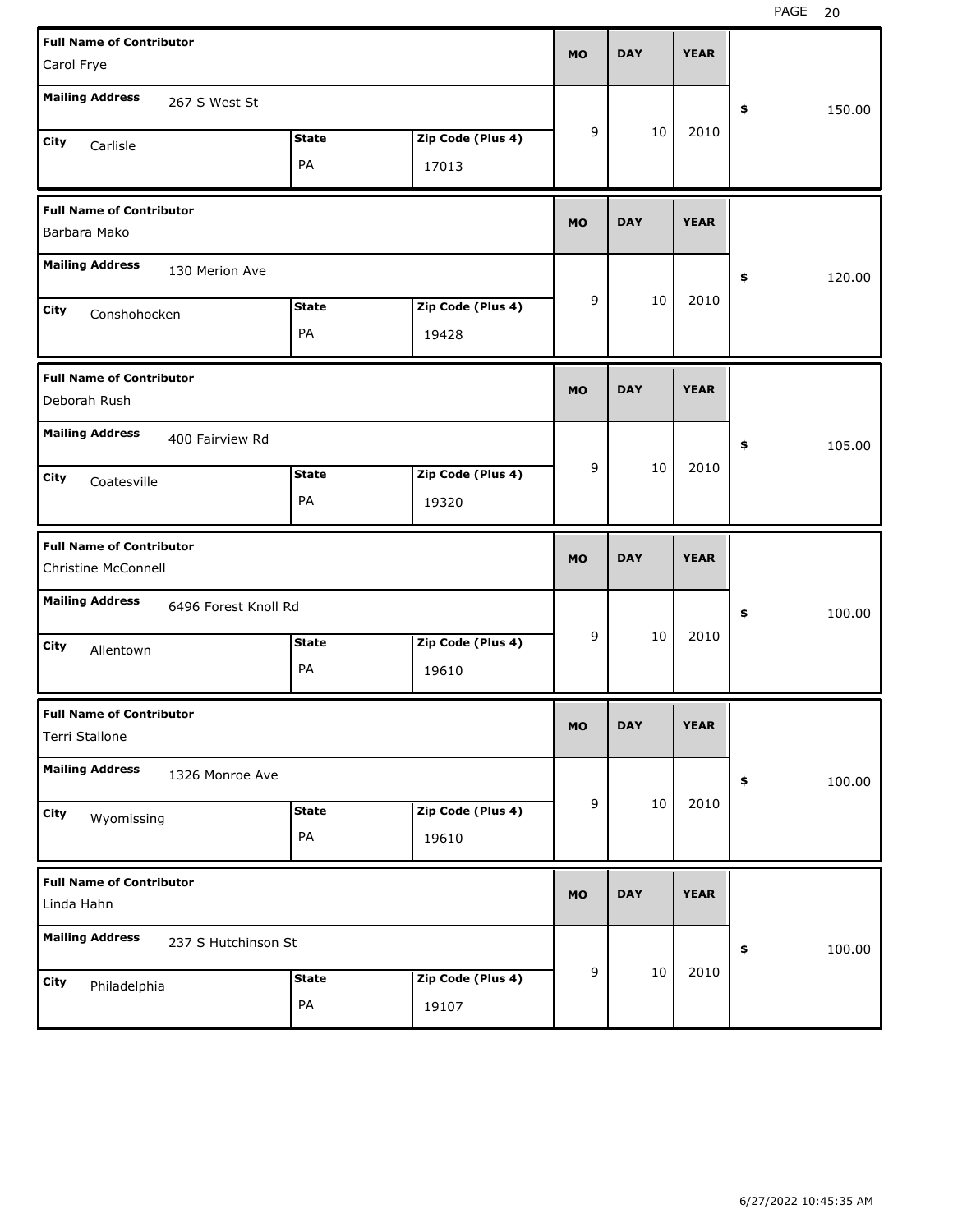| <b>Full Name of Contributor</b><br>Susan Fretterd |                                              |              |                   | <b>MO</b> | <b>DAY</b> | <b>YEAR</b> |              |
|---------------------------------------------------|----------------------------------------------|--------------|-------------------|-----------|------------|-------------|--------------|
| <b>Mailing Address</b>                            | 431 Carnegie Dr                              |              |                   |           |            |             | \$<br>100.00 |
|                                                   |                                              |              |                   | 9         | 10         | 2010        |              |
| City<br>Pittsburgh                                |                                              | <b>State</b> | Zip Code (Plus 4) |           |            |             |              |
|                                                   |                                              | PA           | 15243             |           |            |             |              |
| <b>Full Name of Contributor</b>                   |                                              |              |                   | <b>MO</b> | <b>DAY</b> | <b>YEAR</b> |              |
| Alice Bright                                      |                                              |              |                   |           |            |             |              |
| <b>Mailing Address</b>                            | 5136 Beeler St                               |              |                   |           |            |             | \$<br>55.00  |
| City<br>Pittsburgh                                |                                              | <b>State</b> | Zip Code (Plus 4) | 9         | 10         | 2010        |              |
|                                                   |                                              | PA           | 15217             |           |            |             |              |
| <b>Full Name of Contributor</b>                   |                                              |              |                   |           |            |             |              |
| Joseph & Judith Evans                             |                                              |              |                   | <b>MO</b> | <b>DAY</b> | <b>YEAR</b> |              |
| <b>Mailing Address</b>                            | 4068 Hills Church Rd                         |              |                   |           |            |             | \$<br>100.00 |
| City<br>Export                                    |                                              | <b>State</b> | Zip Code (Plus 4) | 9         | 13         | 2010        |              |
|                                                   |                                              | PA           | 15632             |           |            |             |              |
|                                                   |                                              |              |                   |           |            |             |              |
| <b>Full Name of Contributor</b>                   |                                              |              |                   | <b>MO</b> | <b>DAY</b> | <b>YEAR</b> |              |
| Miriam Bagran                                     |                                              |              |                   |           |            |             |              |
| <b>Mailing Address</b>                            | 17 Leafy Ln                                  |              |                   |           |            |             | \$<br>75.00  |
| City                                              |                                              | <b>State</b> | Zip Code (Plus 4) | 9         | 15         | 2010        |              |
| Pittsburgh                                        |                                              | PA           | 15243             |           |            |             |              |
| <b>Full Name of Contributor</b>                   |                                              |              |                   | <b>MO</b> | <b>DAY</b> | <b>YEAR</b> |              |
| Coslett Foundation                                |                                              |              |                   |           |            |             |              |
| <b>Mailing Address</b>                            | 3500 West Chester Pike Dunwody Village CH112 |              |                   |           |            |             | \$<br>250.00 |
| City<br>Newtown Square                            |                                              | <b>State</b> | Zip Code (Plus 4) | 9         | 15         | 2010        |              |
|                                                   |                                              | PA           |                   |           |            |             |              |
| <b>Full Name of Contributor</b>                   |                                              |              |                   |           |            |             |              |
| Susan Kressly                                     |                                              |              |                   | <b>MO</b> | <b>DAY</b> | <b>YEAR</b> |              |
| <b>Mailing Address</b>                            | 529 Caddy Dr                                 |              |                   |           |            |             | \$<br>125.00 |
| City                                              |                                              | <b>State</b> | Zip Code (Plus 4) | 9         | 22         | 2010        |              |
| Doylestown                                        |                                              | PA           | 18901             |           |            |             |              |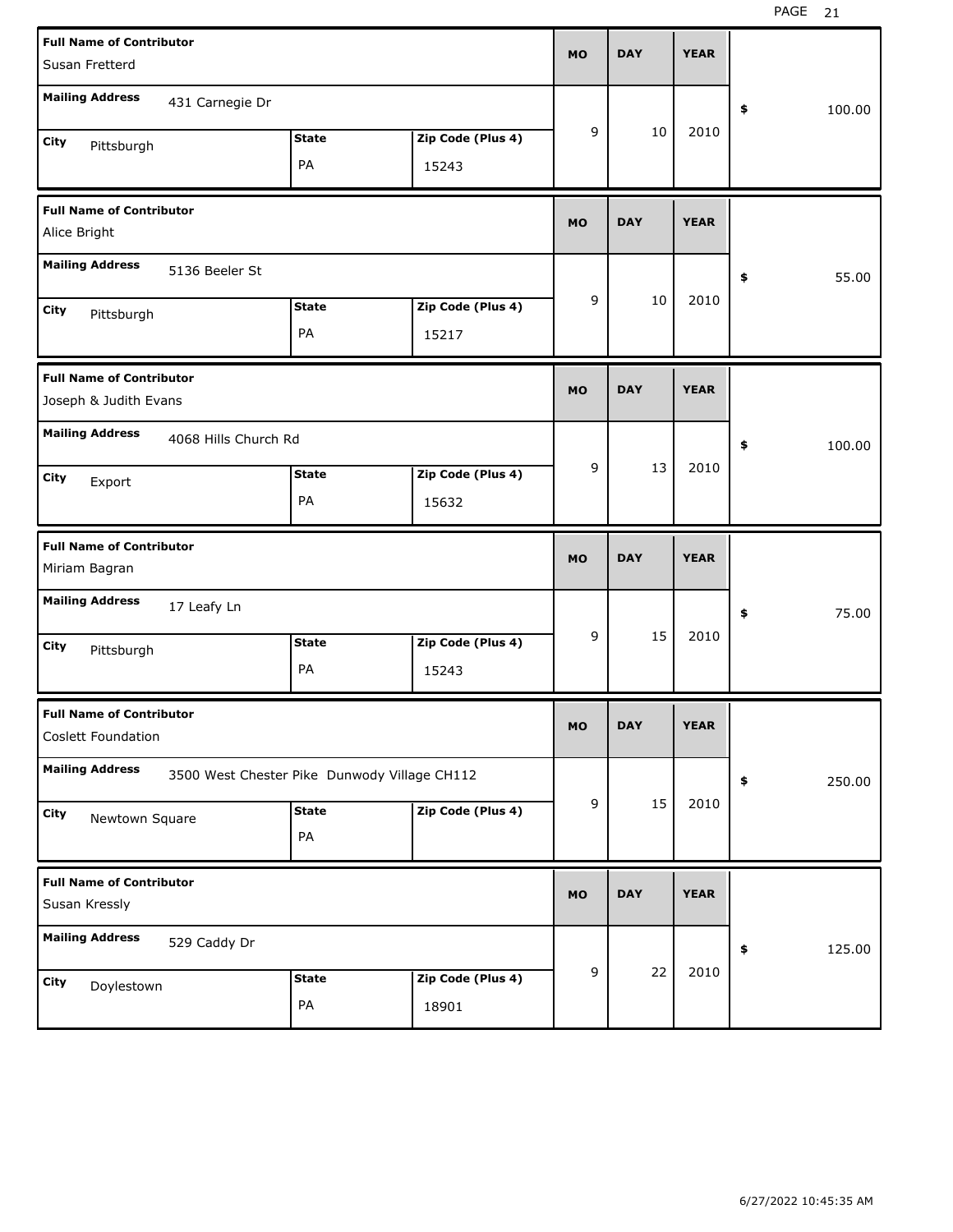| <b>Full Name of Contributor</b>    |                               |              |                   | <b>MO</b> | <b>DAY</b> | <b>YEAR</b> |              |
|------------------------------------|-------------------------------|--------------|-------------------|-----------|------------|-------------|--------------|
| Anne S. C. Stephano                |                               |              |                   |           |            |             |              |
| <b>Mailing Address</b>             | 2709 River Rd                 |              |                   |           |            |             | \$<br>200.00 |
| City<br>New Hope                   |                               | <b>State</b> | Zip Code (Plus 4) | 9         | 22         | 2010        |              |
|                                    |                               | PA           | 18938             |           |            |             |              |
| <b>Full Name of Contributor</b>    |                               |              |                   | <b>MO</b> | <b>DAY</b> | <b>YEAR</b> |              |
| Nancy Bramham                      |                               |              |                   |           |            |             |              |
| <b>Mailing Address</b>             | 170 Mount Eyre Rd             |              |                   |           |            |             | \$<br>150.00 |
| City<br><b>Washington Crossing</b> |                               | <b>State</b> | Zip Code (Plus 4) | 9         | 22         | 2010        |              |
|                                    |                               | PA           |                   |           |            |             |              |
| <b>Full Name of Contributor</b>    |                               |              |                   | <b>MO</b> | <b>DAY</b> | <b>YEAR</b> |              |
| Linda Lee Alter                    |                               |              |                   |           |            |             |              |
| <b>Mailing Address</b>             | 210 W Rittenhouse Sq Apt 1506 |              |                   |           |            |             | \$<br>100.00 |
| City<br>Mid City West              |                               | <b>State</b> | Zip Code (Plus 4) | 9         | 22         | 2010        |              |
|                                    |                               | PA           | 19103             |           |            |             |              |
|                                    |                               |              |                   |           |            |             |              |
| <b>Full Name of Contributor</b>    |                               |              |                   | <b>MO</b> | <b>DAY</b> | <b>YEAR</b> |              |
| Michael Breslin                    |                               |              |                   |           |            |             |              |
| <b>Mailing Address</b>             | 4515 Laurelwood Dr            |              |                   |           |            |             | \$<br>250.00 |
| City                               |                               | <b>State</b> | Zip Code (Plus 4) | 9         | 23         | 2010        |              |
| Harrisburg                         |                               | PA           | 17110             |           |            |             |              |
| <b>Full Name of Contributor</b>    |                               |              |                   | MO        | <b>DAY</b> | <b>YEAR</b> |              |
| Nora Winkelman                     |                               |              |                   |           |            |             |              |
| <b>Mailing Address</b>             | 1018 Green St                 |              |                   |           |            |             | \$<br>250.00 |
| City<br>Harrisburg                 |                               | <b>State</b> | Zip Code (Plus 4) | 9         | 23         | 2010        |              |
|                                    |                               | PA           | 17102             |           |            |             |              |
| <b>Full Name of Contributor</b>    |                               |              |                   |           |            |             |              |
| David Forney                       |                               |              |                   | <b>MO</b> | <b>DAY</b> | <b>YEAR</b> |              |
| <b>Mailing Address</b>             | 92 Carol Place                |              |                   |           |            |             | \$<br>250.00 |
| City<br>New Cumberland             |                               | <b>State</b> | Zip Code (Plus 4) | 9         | 23         | 2010        |              |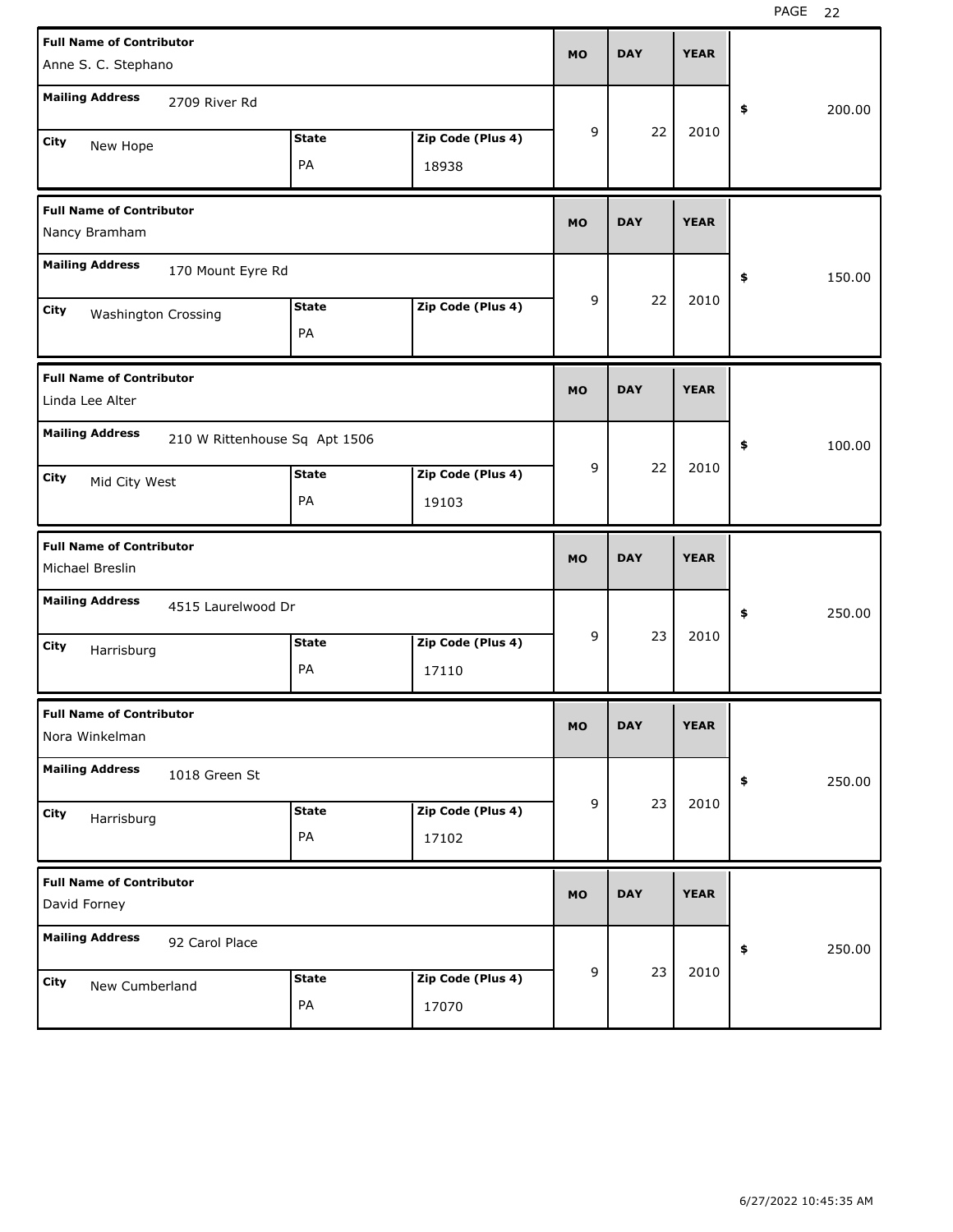| <b>Full Name of Contributor</b>                                | <b>MO</b> | <b>DAY</b> | <b>YEAR</b> |              |
|----------------------------------------------------------------|-----------|------------|-------------|--------------|
| Michael Roberston                                              |           |            |             |              |
| <b>Mailing Address</b><br>532 Skunk Hollow Rd                  |           |            |             | \$<br>100.00 |
| Zip Code (Plus 4)<br><b>State</b><br>City                      | 9         | 23         | 2010        |              |
| Chalfont<br>PA<br>18914                                        |           |            |             |              |
|                                                                |           |            |             |              |
| <b>Full Name of Contributor</b>                                |           |            |             |              |
| Ian & Sue Milnes                                               | <b>MO</b> | <b>DAY</b> | <b>YEAR</b> |              |
| <b>Mailing Address</b><br>114 E Keller St                      |           |            |             | 250.00<br>\$ |
| <b>State</b><br>Zip Code (Plus 4)<br>City                      | 9         | 14         | 2010        |              |
| Mechanicsburg<br>PA<br>17055                                   |           |            |             |              |
|                                                                |           |            |             |              |
| <b>Full Name of Contributor</b>                                |           |            |             |              |
| Robert & Miriam Goodling                                       | <b>MO</b> | <b>DAY</b> | <b>YEAR</b> |              |
| <b>Mailing Address</b>                                         |           |            |             |              |
| 258 W Baltimore St                                             |           |            |             | \$<br>250.00 |
| Zip Code (Plus 4)<br><b>State</b><br>City<br>Carlisle          | 9         | 14         | 2010        |              |
| PA<br>17013                                                    |           |            |             |              |
|                                                                |           |            |             |              |
|                                                                |           |            |             |              |
| <b>Full Name of Contributor</b>                                |           |            |             |              |
| Sue Barrett                                                    | <b>MO</b> | <b>DAY</b> | <b>YEAR</b> |              |
| <b>Mailing Address</b><br>453 W Bristol Rd                     |           |            |             | \$<br>100.00 |
| Zip Code (Plus 4)<br><b>State</b>                              | 9         | 15         | 2010        |              |
| City<br>Feasterville                                           |           |            |             |              |
| PA                                                             |           |            |             |              |
| <b>Full Name of Contributor</b>                                |           |            |             |              |
| Robert Stroup                                                  | <b>MO</b> | <b>DAY</b> | <b>YEAR</b> |              |
|                                                                |           |            |             |              |
| <b>Mailing Address</b><br>7072 Willowleaf Ct                   |           |            |             | 150.00<br>\$ |
| Zip Code (Plus 4)<br><b>State</b><br>City                      | 9         | 15         | 2010        |              |
| Noblesville<br>IN<br>46062                                     |           |            |             |              |
|                                                                |           |            |             |              |
| <b>Full Name of Contributor</b>                                |           |            |             |              |
| Susan Wachtel                                                  | <b>MO</b> | <b>DAY</b> | <b>YEAR</b> |              |
| <b>Mailing Address</b><br>PO Box 197                           |           |            |             | 100.00<br>\$ |
|                                                                | 9         | 15         | 2010        |              |
| Zip Code (Plus 4)<br><b>State</b><br>City<br>Pipersville<br>PA |           |            |             |              |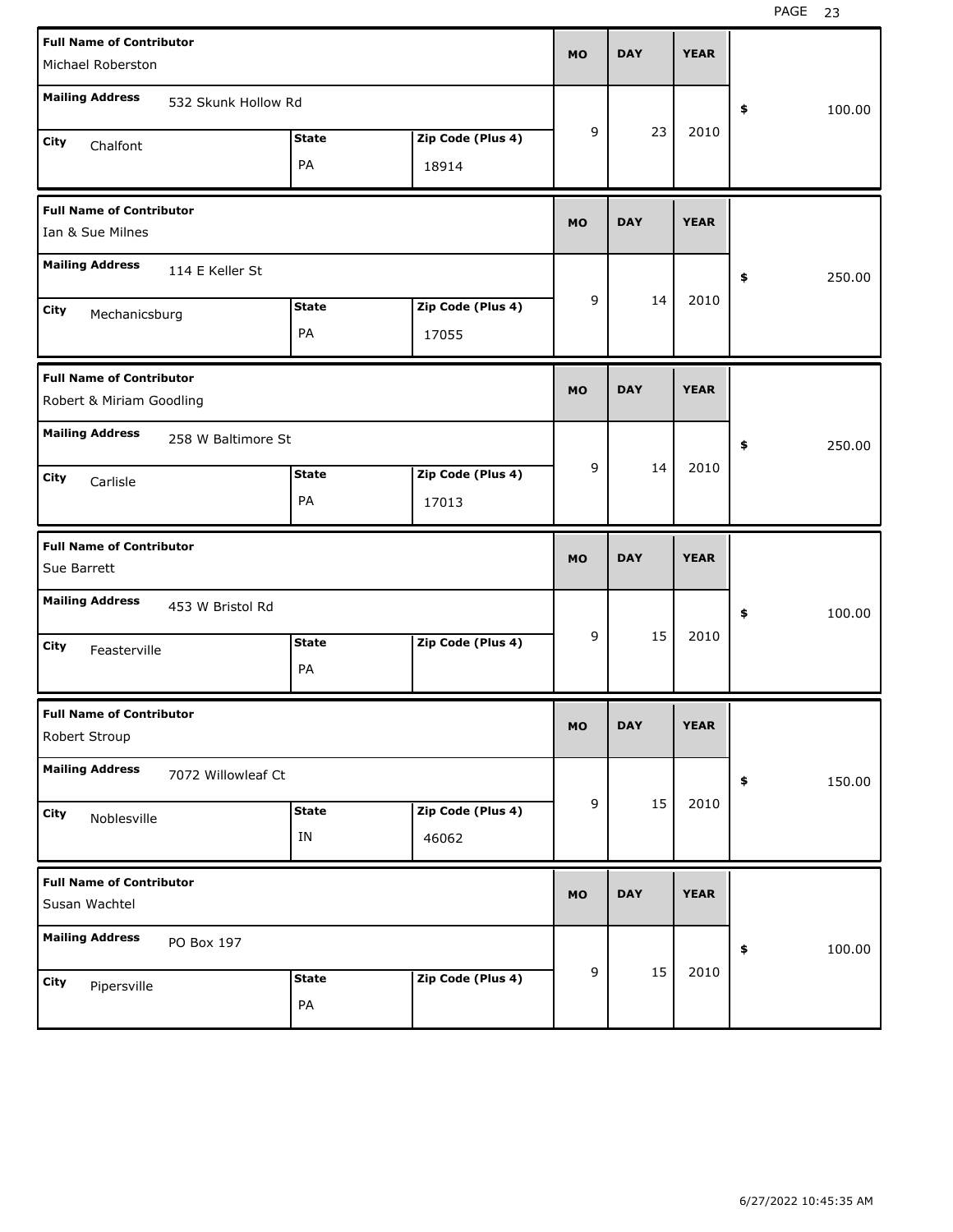| <b>Full Name of Contributor</b><br>William Ewing             |                            | <b>MO</b> | <b>DAY</b> | <b>YEAR</b> |                       |
|--------------------------------------------------------------|----------------------------|-----------|------------|-------------|-----------------------|
| <b>Mailing Address</b><br>510 E Mt. Pleasant Ave             |                            |           |            |             | 125.00<br>\$          |
| <b>State</b><br>City<br>Philadelphia<br>PA                   | Zip Code (Plus 4)<br>19119 | 9         | 15         | 2010        |                       |
| <b>Full Name of Contributor</b><br>Susan Garelik             |                            | <b>MO</b> | <b>DAY</b> | <b>YEAR</b> |                       |
| <b>Mailing Address</b><br>44 Yale Ave                        |                            |           |            |             | 75.00<br>\$           |
| <b>State</b><br>City<br>Swarthmore<br>PA                     | Zip Code (Plus 4)<br>19081 | 9         | 15         | 2010        |                       |
| <b>Full Name of Contributor</b><br>Gale Wayman               |                            | <b>MO</b> | <b>DAY</b> | <b>YEAR</b> |                       |
| <b>Mailing Address</b><br>PO Box 1060                        |                            |           |            |             | 150.00<br>\$          |
| <b>State</b><br>City<br>Island Heights<br>NJ                 | Zip Code (Plus 4)<br>8732  | 9         | 15         | 2010        |                       |
|                                                              |                            |           |            |             |                       |
| <b>Full Name of Contributor</b><br>David and Suzanne Kranz   |                            | <b>MO</b> | <b>DAY</b> | <b>YEAR</b> |                       |
| <b>Mailing Address</b><br>301 S College St                   |                            |           |            |             | 75.00<br>\$           |
| <b>State</b><br>City<br>Carlisle<br>PA                       | Zip Code (Plus 4)<br>17013 | 9         | 23         | 2010        |                       |
| <b>Full Name of Contributor</b><br>Margaret Dierkers         |                            | МO        | <b>DAY</b> | <b>YEAR</b> |                       |
| <b>Mailing Address</b><br>4995 Saddlebrook Dr                |                            |           |            |             | 250.00<br>$\clubsuit$ |
| State<br>City<br>Harrisburg<br>PA                            | Zip Code (Plus 4)<br>17112 | 9         | 23         | 2010        |                       |
| <b>Full Name of Contributor</b><br>Carolyn Shoemaker Mathews |                            | <b>MO</b> | <b>DAY</b> | <b>YEAR</b> |                       |
| <b>Mailing Address</b><br>89 West Pine St                    |                            | 9         | 23         | 2010        | 100.00<br>$\pmb{\$}$  |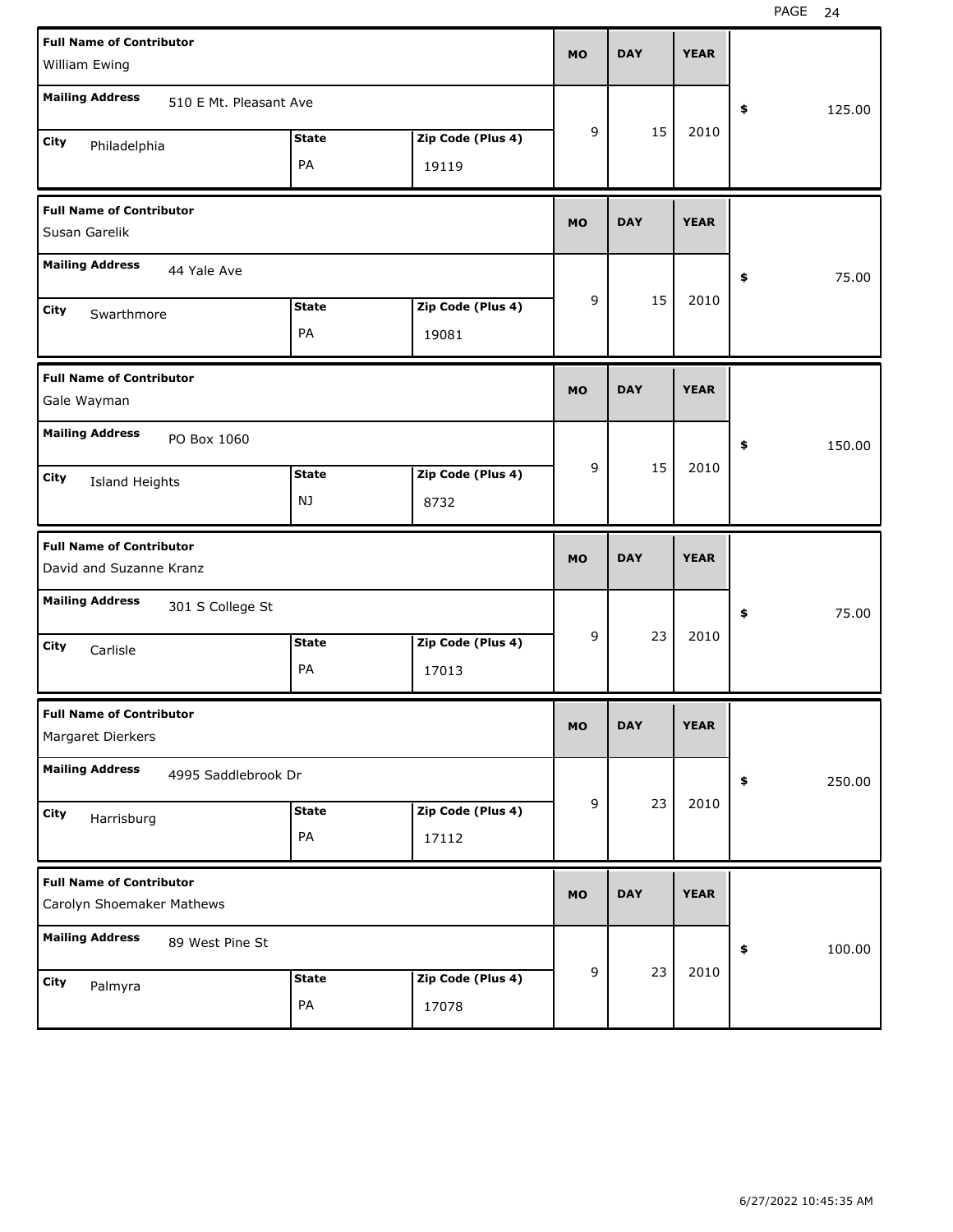| <b>Full Name of Contributor</b>                           |                        |              |                   | <b>MO</b> | <b>DAY</b> | <b>YEAR</b> |              |       |
|-----------------------------------------------------------|------------------------|--------------|-------------------|-----------|------------|-------------|--------------|-------|
| Michael and Gabrielle Sedor                               |                        |              |                   |           |            |             |              |       |
| <b>Mailing Address</b>                                    | 931 N Front St Apt 301 |              |                   |           |            |             | \$<br>100.00 |       |
| City<br>Harrisburg                                        |                        | <b>State</b> | Zip Code (Plus 4) | 9         | 23         | 2010        |              |       |
|                                                           |                        | PA           | 17102             |           |            |             |              |       |
| <b>Full Name of Contributor</b><br>Susan Reider           |                        |              |                   | <b>MO</b> | <b>DAY</b> | <b>YEAR</b> |              |       |
| <b>Mailing Address</b>                                    | 86 Cambridge Dr        |              |                   |           |            |             | \$<br>100.00 |       |
| City<br>Hershey                                           |                        | <b>State</b> | Zip Code (Plus 4) | 9         | 23         | 2010        |              |       |
|                                                           |                        | PA           | 17033             |           |            |             |              |       |
| <b>Full Name of Contributor</b><br>Jessie Smith           |                        |              |                   | <b>MO</b> | <b>DAY</b> | <b>YEAR</b> |              |       |
| <b>Mailing Address</b>                                    | 2305 Bellevue Rd       |              |                   |           |            |             | \$<br>250.00 |       |
| City<br>Harrisburg                                        |                        | <b>State</b> | Zip Code (Plus 4) | 9         | 30         | 2010        |              |       |
|                                                           |                        | PA           | 17104             |           |            |             |              |       |
|                                                           |                        |              |                   |           |            |             |              |       |
| <b>Full Name of Contributor</b><br>Meecee Baker           |                        |              |                   | <b>MO</b> | <b>DAY</b> | <b>YEAR</b> |              |       |
| <b>Mailing Address</b>                                    | 9351 Mountain Rd       |              |                   |           |            |             | \$<br>250.00 |       |
| City                                                      |                        | <b>State</b> | Zip Code (Plus 4) | 9         | 30         | 2010        |              |       |
| Port Royal                                                |                        | PA           | 17082             |           |            |             |              |       |
| <b>Full Name of Contributor</b><br>Louise Oncley          |                        |              |                   | <b>MO</b> | DAY        | YEAK        |              |       |
| <b>Mailing Address</b>                                    | 105 N Front St         |              |                   |           |            |             | \$           | 75.00 |
| City                                                      |                        | <b>State</b> | Zip Code (Plus 4) | 9         | 30         | 2010        |              |       |
| Enola                                                     |                        | PA           | 17025             |           |            |             |              |       |
| <b>Full Name of Contributor</b><br>Judith Lynn Chronister |                        |              |                   | <b>MO</b> | <b>DAY</b> | <b>YEAR</b> |              |       |
| <b>Mailing Address</b>                                    | 488 Old York Rd        |              |                   |           |            |             | 100.00<br>\$ |       |
| City<br>New Cumberland                                    |                        | <b>State</b> | Zip Code (Plus 4) | 10        | 12         | 2010        |              |       |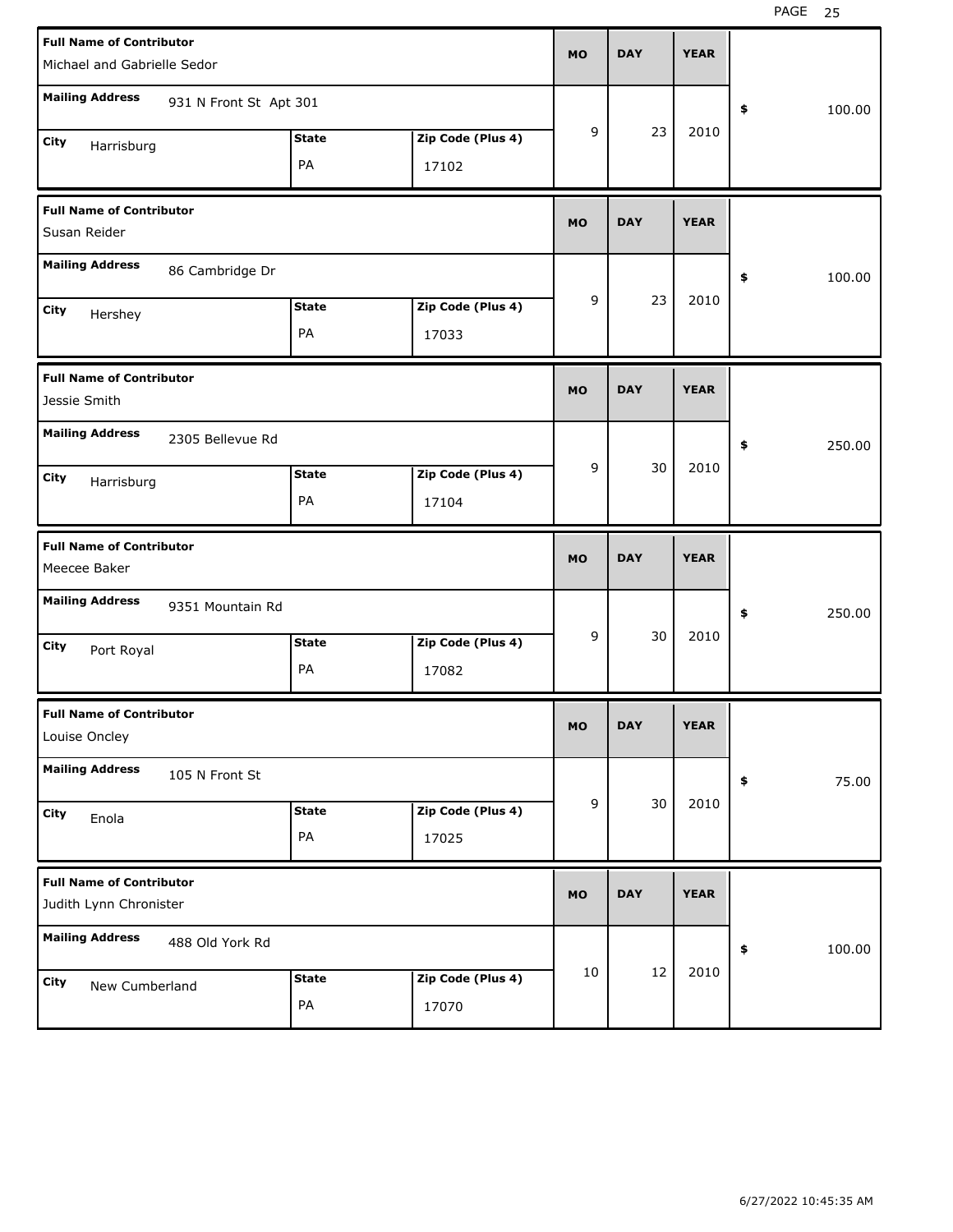| <b>Full Name of Contributor</b>                        |                   |              |                   | <b>MO</b> | <b>DAY</b> | <b>YEAR</b> |              |
|--------------------------------------------------------|-------------------|--------------|-------------------|-----------|------------|-------------|--------------|
| Anthony May                                            |                   |              |                   |           |            |             |              |
| <b>Mailing Address</b>                                 | PO Box 931        |              |                   |           |            |             | \$<br>100.00 |
| City<br>Harrisburg                                     |                   | <b>State</b> | Zip Code (Plus 4) | 10        | 12         | 2010        |              |
|                                                        |                   | PA           | 17106             |           |            |             |              |
| <b>Full Name of Contributor</b><br>Yesenia Rosado      |                   |              |                   | <b>MO</b> | <b>DAY</b> | <b>YEAR</b> |              |
| <b>Mailing Address</b>                                 | 930 N 6th St      |              |                   |           |            |             | \$<br>75.00  |
| City<br>Harrisburg                                     |                   | <b>State</b> | Zip Code (Plus 4) | 10        | 12         | 2010        |              |
|                                                        |                   | PA           | 17102             |           |            |             |              |
| <b>Full Name of Contributor</b><br>Beth Zampogna       |                   |              |                   | <b>MO</b> | <b>DAY</b> | <b>YEAR</b> |              |
| <b>Mailing Address</b>                                 | 214 Cumberland St |              |                   |           |            |             | \$<br>75.00  |
| City<br>Harrisburg                                     |                   | <b>State</b> | Zip Code (Plus 4) | 10        | 12         | 2010        |              |
|                                                        |                   | PA           | 17102             |           |            |             |              |
|                                                        |                   |              |                   |           |            |             |              |
| <b>Full Name of Contributor</b><br>Mary Ellen McMillen |                   |              |                   | <b>MO</b> | <b>DAY</b> | <b>YEAR</b> |              |
| <b>Mailing Address</b>                                 | 5487 Grouse Dr    |              |                   |           |            |             | \$<br>250.00 |
| City                                                   |                   | <b>State</b> | Zip Code (Plus 4) | 10        | 12         | 2010        |              |
| Harrisburg                                             |                   | PA           | 17111             |           |            |             |              |
| <b>Full Name of Contributor</b><br>Carole Alexy        |                   |              |                   | MO        | <b>DAY</b> | <b>YEAR</b> |              |
| <b>Mailing Address</b>                                 | 322 S West St     |              |                   |           |            |             | \$<br>75.00  |
| City                                                   |                   | <b>State</b> | Zip Code (Plus 4) | 10        | 12         | 2010        |              |
| Carlisle                                               |                   | PA           | 17013             |           |            |             |              |
| <b>Full Name of Contributor</b><br>C. Lu Conser        |                   |              |                   | <b>MO</b> | <b>DAY</b> | <b>YEAR</b> |              |
| <b>Mailing Address</b>                                 | 19 Har-John Lane  |              |                   |           |            |             | \$<br>250.00 |
| City<br>Carlisle                                       |                   | <b>State</b> | Zip Code (Plus 4) | 10        | 12         | 2010        |              |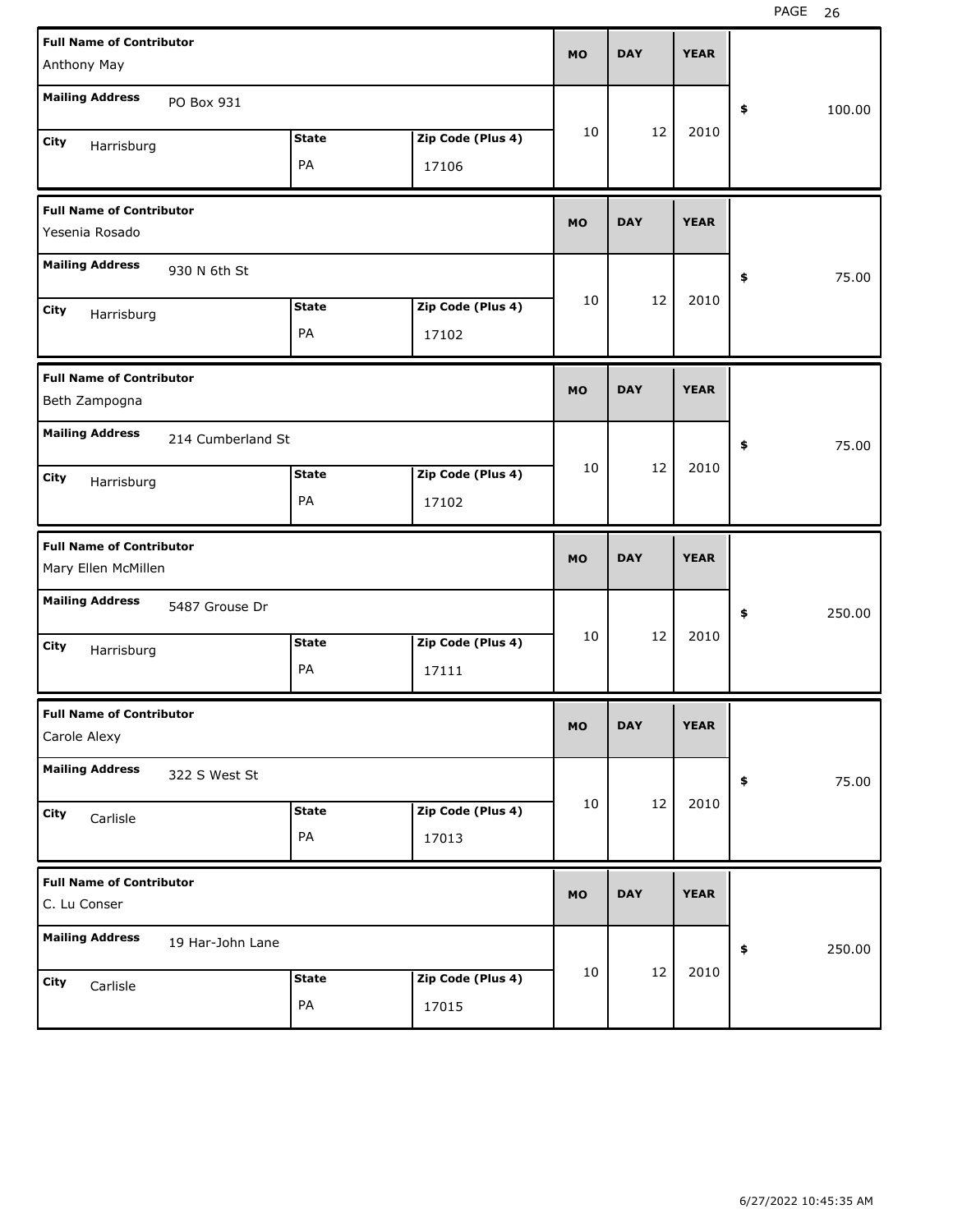| <b>Full Name of Contributor</b>                  |              |                   | <b>MO</b> | <b>DAY</b> | <b>YEAR</b> |              |
|--------------------------------------------------|--------------|-------------------|-----------|------------|-------------|--------------|
| Greta Aul                                        |              |                   |           |            |             |              |
| <b>Mailing Address</b><br>80 Spencer Ave         |              |                   |           |            |             | 250.00<br>\$ |
| City<br>Lancaster                                | <b>State</b> | Zip Code (Plus 4) | 9         | 30         | 2010        |              |
|                                                  | PA           | 17603             |           |            |             |              |
| <b>Full Name of Contributor</b>                  |              |                   | <b>MO</b> | <b>DAY</b> | <b>YEAR</b> |              |
| Alexander Reber                                  |              |                   |           |            |             |              |
| <b>Mailing Address</b><br>246 North St           |              |                   |           |            |             | 100.00<br>\$ |
| City<br>Harrisburg                               | <b>State</b> | Zip Code (Plus 4) | 10        | 13         | 2010        |              |
|                                                  | PA           | 17102             |           |            |             |              |
| <b>Full Name of Contributor</b>                  |              |                   | <b>MO</b> | <b>DAY</b> | <b>YEAR</b> |              |
| Mary Shull                                       |              |                   |           |            |             |              |
| <b>Mailing Address</b><br>1126 Jancey St         |              |                   |           |            |             | 100.00<br>\$ |
| City<br>Pittsburgh                               | <b>State</b> | Zip Code (Plus 4) | 10        | 14         | 2010        |              |
|                                                  | PA           | 15206             |           |            |             |              |
|                                                  |              |                   |           |            |             |              |
| <b>Full Name of Contributor</b><br>Karen Best    |              |                   | <b>MO</b> | <b>DAY</b> | <b>YEAR</b> |              |
| <b>Mailing Address</b><br>30 Timber Rd           |              |                   |           |            |             | 250.00<br>\$ |
| City                                             | <b>State</b> | Zip Code (Plus 4) | 10        | 19         | 2010        |              |
| Mechanicsburg                                    | PA           | 17055             |           |            |             |              |
| <b>Full Name of Contributor</b><br>Susan S Cohen |              |                   | MO        | <b>DAY</b> | <b>YEAR</b> |              |
| <b>Mailing Address</b><br>2960 N 2nd St          |              |                   |           |            |             | 250.00<br>\$ |
| City                                             | <b>State</b> | Zip Code (Plus 4) | 10        | 20         | 2010        |              |
| Harrisburg                                       | PA           | 17110             |           |            |             |              |
| <b>Full Name of Contributor</b><br>V. A. Roth    |              |                   | <b>MO</b> | <b>DAY</b> | <b>YEAR</b> |              |
| <b>Mailing Address</b><br>5 Scotch Circle        |              |                   |           |            |             | 250.00<br>\$ |
| City<br>Duncannon                                | <b>State</b> | Zip Code (Plus 4) | 10        | 20         | 2010        |              |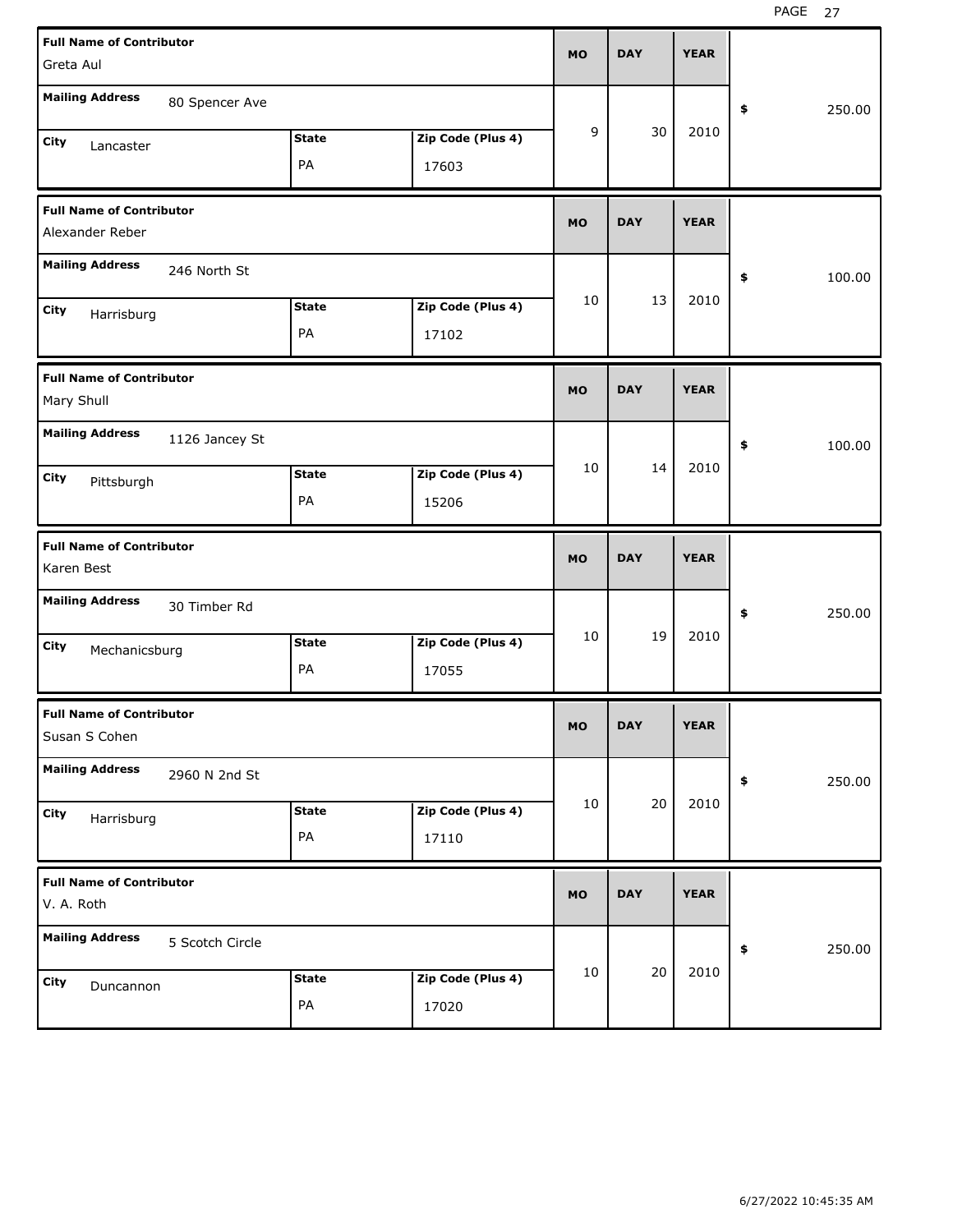| <b>Full Name of Contributor</b>                                |                     |              |                   | <b>MO</b> | <b>DAY</b> | <b>YEAR</b> |              |
|----------------------------------------------------------------|---------------------|--------------|-------------------|-----------|------------|-------------|--------------|
| Amy Putnam                                                     |                     |              |                   |           |            |             |              |
| <b>Mailing Address</b>                                         | 2106 Alexis Dr      |              |                   |           |            |             | \$<br>250.00 |
| City<br>Harrisburg                                             |                     | <b>State</b> | Zip Code (Plus 4) | 10        | 20         | 2010        |              |
|                                                                |                     | PA           | 17110             |           |            |             |              |
| <b>Full Name of Contributor</b><br>Elizabeth Zampogna          |                     |              |                   | <b>MO</b> | <b>DAY</b> | <b>YEAR</b> |              |
| <b>Mailing Address</b>                                         | 214 Cumberland St   |              |                   |           |            |             | \$<br>227.00 |
| City<br>Harrisburg                                             |                     | <b>State</b> | Zip Code (Plus 4) | 10        | 20         | 2010        |              |
|                                                                |                     | PA           | 17102             |           |            |             |              |
| <b>Full Name of Contributor</b><br>Tamara Stine                |                     |              |                   | <b>MO</b> | <b>DAY</b> | <b>YEAR</b> |              |
| <b>Mailing Address</b>                                         | 1117 Wansford Rd    |              |                   |           |            |             | \$<br>200.00 |
| City<br>Mechanicsburg                                          |                     | <b>State</b> | Zip Code (Plus 4) | 10        | 20         | 2010        |              |
|                                                                |                     | PA           | 17055             |           |            |             |              |
|                                                                |                     |              |                   |           |            |             |              |
| <b>Full Name of Contributor</b><br>Barbara Wank                |                     |              |                   | <b>MO</b> | <b>DAY</b> | <b>YEAR</b> |              |
| <b>Mailing Address</b>                                         | 336C N Christian St |              |                   |           |            |             | \$<br>200.00 |
| City                                                           |                     | <b>State</b> | Zip Code (Plus 4) | 10        | 20         | 2010        |              |
| Lancaster                                                      |                     | PA           | 17602             |           |            |             |              |
| <b>Full Name of Contributor</b><br>Janet & Malcolm Gross       |                     |              |                   | MO        | <b>DAY</b> | <b>YEAR</b> |              |
| <b>Mailing Address</b>                                         | 2804 W Gordon St    |              |                   |           |            |             | \$<br>250.00 |
| City<br>Allentown                                              |                     | <b>State</b> | Zip Code (Plus 4) | 10        | 28         | 2010        |              |
|                                                                |                     | PA           | 18104             |           |            |             |              |
| <b>Full Name of Contributor</b><br>Stephen & Marianne Phillips |                     |              |                   | <b>MO</b> | <b>DAY</b> | <b>YEAR</b> |              |
| <b>Mailing Address</b>                                         | 3924 Short Hill Dr  |              |                   |           |            |             | \$<br>100.00 |
| City<br>Allentown                                              |                     | <b>State</b> | Zip Code (Plus 4) | 10        | 28         | 2010        |              |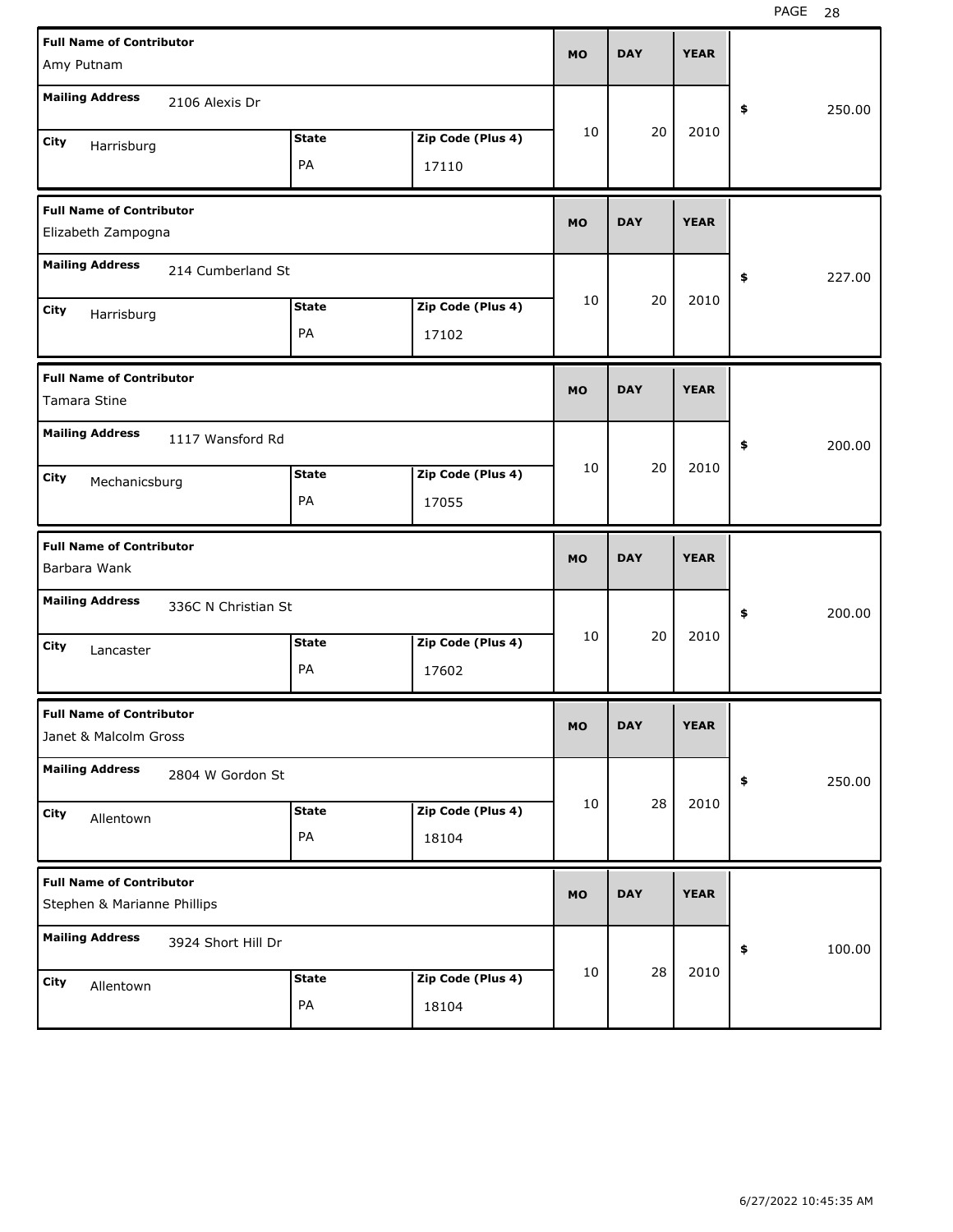| <b>Full Name of Contributor</b><br><b>Charles Bowswer</b> |                    |                            | <b>MO</b> | <b>DAY</b> | <b>YEAR</b> |                   |
|-----------------------------------------------------------|--------------------|----------------------------|-----------|------------|-------------|-------------------|
| <b>Mailing Address</b><br>661 S 27th St                   |                    |                            |           |            |             | \$<br>60.00       |
| City<br>Harrisburg                                        | <b>State</b><br>PA | Zip Code (Plus 4)<br>17111 | 10        | 28         | 2010        |                   |
| <b>Full Name of Contributor</b><br>Catherine Desmond      |                    |                            | <b>MO</b> | <b>DAY</b> | <b>YEAR</b> |                   |
| <b>Mailing Address</b><br>2851 Vista Circle               |                    |                            |           |            |             | \$<br>150.00      |
| City<br>Camp Hill                                         | <b>State</b><br>PA | Zip Code (Plus 4)<br>17011 | 10        | 29         | 2010        |                   |
| <b>Full Name of Contributor</b><br>Alex Weilenmann        |                    |                            | <b>MO</b> | <b>DAY</b> | <b>YEAR</b> |                   |
| <b>Mailing Address</b><br>307 S Dithridge St Apt 509      |                    |                            |           |            |             | \$<br>100.00      |
| City<br>Pittsburgh                                        | <b>State</b><br>PA | Zip Code (Plus 4)<br>15213 | 11        | 10         | 2010        |                   |
| <b>Full Name of Contributor</b><br>Alice Veasman          |                    |                            | <b>MO</b> | <b>DAY</b> | <b>YEAR</b> |                   |
| <b>Mailing Address</b><br>1825 Fairmount Ave              |                    |                            |           |            |             | \$<br>100.00      |
| City<br>Philadelphia                                      | <b>State</b><br>PA | Zip Code (Plus 4)<br>19130 | 11        | 9          | 2010        |                   |
| <b>Full Name of Contributor</b><br>Ellen Leighow          |                    |                            | <b>MO</b> | <b>DAY</b> | <b>YEAR</b> |                   |
| <b>Mailing Address</b><br>11 Gotschal Rd                  |                    |                            |           |            |             | \$<br>100.00      |
| City<br>Danville                                          | <b>State</b><br>PA | Zip Code (Plus 4)<br>17821 | $11\,$    | $10\,$     | 2010        |                   |
|                                                           |                    |                            |           |            |             | <b>PAGE TOTAL</b> |
|                                                           |                    |                            |           |            |             |                   |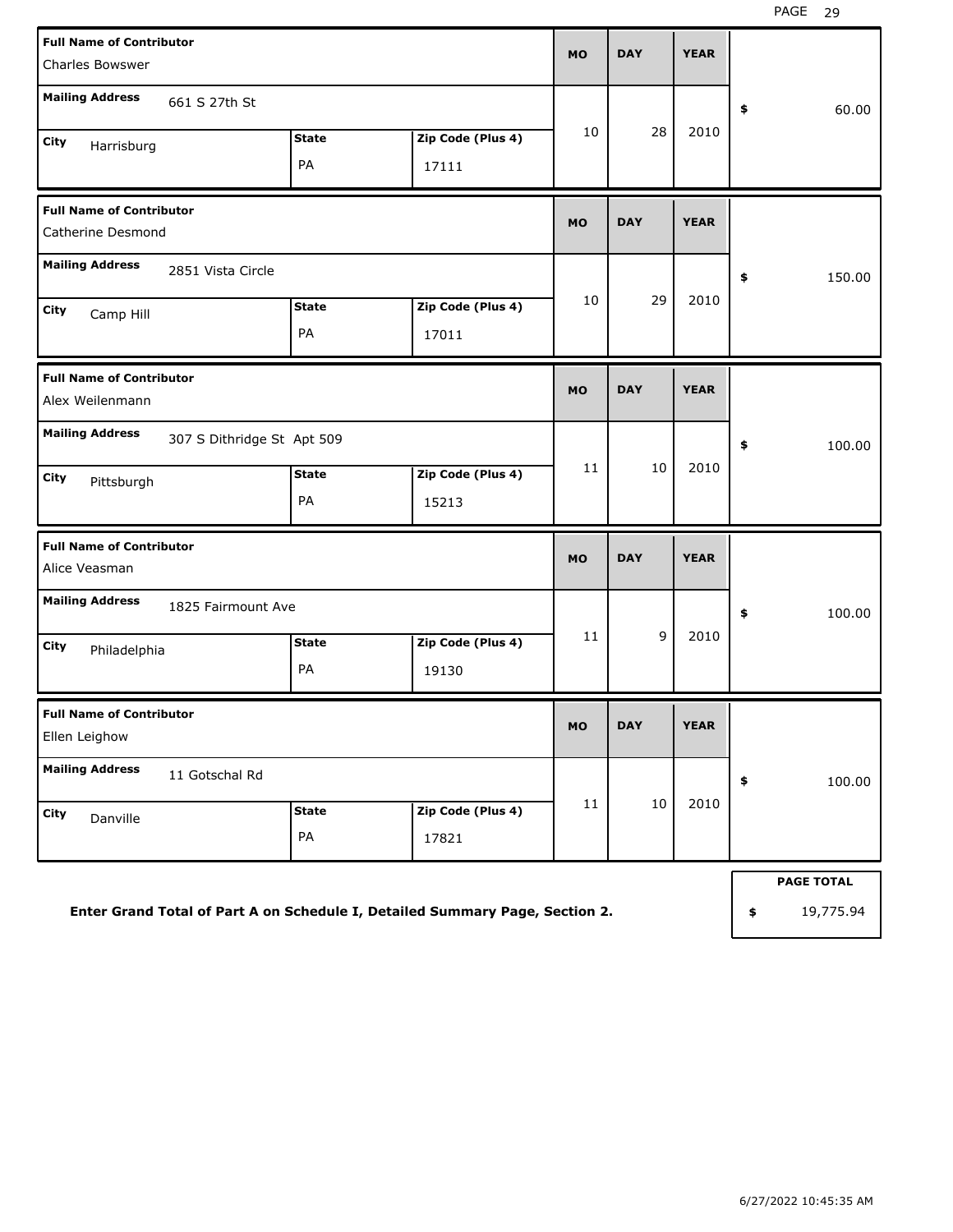## **PART C Contributions Received From Political Committees**

**OVER \$250.00**

 **Use this Part to itemize only contributions received from Political committees with an aggregate value from Over \$250.00 in the reporting period.**

|                                                                                         | <b>Name of Filing Committee or Candidate</b> |  |                   |             | <b>Reporting Period</b> |             |    |                                |  |  |
|-----------------------------------------------------------------------------------------|----------------------------------------------|--|-------------------|-------------|-------------------------|-------------|----|--------------------------------|--|--|
| Planned Parenthood PA PAC                                                               |                                              |  | From:             |             | 1/1/2010                | To:         |    | 12/31/2010                     |  |  |
|                                                                                         |                                              |  |                   | <b>DATE</b> |                         |             |    | <b>AMOUNT</b>                  |  |  |
| <b>Full Name of Contributing Committee</b><br>Friends of America Votes, AV Pennsylvania |                                              |  |                   | <b>MO</b>   | <b>DAY</b>              | <b>YEAR</b> |    |                                |  |  |
| <b>Mailing Address</b><br>Unknown                                                       |                                              |  |                   |             |                         |             | \$ | 25,300.00                      |  |  |
| City                                                                                    | <b>State</b><br>PA                           |  | Zip Code (Plus 4) | 11          | 16                      | 2010        |    |                                |  |  |
| Enter Grand Total of Part C on Schedule I, Detailed Summary Page, Section 3.            |                                              |  |                   |             |                         |             | \$ | <b>PAGE TOTAL</b><br>25,300.00 |  |  |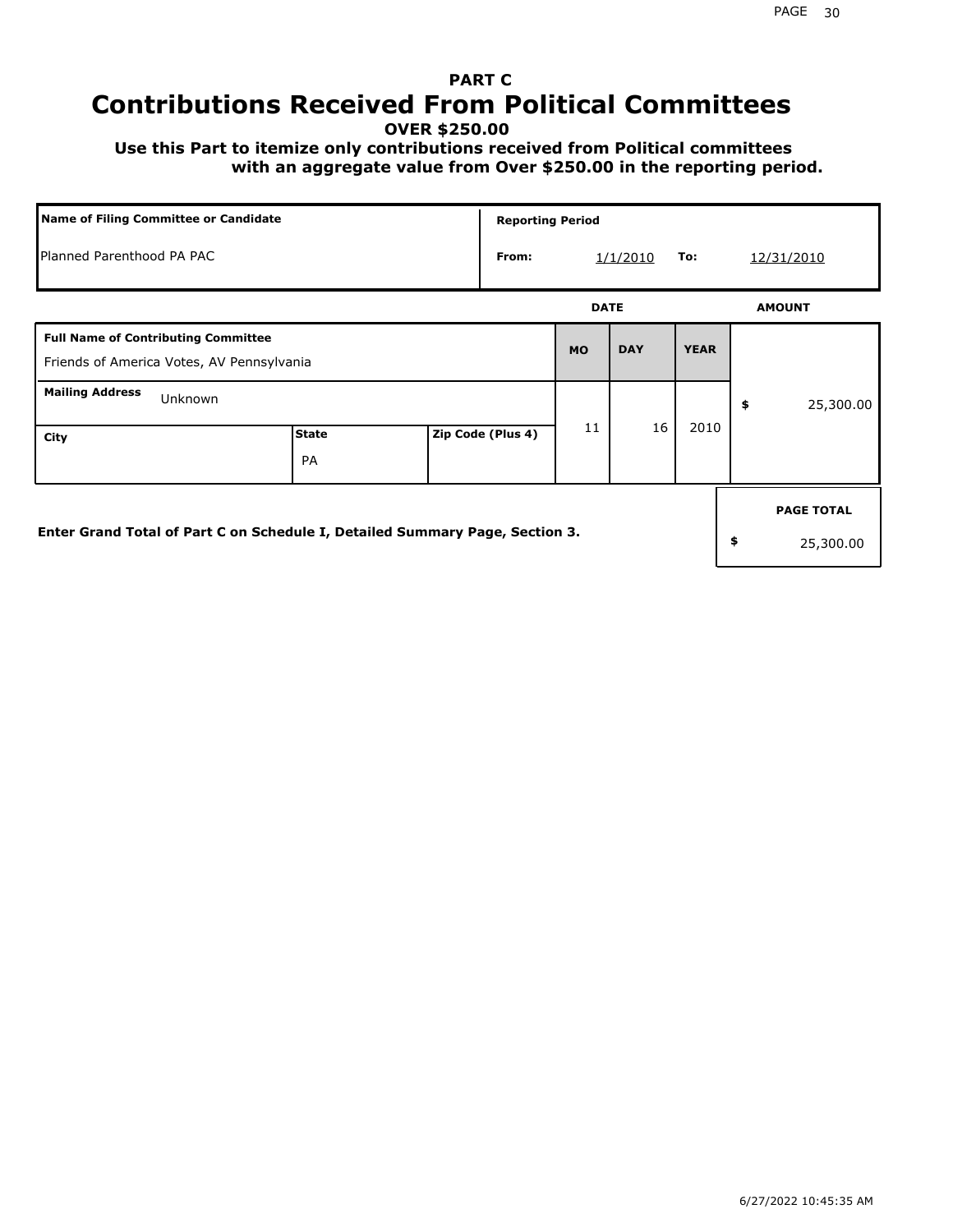# **PART D ALL OTHER CONTRIBUTIONS**

#### **OVER \$250.00**

#### **Use this Part to itemize all other contributions with an aggregate value of**

 **over \$250.00 in the reporting period.**

 **(Exclude contributions from political committees reported in Part C.)** 

| Name of Filing Committee or Candidate                                             |                                                         |                                                  |       | <b>Reporting Period</b> |                   |                              |                    |                |                   |
|-----------------------------------------------------------------------------------|---------------------------------------------------------|--------------------------------------------------|-------|-------------------------|-------------------|------------------------------|--------------------|----------------|-------------------|
| Planned Parenthood PA PAC                                                         |                                                         |                                                  |       |                         | From:             |                              |                    | $1/1/2010$ To: | <u>12/31/2010</u> |
|                                                                                   |                                                         |                                                  |       |                         |                   |                              | <b>DATE</b>        |                | <b>AMOUNT</b>     |
| <b>Full Name of Contributor</b><br>Margaret Forster                               |                                                         |                                                  |       |                         |                   | <b>MO</b>                    | <b>DAY</b>         | <b>YEAR</b>    |                   |
| <b>Mailing</b><br><b>Address</b>                                                  | 70 S West St                                            |                                                  |       |                         |                   |                              |                    |                | 1,000.00<br>\$    |
| City<br>Doylestown                                                                |                                                         | <b>State</b><br>Zip Code (Plus 4)<br>PA<br>18901 |       |                         |                   | 9                            | 15                 | 2010           |                   |
| <b>Employer Name</b>                                                              | Unknown                                                 |                                                  |       |                         | <b>Occupation</b> |                              | Unknown            |                |                   |
| <b>Employer Mailing Address/Principal Place of</b><br>City<br>Business<br>Unknown |                                                         |                                                  |       |                         | Zip Code (Plus 4) |                              |                    |                |                   |
| <b>Full Name of Contributor</b><br>Ellen Kight                                    |                                                         |                                                  |       |                         |                   | <b>MO</b>                    | <b>DAY</b>         | <b>YEAR</b>    |                   |
| <b>Mailing</b><br><b>Address</b>                                                  | 100 Rawlins Run Rd                                      |                                                  |       |                         |                   |                              |                    |                | \$<br>500.00      |
| City<br>Pittsburgh                                                                |                                                         | <b>State</b><br>PA                               |       | Zip Code (Plus 4)       |                   | 9                            | 23                 | 2010           |                   |
| Employer Name Unknown                                                             |                                                         |                                                  |       |                         |                   | <b>Occupation</b>            |                    | Unknown        |                   |
| Business<br>Unknown                                                               | <b>Employer Mailing Address/Principal Place of</b>      |                                                  |       | City                    |                   |                              | <b>State</b><br>PA |                | Zip Code (Plus 4) |
| <b>Full Name of Contributor</b><br>Ritchie Tabachnick                             |                                                         |                                                  |       |                         |                   | <b>MO</b>                    | <b>DAY</b>         | <b>YEAR</b>    |                   |
| <b>Mailing</b><br><b>Address</b>                                                  | 111 Grandview Ave #201                                  |                                                  |       |                         |                   |                              |                    |                | \$<br>300.00      |
| City<br>Pittsburgh                                                                |                                                         | <b>State</b><br>PA                               | 15211 | Zip Code (Plus 4)       |                   | 9                            | 30                 | 2010           |                   |
| <b>Employer Name</b>                                                              | unknown                                                 |                                                  |       |                         |                   | <b>Occupation</b><br>unknown |                    |                |                   |
|                                                                                   | Employer Mailing Address/Principal Place of<br>Business |                                                  |       | <b>City</b>             |                   |                              | <b>State</b>       |                | Zip Code (Plus 4) |
| unknown                                                                           |                                                         |                                                  |       |                         |                   |                              | PA                 |                |                   |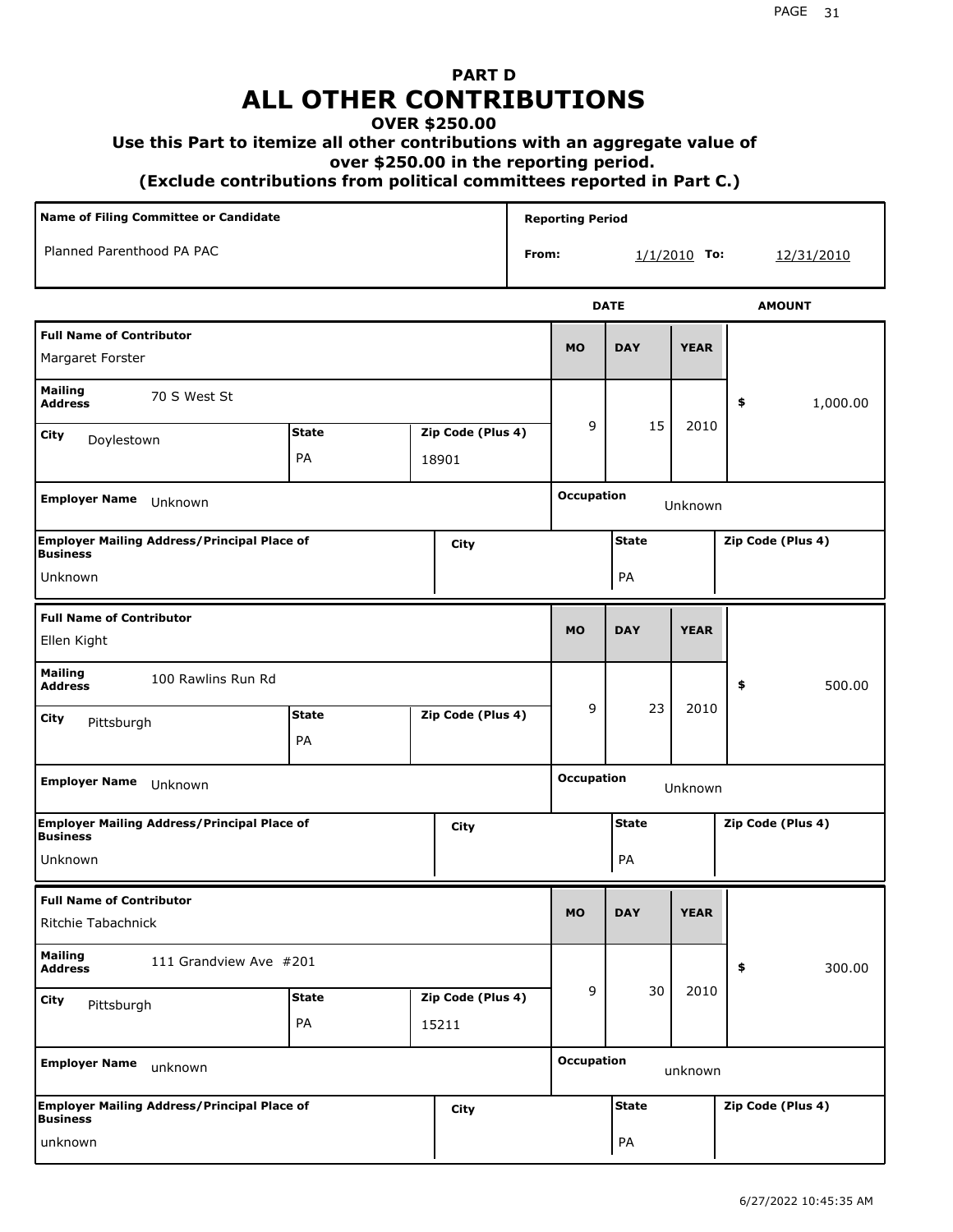|                                                              | <b>Full Name of Contributor</b>                    |              |  |                   |                                        |                   |             |                    |  |  |
|--------------------------------------------------------------|----------------------------------------------------|--------------|--|-------------------|----------------------------------------|-------------------|-------------|--------------------|--|--|
| Robert Burleigh                                              |                                                    |              |  |                   | <b>MO</b>                              | <b>DAY</b>        | <b>YEAR</b> |                    |  |  |
| <b>Mailing</b><br><b>Address</b>                             | 1639 South Glenside Rd                             |              |  |                   |                                        |                   |             | \$<br>500.00       |  |  |
| City<br>West Chester                                         |                                                    | <b>State</b> |  | Zip Code (Plus 4) | 10                                     | 18                | 2010        |                    |  |  |
|                                                              |                                                    | PA           |  | 19380             |                                        |                   |             |                    |  |  |
| <b>Employer Name</b>                                         |                                                    |              |  |                   | <b>Occupation</b>                      |                   |             |                    |  |  |
|                                                              | unknown                                            |              |  |                   | unknown                                |                   |             |                    |  |  |
| <b>Business</b>                                              | <b>Employer Mailing Address/Principal Place of</b> |              |  | City              |                                        | Zip Code (Plus 4) |             |                    |  |  |
| unknown                                                      |                                                    |              |  |                   |                                        | PA                |             |                    |  |  |
| <b>Full Name of Contributor</b>                              |                                                    |              |  |                   |                                        |                   |             |                    |  |  |
| Dr. John Lane                                                |                                                    |              |  |                   | <b>MO</b>                              | <b>DAY</b>        | <b>YEAR</b> |                    |  |  |
| <b>Mailing</b><br><b>Address</b>                             | 1050 McNeilly Rd Apt 424                           |              |  |                   |                                        |                   |             | \$<br>500.00       |  |  |
| City                                                         | <b>State</b><br>Zip Code (Plus 4)<br>Pittsburgh    |              |  |                   | 8                                      | 6                 | 2010        |                    |  |  |
|                                                              | PA<br>15226                                        |              |  |                   |                                        |                   |             |                    |  |  |
|                                                              |                                                    |              |  |                   |                                        |                   |             |                    |  |  |
|                                                              | <b>Employer Name</b><br>Unknown                    |              |  |                   | <b>Occupation</b><br>Retired Professor |                   |             |                    |  |  |
| <b>Business</b>                                              | <b>Employer Mailing Address/Principal Place of</b> |              |  | City              | Zip Code (Plus 4)<br><b>State</b>      |                   |             |                    |  |  |
| Unknown                                                      |                                                    |              |  |                   |                                        | PA                |             |                    |  |  |
|                                                              |                                                    |              |  |                   |                                        |                   |             |                    |  |  |
|                                                              |                                                    |              |  |                   |                                        |                   |             |                    |  |  |
| <b>Full Name of Contributor</b><br>Bayard and Frances Storey |                                                    |              |  |                   | <b>MO</b>                              | <b>DAY</b>        | <b>YEAR</b> |                    |  |  |
| <b>Mailing</b><br><b>Address</b>                             | 1919 Brandywine St                                 |              |  |                   |                                        |                   |             | \$<br>500.00       |  |  |
| City                                                         |                                                    | <b>State</b> |  | Zip Code (Plus 4) | 8                                      | 6                 | 2010        |                    |  |  |
| Philadelphia                                                 |                                                    | PA           |  | 19130             |                                        |                   |             |                    |  |  |
| <b>Employer Name</b>                                         | Unknown                                            |              |  |                   | <b>Occupation</b>                      |                   | Unknown     |                    |  |  |
|                                                              | <b>Employer Mailing Address/Principal Place of</b> |              |  | City              |                                        | <b>State</b>      |             | Zip Code (Plus 4)  |  |  |
| <b>Business</b>                                              |                                                    |              |  |                   |                                        | PA                |             |                    |  |  |
|                                                              |                                                    |              |  |                   |                                        |                   |             |                    |  |  |
| <b>Full Name of Contributor</b><br><b>Constance Williams</b> |                                                    |              |  |                   | <b>MO</b>                              | <b>DAY</b>        | <b>YEAR</b> |                    |  |  |
| <b>Mailing</b><br><b>Address</b>                             | 307 Brentford Rd                                   |              |  |                   |                                        |                   |             | \$<br>300.00       |  |  |
| <b>City</b><br>Haverford                                     |                                                    | <b>State</b> |  | Zip Code (Plus 4) | 8                                      | 6                 | 2010        |                    |  |  |
|                                                              |                                                    | PA           |  | 19041             |                                        |                   |             |                    |  |  |
| Employer Name PA Senate                                      |                                                    |              |  |                   | <b>Occupation</b>                      |                   |             | Retired Legislator |  |  |
| <b>Business</b>                                              | <b>Employer Mailing Address/Principal Place of</b> |              |  | City              |                                        | <b>State</b>      |             | Zip Code (Plus 4)  |  |  |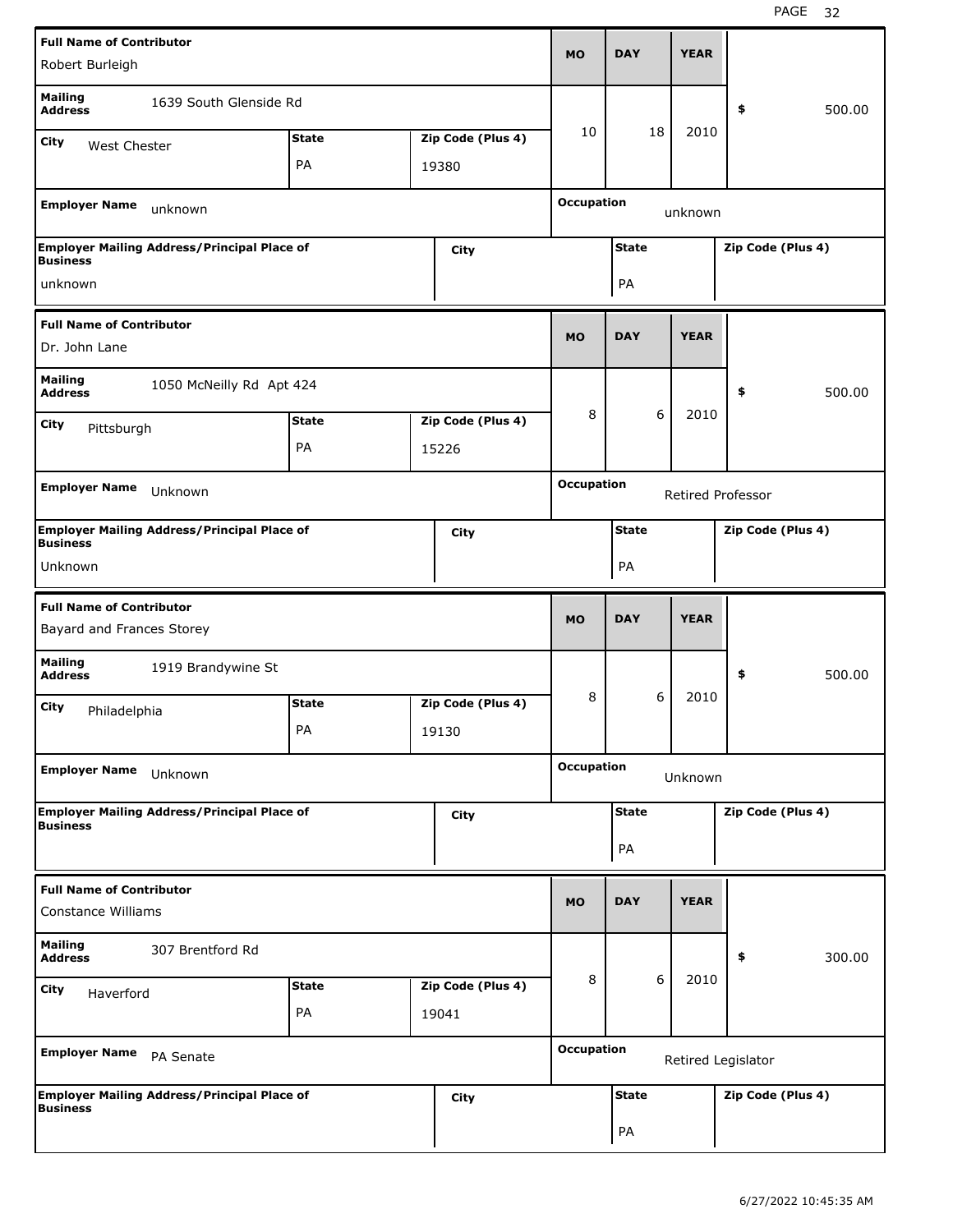| <b>Full Name of Contributor</b><br>Deborah Hutchison                         | <b>MO</b>    | <b>DAY</b>        | <b>YEAR</b>       |                               |             |                   |  |  |
|------------------------------------------------------------------------------|--------------|-------------------|-------------------|-------------------------------|-------------|-------------------|--|--|
| <b>Mailing</b><br>334 Maple Ave<br><b>Address</b>                            |              |                   |                   |                               |             | 300.00<br>\$      |  |  |
| <b>City</b><br>Doylestown                                                    | <b>State</b> | Zip Code (Plus 4) | 10                | 25                            | 2010        |                   |  |  |
|                                                                              | PA           | 18901             |                   |                               |             |                   |  |  |
| <b>Employer Name</b><br>Unknown                                              |              |                   |                   | <b>Occupation</b><br>Unknown  |             |                   |  |  |
| <b>Employer Mailing Address/Principal Place of</b><br><b>Business</b>        |              | City              |                   | <b>State</b>                  |             | Zip Code (Plus 4) |  |  |
|                                                                              |              |                   |                   | PA                            |             |                   |  |  |
| <b>Full Name of Contributor</b>                                              |              |                   | <b>MO</b>         | <b>DAY</b>                    | <b>YEAR</b> |                   |  |  |
| William Warren, Jr                                                           |              |                   |                   |                               |             |                   |  |  |
| <b>Mailing</b><br>2311 Briarcliff Rd<br><b>Address</b>                       |              |                   |                   |                               |             | \$<br>1,000.00    |  |  |
| <b>City</b><br>Harrisburg                                                    | <b>State</b> | Zip Code (Plus 4) | 10                | 28                            | 2010        |                   |  |  |
|                                                                              | PA           | 17104             |                   |                               |             |                   |  |  |
| Employer Name Saul Ewing                                                     |              |                   |                   | <b>Occupation</b><br>Attorney |             |                   |  |  |
| <b>Employer Mailing Address/Principal Place of</b><br><b>Business</b>        |              | City              |                   | <b>State</b>                  |             | Zip Code (Plus 4) |  |  |
|                                                                              |              |                   |                   | PA                            |             |                   |  |  |
| <b>Full Name of Contributor</b>                                              |              |                   |                   |                               | <b>YEAR</b> |                   |  |  |
| Susanne Wean                                                                 |              |                   | <b>MO</b>         | <b>DAY</b>                    |             |                   |  |  |
| <b>Mailing</b><br>280 Millview Dr<br><b>Address</b>                          |              |                   |                   |                               |             | \$<br>500.00      |  |  |
| City<br>Pittsburgh                                                           | <b>State</b> | Zip Code (Plus 4) | 11                | 9                             | 2010        |                   |  |  |
|                                                                              | PA           | 15238             |                   |                               |             |                   |  |  |
| <b>Employer Name</b><br>Unknkown                                             |              |                   | <b>Occupation</b> |                               | Unknown     |                   |  |  |
| Employer Mailing Address/Principal Place of<br><b>Business</b>               |              | <b>City</b>       |                   | <b>State</b>                  |             | Zip Code (Plus 4) |  |  |
|                                                                              |              |                   |                   | PA                            |             |                   |  |  |
| Enter Grand Total of Part C on Schedule I, Detailed Summary Page, Section 3. |              |                   |                   |                               |             | <b>PAGE TOTAL</b> |  |  |
|                                                                              |              |                   |                   |                               |             | \$<br>5,400.00    |  |  |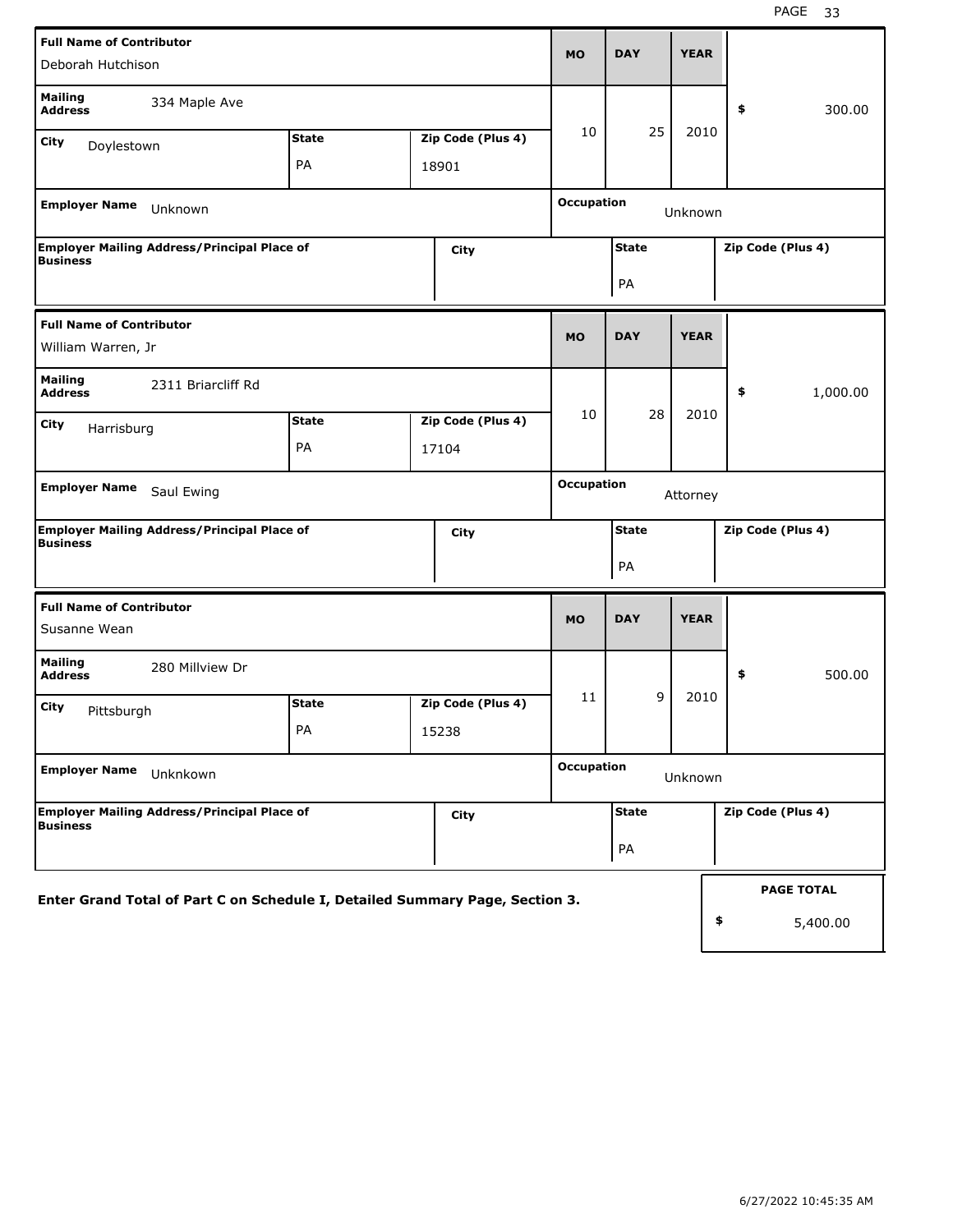### **PART E OTHER RECEIPTS**

#### **REFUNDS, INTEREST INCOME, RETURNED CHECKS, ETC.**

#### **Use this Part to report refunds received, interest earned, returned checks and**

### **prior expenditures that were returned to the filer.**

|                                                                              | Name of Filing Committee or Candidate |                   |       | <b>Reporting Period</b> |             |             |    |                   |      |
|------------------------------------------------------------------------------|---------------------------------------|-------------------|-------|-------------------------|-------------|-------------|----|-------------------|------|
|                                                                              |                                       |                   | From: |                         |             | To:         |    |                   |      |
|                                                                              |                                       |                   |       |                         | <b>DATE</b> |             |    | <b>AMOUNT</b>     |      |
| <b>Full Name</b>                                                             |                                       |                   |       | <b>MO</b>               | <b>DAY</b>  | <b>YEAR</b> |    |                   |      |
| <b>Mailing Address</b>                                                       |                                       |                   |       |                         |             |             | \$ |                   | 0.00 |
| City                                                                         | <b>State</b>                          | Zip Code (Plus 4) |       |                         |             |             |    |                   |      |
| <b>Receipt Description</b>                                                   |                                       |                   |       |                         |             |             |    |                   |      |
| Enter Grand Total of Part E on Schedule I, Detailed Summary Page, Section 4. |                                       |                   |       |                         |             |             |    | <b>PAGE TOTAL</b> |      |
|                                                                              |                                       |                   |       |                         |             |             | \$ |                   | 0.00 |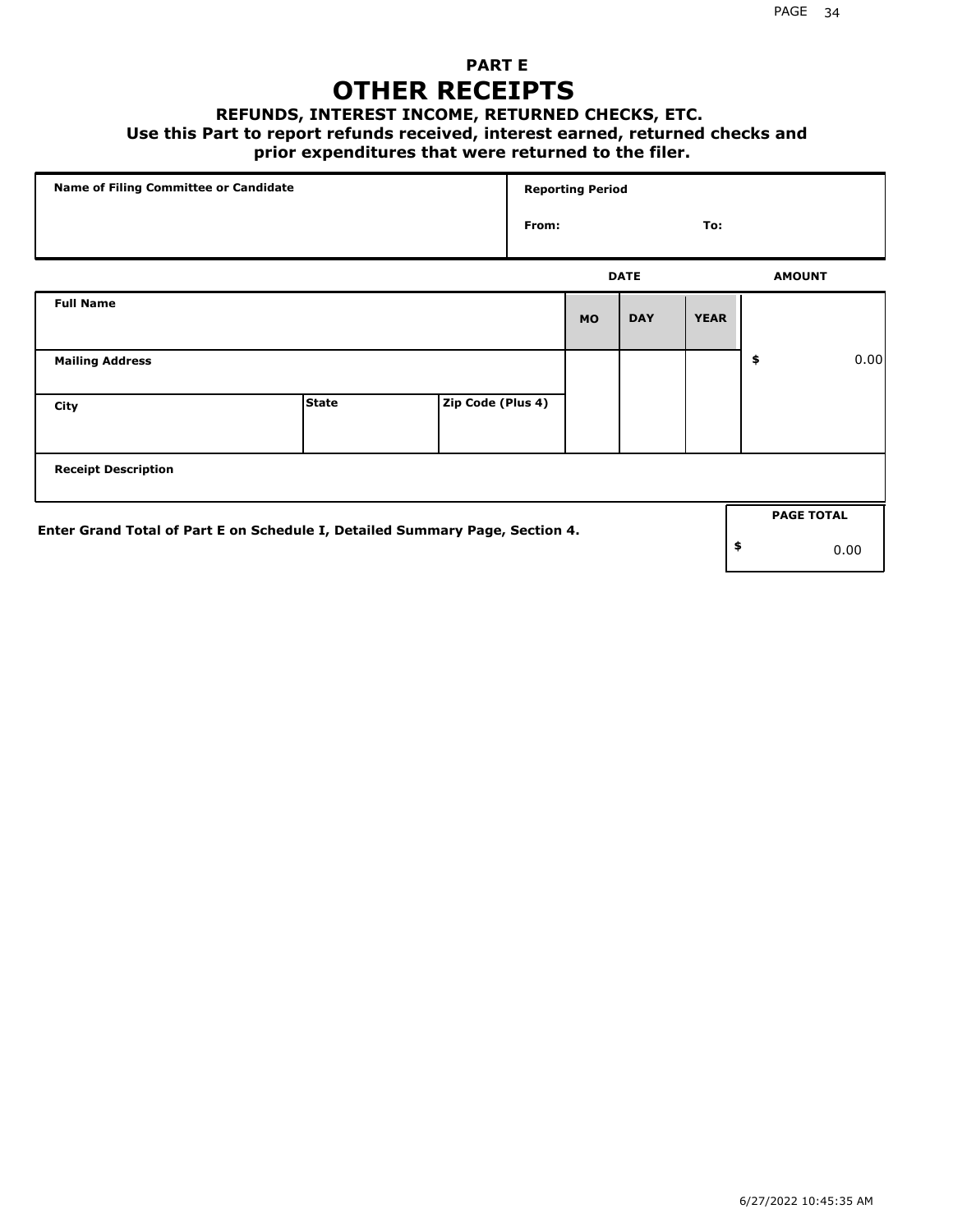## **SCHEDULE II IN-KIND CONTRIBUTIONS AND VALUABLE THINGS RECEIVED**

#### **USE THIS SCHEDULE TO REPORT ALL IN-KIND CONTRIBUTIONS OF VALUABLE THINGS DURING THE REPORTING PERIOD.**

**Detailed Summary Page**

| Name of Filing Committee or Candidate                                                                                                                                       | <b>Reporting Period</b> |                |            |
|-----------------------------------------------------------------------------------------------------------------------------------------------------------------------------|-------------------------|----------------|------------|
| Planned Parenthood PA PAC                                                                                                                                                   | From:                   | $1/1/2010$ To: | 12/31/2010 |
| 1. UNITEMIZED IN-KIND CONTRIBUTIONS RECEIVED - VALUE OF \$50.00 OR LESS PER CONTRIBUTOR                                                                                     |                         |                |            |
| <b>TOTAL for the Reporting Period</b>                                                                                                                                       | (1)                     | \$             | 0.00       |
| 2. IN-KIND CONTRIBUTIONS RECEIVED - VALUE OF \$50.01 TO \$250.00 (FROM PART F)                                                                                              |                         |                |            |
| <b>TOTAL for the Reporting Period</b>                                                                                                                                       | (2)                     | \$             | 0.00       |
| 3. IN-KIND CONTRIBUTION RECIEVED - VALUE OVER \$250.00 (FROM PART G)                                                                                                        |                         |                |            |
| <b>TOTAL for the Reporting Period</b>                                                                                                                                       | (3)                     | \$             | 0.00       |
| TOTAL VALUE OF IN-KIND CONTRIBUTIONS DURING THIS REPORTING PERIOD (Add and enter<br>amount totals from Boxes 1,2, and 3; also enter on Page 1, Reports Cover Page, Item F.) |                         | \$             | 0.00       |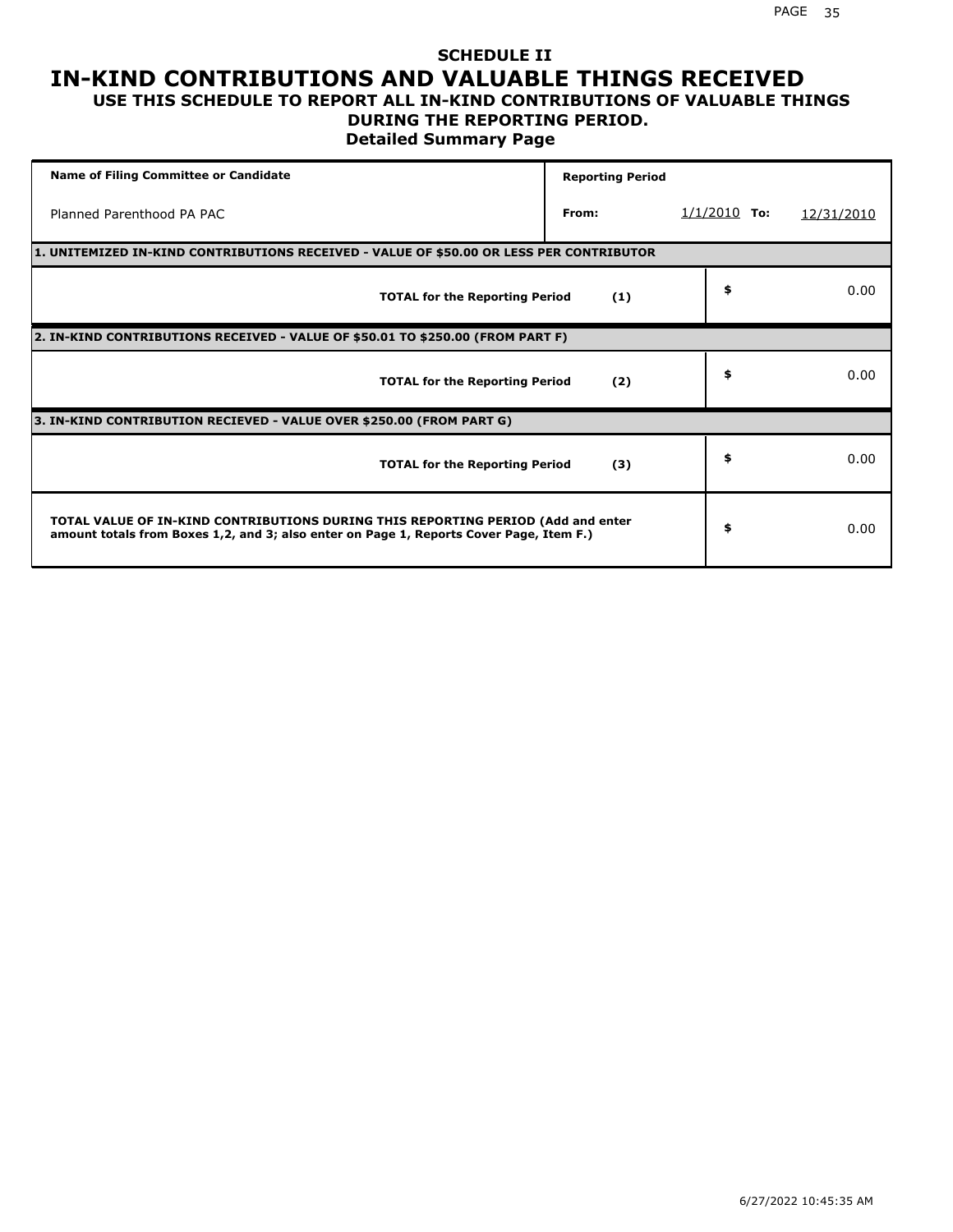## **SCHEDULE II PART F IN-KIND CONTRIBUTIONS RECEIVED**

## **VALUE OF \$50.01 TO \$250.00**

| <b>Name of Filing Committee or Candidate</b>                                                                  |              |                   |           | <b>Reporting Period</b> |             |                   |      |
|---------------------------------------------------------------------------------------------------------------|--------------|-------------------|-----------|-------------------------|-------------|-------------------|------|
|                                                                                                               |              |                   | From:     |                         |             | To:               |      |
|                                                                                                               |              |                   |           | <b>DATE</b>             |             | <b>AMOUNT</b>     |      |
| <b>Full Name of Contributor</b>                                                                               |              |                   | <b>MO</b> | <b>DAY</b>              | <b>YEAR</b> |                   |      |
| <b>Mailing Address</b>                                                                                        |              |                   |           |                         |             | \$                | 0.00 |
| City                                                                                                          | <b>State</b> | Zip Code (Plus 4) |           |                         |             |                   |      |
| <b>Description of Contribution:</b>                                                                           |              |                   |           |                         |             |                   |      |
| Enter Grand Total of Part F on Schedule II, In-Kind Contributions Detailed Summary Page,<br><b>Section 2.</b> |              |                   |           |                         |             | <b>PAGE TOTAL</b> |      |
|                                                                                                               |              |                   |           |                         | \$          |                   | 0.00 |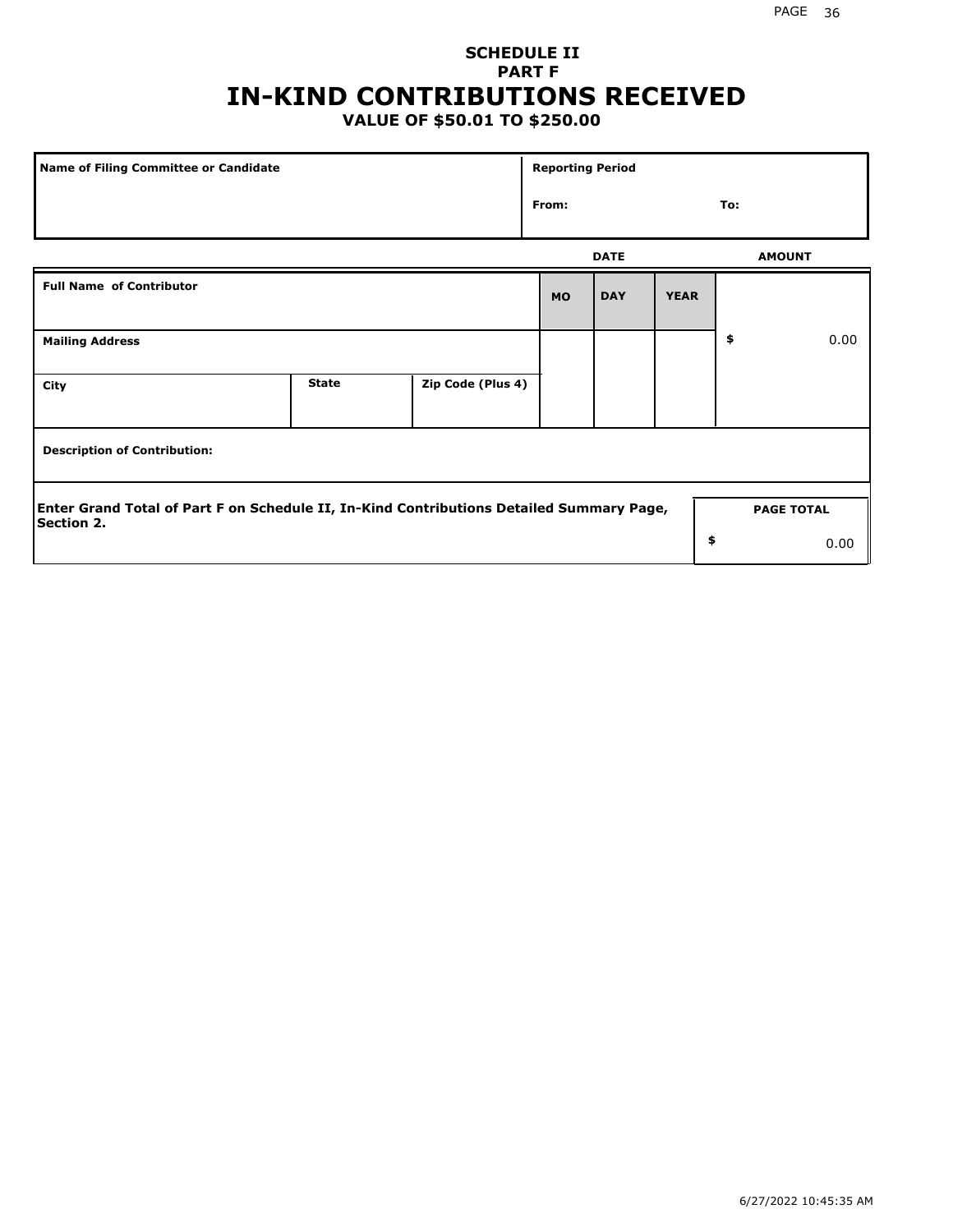### **SCHEDULE II PART G IN-KIND CONTRIBUTIONS RECEIVED VALUE OVER \$250.00**

|                                                                                                               | <b>Name of Filing Committee or Candidate</b> |      |                  |              |  | <b>Reporting Period</b> |                      |             |    |                                    |
|---------------------------------------------------------------------------------------------------------------|----------------------------------------------|------|------------------|--------------|--|-------------------------|----------------------|-------------|----|------------------------------------|
|                                                                                                               |                                              |      |                  |              |  | From:                   |                      | To:         |    |                                    |
|                                                                                                               |                                              |      |                  |              |  |                         | <b>DATE</b>          |             |    | <b>AMOUNT</b>                      |
| <b>Full Name of Contributor</b>                                                                               |                                              |      |                  |              |  | <b>MO</b>               | <b>DAY</b>           | <b>YEAR</b> |    |                                    |
| <b>Mailing Address</b>                                                                                        |                                              |      |                  |              |  |                         |                      |             | \$ | 0.00                               |
| City                                                                                                          | <b>State</b>                                 |      | Zip Code(Plus 4) |              |  |                         |                      |             |    |                                    |
| <b>Employer of Contributor</b>                                                                                |                                              |      |                  |              |  | <b>Occupation</b>       |                      |             |    |                                    |
| <b>Employer Mailing Address/Principal Place of</b><br><b>Business</b>                                         |                                              | City |                  | <b>State</b> |  | 4)                      | <b>Zip Code(Plus</b> |             |    | <b>Description of Contribution</b> |
| Enter Grand Total of Part G on Schedule II, In-Kind Contributions Detailed<br><b>Summary Page, Section 3.</b> |                                              |      |                  |              |  |                         |                      |             |    | <b>PAGE TOTAL</b><br>0.00          |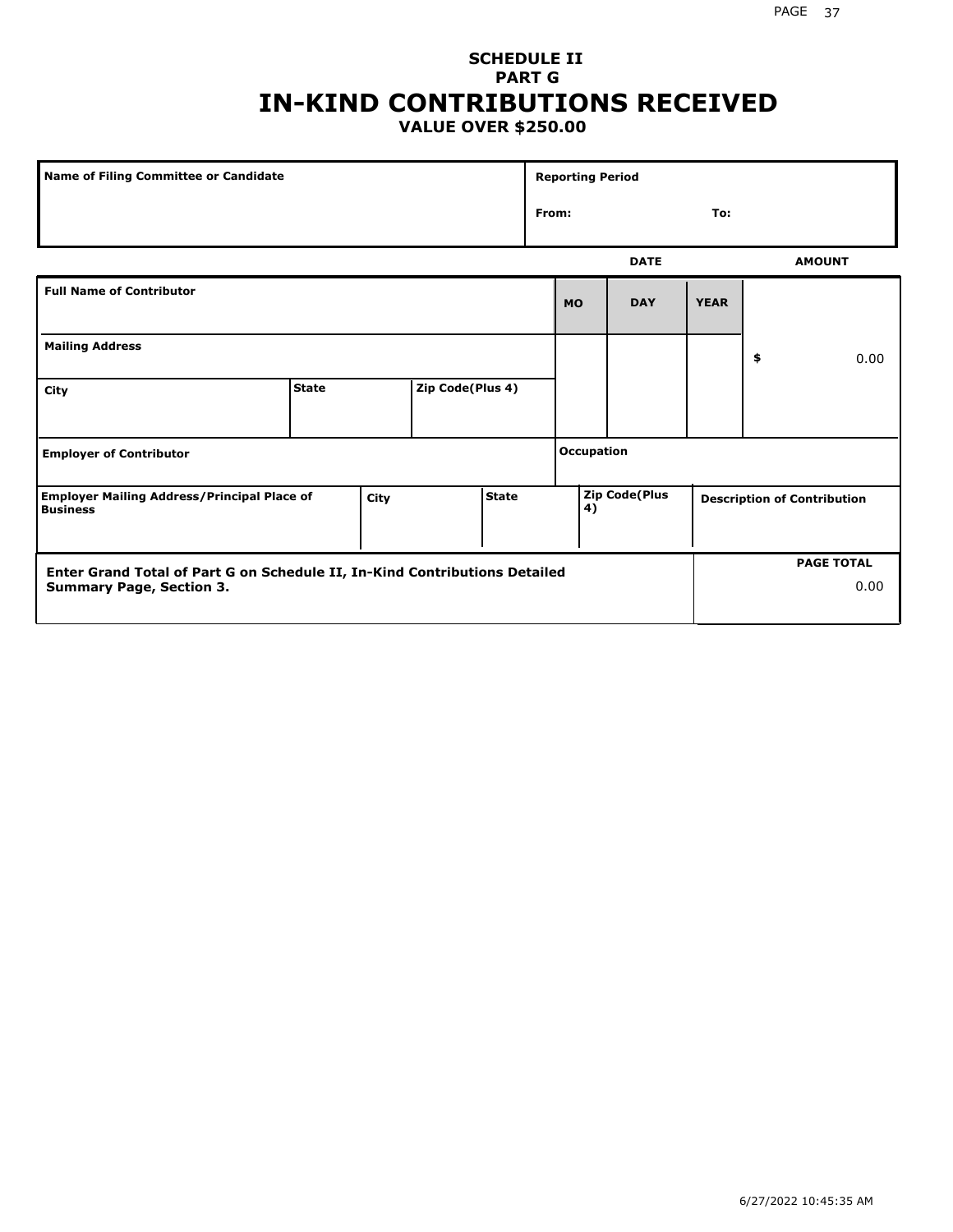## **SCHEDULE III STATEMENT OF EXPENDITURES**

| Name of Filing Committee or Candidate                              |                    |                            |           | <b>Reporting Period</b>                               |             |     |               |
|--------------------------------------------------------------------|--------------------|----------------------------|-----------|-------------------------------------------------------|-------------|-----|---------------|
| Planned Parenthood PA PAC                                          |                    |                            | From      |                                                       | 1/1/2010    | To: | 12/31/2010    |
|                                                                    |                    |                            |           | <b>DATE</b>                                           |             |     | <b>AMOUNT</b> |
| <b>To Whom Paid</b><br>Citizens for Jake Wheatley                  |                    |                            | <b>MO</b> | <b>DAY</b>                                            | <b>YEAR</b> |     |               |
| <b>Mailing Address</b><br>PO Box 53044                             |                    |                            | 3         | 16                                                    | 2010        | \$  | 250.00        |
| City<br>Pittsburgh                                                 | <b>State</b><br>PA | Zip Code (Plus 4)<br>15219 |           | <b>Description of Expenditure</b><br>March 9th event  |             |     |               |
| <b>To Whom Paid</b><br>Citizens for Ron Buxton                     |                    |                            | <b>MO</b> | <b>DAY</b>                                            | <b>YEAR</b> |     |               |
| <b>Mailing Address</b><br>PO Box 391                               |                    |                            | 3         | 9                                                     | 2010        | \$  | 250.00        |
| City<br>Harrisburg                                                 | <b>State</b><br>PA | Zip Code (Plus 4)<br>17108 |           | <b>Description of Expenditure</b><br>campaign event   |             |     |               |
| <b>To Whom Paid</b><br>Committee to Elect Babette Josephs          |                    |                            | <b>MO</b> | <b>DAY</b>                                            | <b>YEAR</b> |     |               |
| <b>Mailing Address</b><br>1939 Waverly St                          |                    |                            | 2         | 12                                                    | 2010        | \$  | 250.00        |
| City<br>Philadelphia                                               | <b>State</b><br>PA | Zip Code (Plus 4)<br>19146 |           | <b>Description of Expenditure</b><br>campaign event   |             |     |               |
| <b>To Whom Paid</b><br>Dan Frankel for the 23rd District Committee |                    |                            | <b>MO</b> | <b>DAY</b>                                            | <b>YEAR</b> |     |               |
| <b>Mailing Address</b><br>PO Box 81594                             |                    |                            | 3         | 11                                                    | 2010        | \$  | 300.00        |
| City<br>Pittsburgh                                                 | <b>State</b><br>PA | Zip Code (Plus 4)<br>15217 |           | <b>Description of Expenditure</b><br>March 4th event  |             |     |               |
| <b>To Whom Paid</b><br>Friends of Cherelle Parker                  |                    |                            | <b>MO</b> | <b>DAY</b>                                            | <b>YEAR</b> |     |               |
| <b>Mailing Address</b><br>7626 Forrest Ave                         |                    |                            | 3         | 22                                                    | 2010        | \$  | 250.00        |
| City<br>Philadelphia                                               | <b>State</b><br>PA | Zip Code (Plus 4)<br>19150 |           | <b>Description of Expenditure</b><br>MArch 19th event |             |     |               |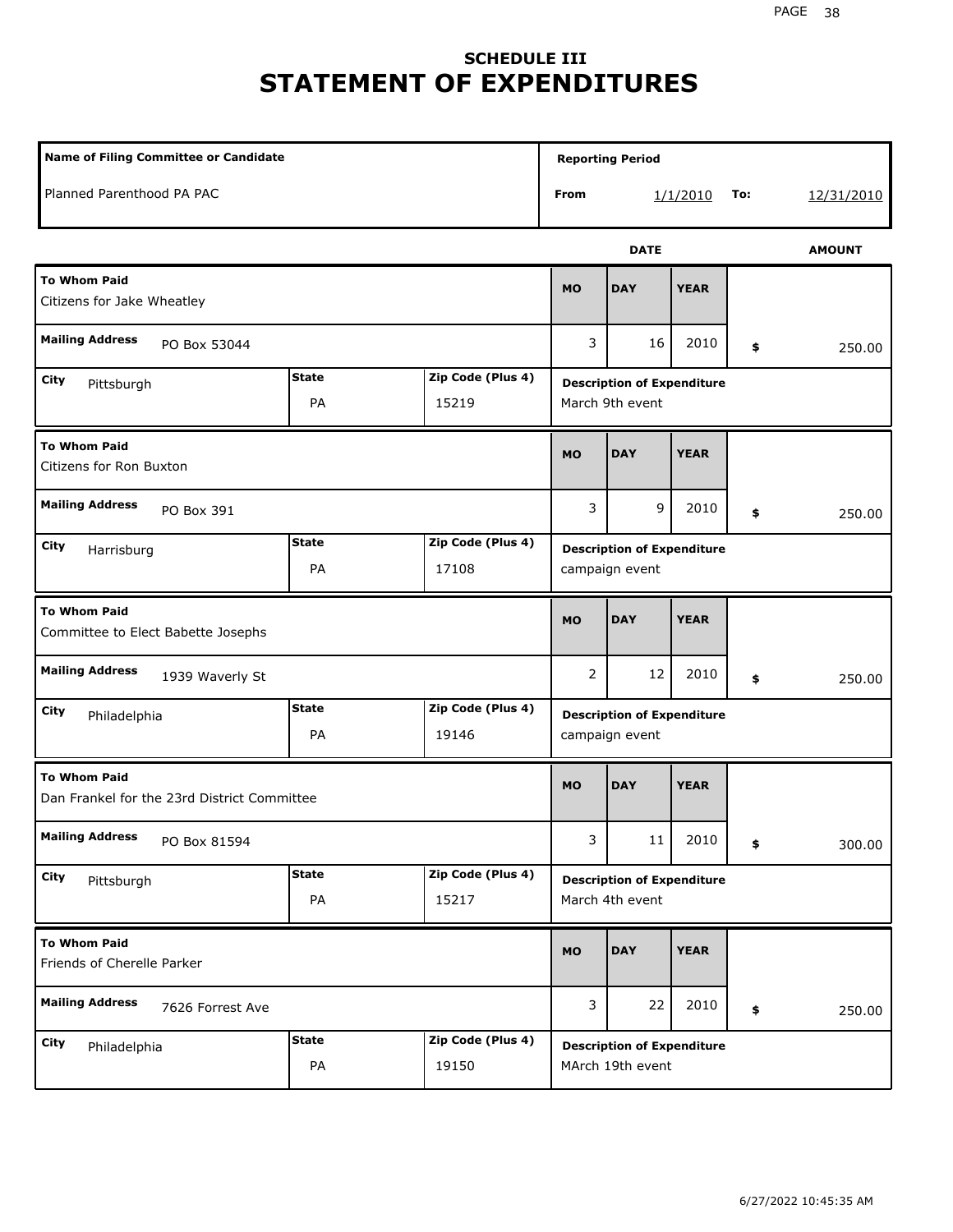| <b>To Whom Paid</b>                                        |                                   |                   | <b>MO</b>      | <b>DAY</b>                        | <b>YEAR</b> |              |
|------------------------------------------------------------|-----------------------------------|-------------------|----------------|-----------------------------------|-------------|--------------|
| Friends of Chuck McIlhinney                                |                                   |                   |                |                                   |             |              |
| <b>Mailing Address</b><br>PO Box 2014                      |                                   |                   | $\overline{2}$ | 9                                 | 2010        | \$<br>250.00 |
| City<br>Doylestown                                         | <b>State</b>                      | Zip Code (Plus 4) |                | <b>Description of Expenditure</b> |             |              |
|                                                            | PA                                | 18901             |                | campaign event                    |             |              |
| <b>To Whom Paid</b><br>Friends of Frank Dermody            |                                   |                   | <b>MO</b>      | <b>DAY</b>                        | <b>YEAR</b> |              |
| <b>Mailing Address</b><br>PO Box 274                       |                                   |                   | 3              | 9                                 | 2010        | \$<br>500.00 |
| City<br>Tarentum                                           | <b>State</b>                      | Zip Code (Plus 4) |                | <b>Description of Expenditure</b> |             |              |
|                                                            | PA                                | 15084             |                | Jan 26th event                    |             |              |
| <b>To Whom Paid</b><br>Friends of Jennifer Mann            |                                   |                   | <b>MO</b>      | <b>DAY</b>                        | <b>YEAR</b> |              |
| <b>Mailing Address</b><br>PO Box 1881                      |                                   |                   | 3              | 23                                | 2010        | \$<br>500.00 |
| City<br>Allentown                                          | <b>State</b>                      | Zip Code (Plus 4) |                | <b>Description of Expenditure</b> |             |              |
|                                                            | PA                                | 18105             |                | March 16th event                  |             |              |
|                                                            |                                   |                   |                |                                   |             |              |
| <b>To Whom Paid</b><br>Friends of Matt Smith               |                                   |                   | <b>MO</b>      | <b>DAY</b>                        | <b>YEAR</b> |              |
| <b>Mailing Address</b><br>PO Box 13445                     |                                   |                   | $\mathbf{1}$   | 4                                 | 2010        | \$<br>150.00 |
| City<br>Mount Lebanon                                      | <b>State</b>                      | Zip Code (Plus 4) |                | <b>Description of Expenditure</b> |             |              |
|                                                            | PA                                | 15243             |                | campaign event                    |             |              |
| <b>To Whom Paid</b><br>Friends of Matt Smith               |                                   |                   | <b>MO</b>      | <b>DAY</b>                        | <b>YEAR</b> |              |
| <b>Mailing Address</b><br>PO Box 13445                     |                                   |                   | 3              | 11                                | 2010        | \$<br>100.00 |
| City<br>Mount Lebanon                                      | <b>State</b>                      | Zip Code (Plus 4) |                | <b>Description of Expenditure</b> |             |              |
|                                                            | PA                                | 15243             |                | March 20th event                  |             |              |
| <b>To Whom Paid</b><br>House Democratic Campaign Committee |                                   |                   | <b>MO</b>      | <b>DAY</b>                        | <b>YEAR</b> |              |
| <b>Mailing Address</b>                                     | PO Box 555 Federal Square Station |                   | 3              | 22                                | 2010        | \$<br>500.00 |
| <b>City</b><br>Harrisburg                                  | <b>State</b>                      | Zip Code (Plus 4) |                | <b>Description of Expenditure</b> |             |              |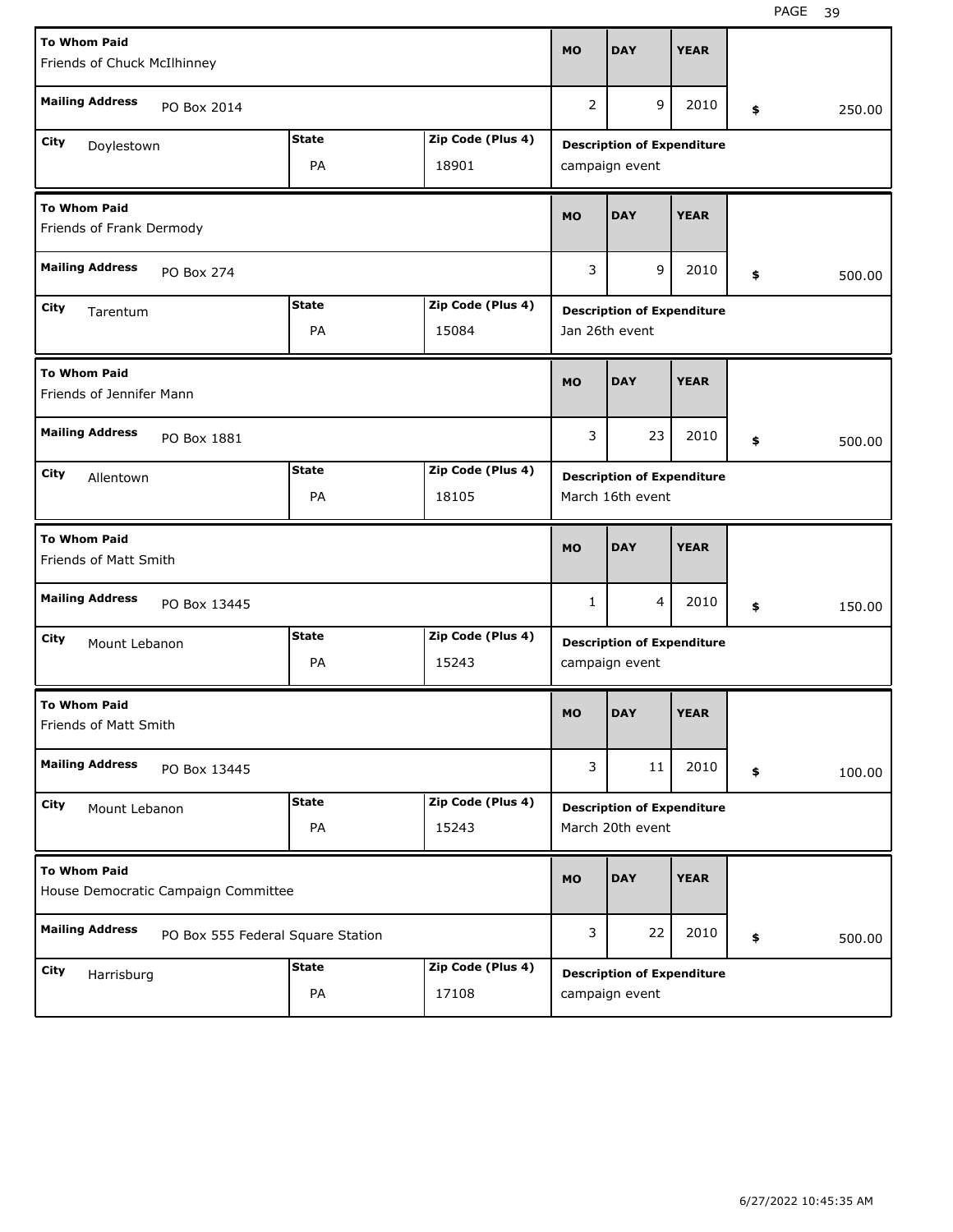| <b>To Whom Paid</b><br><b>Swift Mailing Services</b>                  |                    |                            | <b>MO</b>    | <b>DAY</b>                                                  | <b>YEAR</b> |              |
|-----------------------------------------------------------------------|--------------------|----------------------------|--------------|-------------------------------------------------------------|-------------|--------------|
| <b>Mailing Address</b><br><b>Haunted Lane</b>                         |                    |                            | $\mathbf{1}$ | 7                                                           | 2010        | \$<br>285.80 |
| City<br>Bensalem                                                      | <b>State</b><br>PA | Zip Code (Plus 4)          |              | <b>Description of Expenditure</b><br>fundraising mail piece |             |              |
| <b>To Whom Paid</b><br>Committee to Elect Babette Josephs             |                    |                            | <b>MO</b>    | <b>DAY</b>                                                  | <b>YEAR</b> |              |
| <b>Mailing Address</b><br>1939 Waverly St                             |                    |                            | 4            | 8                                                           | 2010        | \$<br>250.00 |
| City<br>Philadelphia                                                  | <b>State</b><br>PA | Zip Code (Plus 4)<br>19146 |              | <b>Description of Expenditure</b><br>campaign contribution  |             |              |
| <b>To Whom Paid</b><br>Committee to Elect Robert Frycklund            |                    |                            | <b>MO</b>    | <b>DAY</b>                                                  | <b>YEAR</b> |              |
| <b>Mailing Address</b><br>650 Fairyland Rd                            |                    |                            | 4            | 27                                                          | 2010        | \$<br>500.00 |
| City<br>Lehighton                                                     | <b>State</b><br>PA | Zip Code (Plus 4)<br>18235 |              | <b>Description of Expenditure</b><br>campaign contribution  |             |              |
|                                                                       |                    |                            |              |                                                             |             |              |
| <b>To Whom Paid</b><br>Friends of Mike O'Brien                        |                    |                            | <b>MO</b>    | <b>DAY</b>                                                  | <b>YEAR</b> |              |
| <b>Mailing Address</b><br>714 N 3rd St                                |                    |                            | 4            | 30                                                          | 2010        | \$<br>250.00 |
| City<br>Philadelphia                                                  | <b>State</b><br>PA | Zip Code (Plus 4)<br>19123 |              | <b>Description of Expenditure</b><br>campaign event         |             |              |
| <b>To Whom Paid</b><br>Planned Parenthood Association of Pennsylvania |                    |                            | <b>MO</b>    | <b>DAY</b>                                                  | <b>YEAR</b> |              |
| <b>Mailing Address</b><br>1514 N 2nd St                               |                    |                            | 4            | 28                                                          | 2010        | \$<br>303.77 |
| City<br>Harrisburg                                                    | <b>State</b><br>PA | Zip Code (Plus 4)<br>17102 |              | <b>Description of Expenditure</b><br>list rental expenses   |             |              |
| <b>To Whom Paid</b><br>Steve Santarsiero for State Rep                |                    |                            | <b>MO</b>    | <b>DAY</b>                                                  | <b>YEAR</b> |              |
| <b>Mailing Address</b><br>16 S Main St                                |                    |                            | 4            | 22                                                          | 2010        | \$<br>250.00 |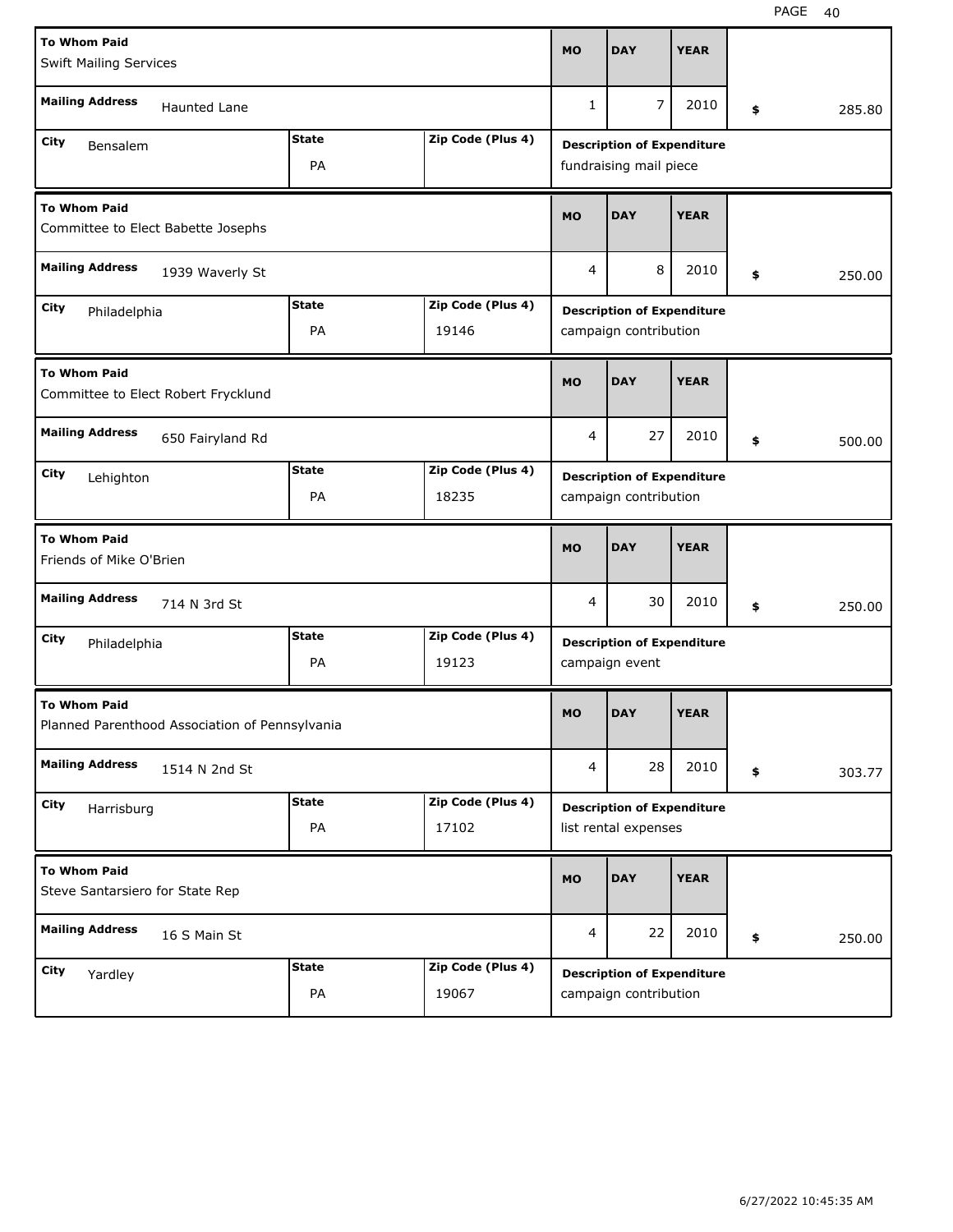| <b>To Whom Paid</b>                                   |                         |              |                   | <b>MO</b>  | <b>DAY</b>                        | <b>YEAR</b> |                |
|-------------------------------------------------------|-------------------------|--------------|-------------------|------------|-----------------------------------|-------------|----------------|
| Chris Doherty for PA                                  |                         |              |                   |            |                                   |             |                |
| <b>Mailing Address</b>                                | PO Box 205              |              |                   | 5          | 11                                | 2010        | \$<br>500.00   |
| City<br>Scranton                                      |                         | <b>State</b> | Zip Code (Plus 4) |            | <b>Description of Expenditure</b> |             |                |
|                                                       |                         | PA           | 18501             |            | campaign contribution             |             |                |
| <b>To Whom Paid</b><br>Committee to Elect Rick Taylor |                         |              |                   | <b>MO</b>  | <b>DAY</b>                        | <b>YEAR</b> |                |
| <b>Mailing Address</b>                                | PO Box 866              |              |                   | 5          | 4                                 | 2010        | \$<br>250.00   |
| City<br>Ambler                                        |                         | <b>State</b> | Zip Code (Plus 4) |            | <b>Description of Expenditure</b> |             |                |
|                                                       |                         | PA           | 19002             |            | campaign contribution             |             |                |
| <b>To Whom Paid</b><br>Eastern Research Group         |                         |              |                   | <b>MO</b>  | <b>DAY</b>                        | <b>YEAR</b> |                |
| <b>Mailing Address</b>                                | 1001 Baltimore Pike     |              |                   | 6          | $\overline{2}$                    | 2010        | \$<br>5,675.55 |
| City<br>Springfield                                   |                         | <b>State</b> | Zip Code (Plus 4) |            | <b>Description of Expenditure</b> |             |                |
|                                                       |                         | PA           |                   | paid calls |                                   |             |                |
|                                                       |                         |              |                   |            |                                   |             |                |
| <b>To Whom Paid</b><br>Friends of Kenyatta Johnson    |                         |              |                   | <b>MO</b>  | <b>DAY</b>                        | <b>YEAR</b> |                |
| <b>Mailing Address</b>                                | Unknown                 |              |                   | 5          | 10                                | 2010        | \$<br>250.00   |
| City<br>Philadelphia                                  |                         | <b>State</b> | Zip Code (Plus 4) |            | <b>Description of Expenditure</b> |             |                |
|                                                       |                         | PA           |                   |            | campaign contribution             |             |                |
| <b>To Whom Paid</b><br>Friends of Matt Bradford       |                         |              |                   | <b>MO</b>  | <b>DAY</b>                        | <b>YEAR</b> |                |
| <b>Mailing Address</b>                                | PO Box 349              |              |                   | 5          | 7                                 | 2010        | \$<br>250.00   |
| City<br>Norristown                                    |                         | <b>State</b> | Zip Code (Plus 4) |            | <b>Description of Expenditure</b> |             |                |
|                                                       |                         | PA           | 19401             |            | campaign contribution             |             |                |
| <b>To Whom Paid</b><br>Friends of Tina Davis          |                         |              |                   | <b>MO</b>  | <b>DAY</b>                        | <b>YEAR</b> |                |
| <b>Mailing Address</b>                                | 5903B Bristol-Emilie Rd |              |                   | 5          | 10                                | 2010        | \$<br>250.00   |
| City<br>Levittown                                     |                         | <b>State</b> | Zip Code (Plus 4) |            | <b>Description of Expenditure</b> |             |                |

H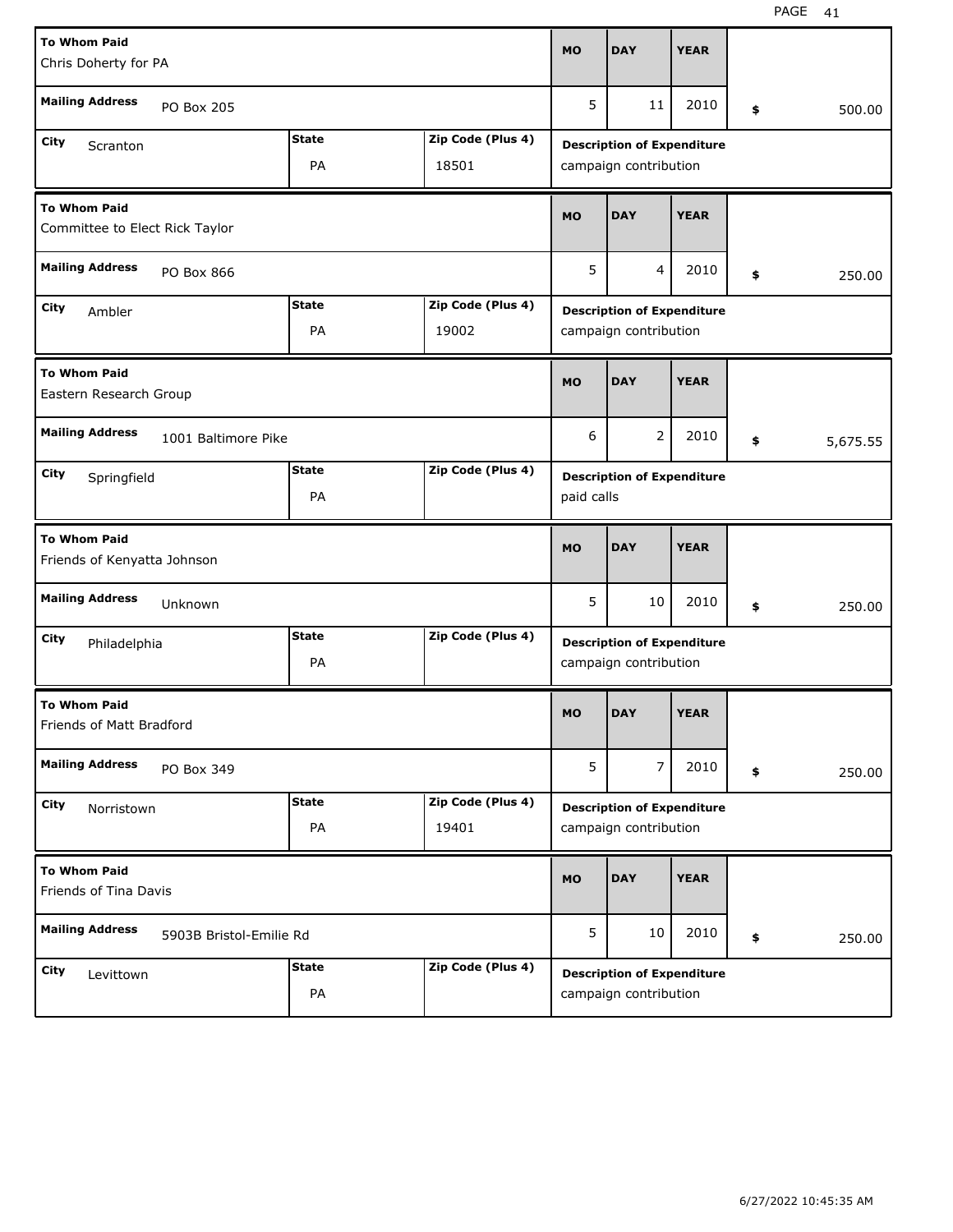| <b>To Whom Paid</b>                                              |              |                                                         |            |                                                    |             |                |
|------------------------------------------------------------------|--------------|---------------------------------------------------------|------------|----------------------------------------------------|-------------|----------------|
| Friends to Elect Vanessa Lowery Brown                            |              |                                                         | <b>MO</b>  | <b>DAY</b>                                         | <b>YEAR</b> |                |
| <b>Mailing Address</b>                                           |              | 5601 Vine Street, Progress Haddington Mall PO Box 42864 | 5          | 6                                                  | 2010        | \$<br>250.00   |
| City<br>Philadelphia                                             | <b>State</b> | Zip Code (Plus 4)                                       |            | <b>Description of Expenditure</b>                  |             |                |
|                                                                  | PA           | 19101                                                   |            | campaign contribution                              |             |                |
| <b>To Whom Paid</b><br>Moxie Media                               |              |                                                         | <b>MO</b>  | <b>DAY</b>                                         | <b>YEAR</b> |                |
| <b>Mailing Address</b><br>PO Box 30084                           |              |                                                         | 6          | 4                                                  | 2010        | \$<br>8,886.00 |
| City<br>Seattle                                                  | <b>State</b> | Zip Code (Plus 4)                                       |            | <b>Description of Expenditure</b>                  |             |                |
|                                                                  | <b>WA</b>    | 98113                                                   |            | primary election mailers                           |             |                |
| <b>To Whom Paid</b><br>Phyllis Mundy for State Rep               |              |                                                         | <b>MO</b>  | <b>DAY</b>                                         | <b>YEAR</b> |                |
| <b>Mailing Address</b><br>157 North Gates Ave                    |              |                                                         | 5          | 13                                                 | 2010        | \$<br>250.00   |
| City<br>Kingston                                                 | <b>State</b> | Zip Code (Plus 4)                                       |            | <b>Description of Expenditure</b>                  |             |                |
|                                                                  | PA           | 18704                                                   |            | campaign contribution                              |             |                |
|                                                                  |              |                                                         |            |                                                    |             |                |
| <b>To Whom Paid</b><br>Planned Parenthood Pennsylvania Advocates |              |                                                         | <b>MO</b>  | <b>DAY</b>                                         | <b>YEAR</b> |                |
| <b>Mailing Address</b><br>1514 N 2nd St                          |              |                                                         | 5          | 28                                                 | 2010        | \$<br>1,397.20 |
| City                                                             | State        | Zip Code (Plus 4)                                       |            | <b>Description of Expenditure</b>                  |             |                |
| Harrisburg                                                       | PA           | 17102                                                   | staff time |                                                    |             |                |
| <b>To Whom Paid</b><br>Rebecca Cavanaugh                         |              |                                                         | <b>MO</b>  | <b>DAY</b>                                         | <b>YEAR</b> |                |
| <b>Mailing Address</b><br>933 Liberty Ave                        |              |                                                         | 5          | 26                                                 | 2010        | \$<br>315.10   |
| City                                                             | <b>State</b> | Zip Code (Plus 4)                                       |            |                                                    |             |                |
| Pittsburgh                                                       | PA           | 15222                                                   |            | <b>Description of Expenditure</b><br>reimbursement |             |                |
| <b>To Whom Paid</b><br>Tim Briggs for State Representative       |              |                                                         | <b>MO</b>  | <b>DAY</b>                                         | <b>YEAR</b> |                |
| <b>Mailing Address</b><br>PO Box 62193                           |              |                                                         | 5          | 10                                                 | 2010        | \$<br>250.00   |
| City<br>King of Prussia                                          | <b>State</b> | Zip Code (Plus 4)                                       |            | <b>Description of Expenditure</b>                  |             |                |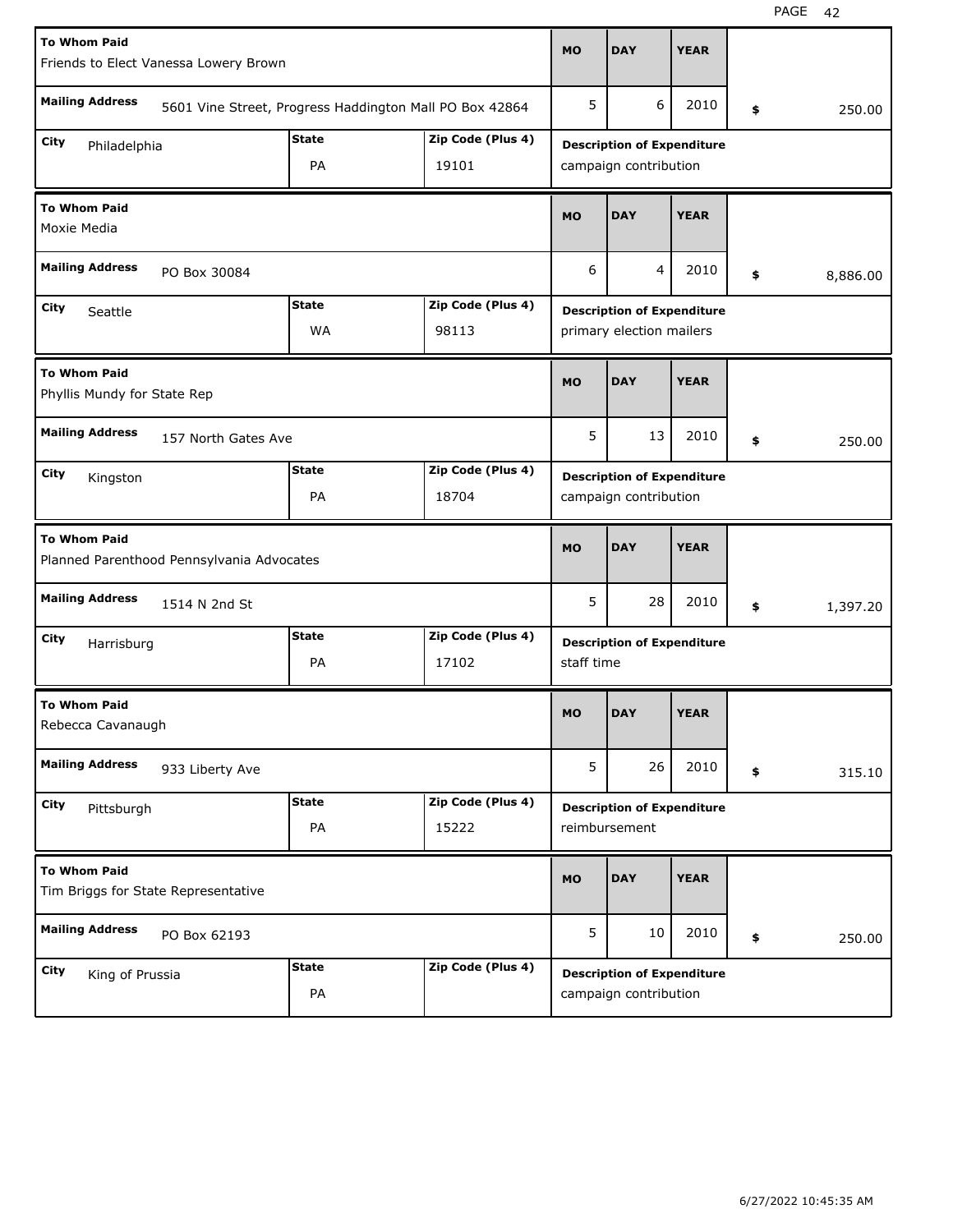| <b>To Whom Paid</b>                                   |              |                   | <b>MO</b> | <b>DAY</b>                        | <b>YEAR</b> |              |
|-------------------------------------------------------|--------------|-------------------|-----------|-----------------------------------|-------------|--------------|
| Women in Pennsylvania Government Relations (WPGR)     |              |                   |           |                                   |             |              |
| <b>Mailing Address</b><br>Unknown                     |              |                   | 5         | 5                                 | 2010        | \$<br>60.00  |
| City                                                  | <b>State</b> | Zip Code (Plus 4) |           | <b>Description of Expenditure</b> |             |              |
|                                                       | PA           |                   |           | dues/event ticket                 |             |              |
| <b>To Whom Paid</b><br>A Laird                        |              |                   | <b>MO</b> | <b>DAY</b>                        | <b>YEAR</b> |              |
| <b>Mailing Address</b><br>1514 N 2nd St               |              |                   | 10        | 13                                | 2010        | \$<br>5.85   |
| City<br>Harrisburg                                    | <b>State</b> | Zip Code (Plus 4) |           | <b>Description of Expenditure</b> |             |              |
|                                                       | PA           | 17102             |           | travel expenses                   |             |              |
| <b>To Whom Paid</b><br>Alisa Apgar                    |              |                   | <b>MO</b> | <b>DAY</b>                        | <b>YEAR</b> |              |
| <b>Mailing Address</b><br>1144 Locust St              |              |                   | 9         | 20                                | 2010        | \$<br>215.79 |
| City<br>Philadelphia                                  | <b>State</b> | Zip Code (Plus 4) |           | <b>Description of Expenditure</b> |             |              |
|                                                       | PA           | 19144             |           | internship training expenses      |             |              |
|                                                       |              |                   |           |                                   |             |              |
| <b>To Whom Paid</b><br>Citizens to Elect Dwight Evans |              |                   | <b>MO</b> | <b>DAY</b>                        | <b>YEAR</b> |              |
| <b>Mailing Address</b><br>2124 Homer St               |              |                   | 9         | 24                                | 2010        | \$<br>750.00 |
| City<br>Philadelphia                                  | <b>State</b> | Zip Code (Plus 4) |           | <b>Description of Expenditure</b> |             |              |
|                                                       | PA           | 19138             |           | campaign contribution             |             |              |
| <b>To Whom Paid</b><br>Committee to Elect Chris Ross  |              |                   | <b>MO</b> | <b>DAY</b>                        | <b>YEAR</b> |              |
| <b>Mailing Address</b><br>PO Box 903                  |              |                   | 10        | 12                                | 2010        | \$<br>250.00 |
| City<br>Unionville                                    | <b>State</b> | Zip Code (Plus 4) |           | <b>Description of Expenditure</b> |             |              |
|                                                       | PA           | 19375             |           | campaign contribution             |             |              |
| <b>To Whom Paid</b><br>Committee to Elect Rick Taylor |              |                   | <b>MO</b> | <b>DAY</b>                        | <b>YEAR</b> |              |
| <b>Mailing Address</b><br>Po Box 866                  |              |                   | 10        | 12                                | 2010        | \$<br>100.00 |
| City<br>Ambler                                        | <b>State</b> | Zip Code (Plus 4) |           | <b>Description of Expenditure</b> |             |              |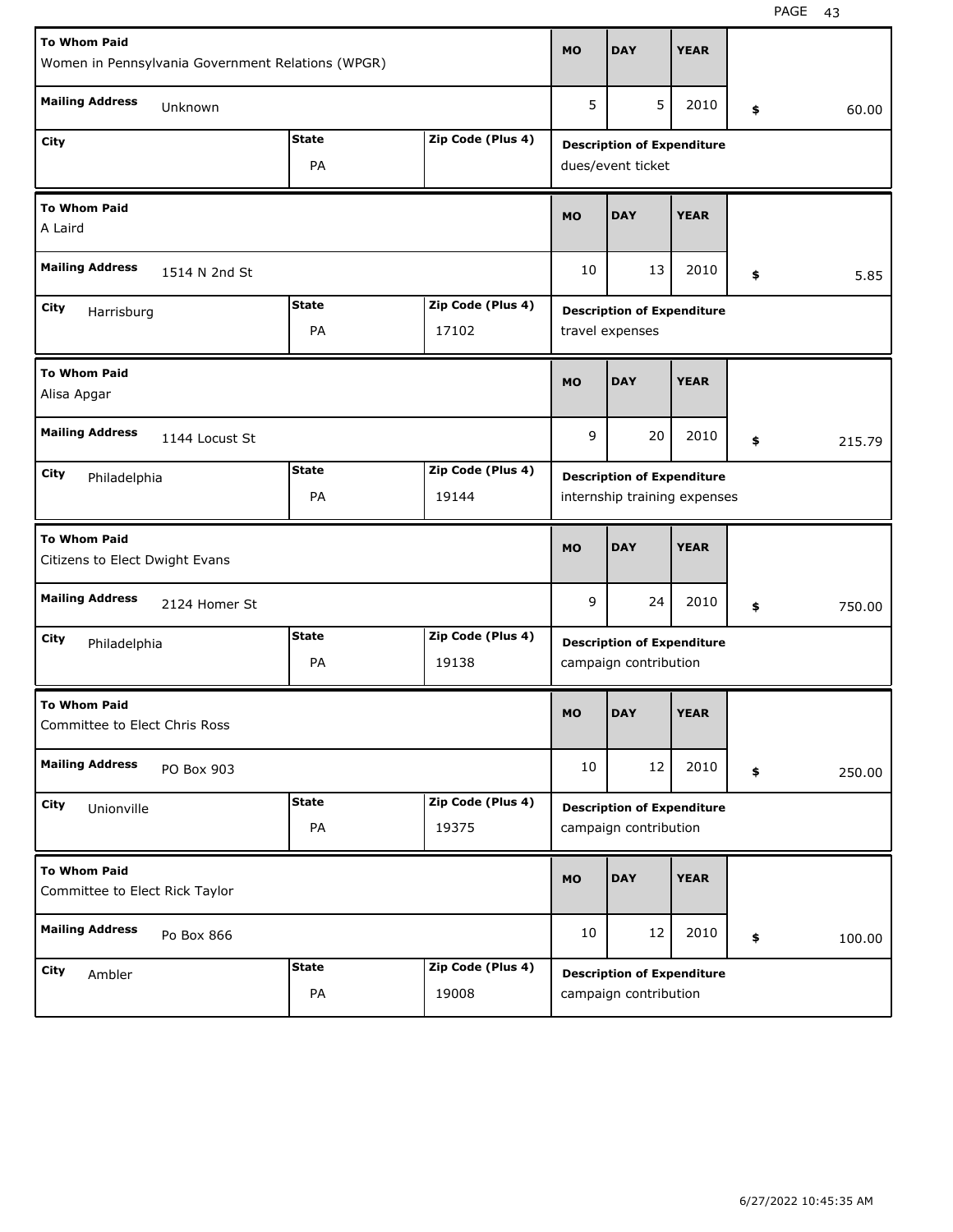| <b>To Whom Paid</b><br>Committee to Elect Tony Payton, Jr          |                    |                            | <b>MO</b> | <b>DAY</b>                                                 | <b>YEAR</b> |              |
|--------------------------------------------------------------------|--------------------|----------------------------|-----------|------------------------------------------------------------|-------------|--------------|
| <b>Mailing Address</b><br>PO Box 9579                              |                    |                            | 9         | 27                                                         | 2010        | \$<br>250.00 |
| City<br>Philadelphia                                               | <b>State</b><br>PA | Zip Code (Plus 4)<br>19124 |           | <b>Description of Expenditure</b><br>campaign contribution |             |              |
| <b>To Whom Paid</b><br>Committee to Re-Elect State Rep Jesse White |                    |                            | <b>MO</b> | <b>DAY</b>                                                 | <b>YEAR</b> |              |
| <b>Mailing Address</b><br>PO Box 384                               |                    |                            | 9         | 21                                                         | 2010        | \$<br>250.00 |
| City<br>Cecil                                                      | <b>State</b><br>PA | Zip Code (Plus 4)<br>15321 |           | <b>Description of Expenditure</b><br>campaign contribution |             |              |
| <b>To Whom Paid</b><br>Friends of Charles Dertinger                |                    |                            | <b>MO</b> | <b>DAY</b>                                                 | <b>YEAR</b> |              |
| <b>Mailing Address</b><br>8541 Delware Dr                          |                    |                            | 9         | 21                                                         | 2010        | \$<br>500.00 |
| City<br>Bangor                                                     | <b>State</b><br>PA | Zip Code (Plus 4)<br>18013 |           | <b>Description of Expenditure</b><br>campaign contribution |             |              |
|                                                                    |                    |                            |           |                                                            |             |              |
| <b>To Whom Paid</b><br>Friends of Duane Milne                      |                    |                            | <b>MO</b> | <b>DAY</b>                                                 | <b>YEAR</b> |              |
| <b>Mailing Address</b><br>PO Box 83                                |                    |                            | 10        | 18                                                         | 2010        | \$<br>167.00 |
| City<br>Exton                                                      | <b>State</b><br>PA | Zip Code (Plus 4)<br>19341 |           | <b>Description of Expenditure</b><br>campaign event        |             |              |
| <b>To Whom Paid</b><br>Friends of Jennifer Mann                    |                    |                            | <b>MO</b> | <b>DAY</b>                                                 | <b>YEAR</b> |              |
| <b>Mailing Address</b><br>PO Box 1881                              |                    |                            | 10        | 8                                                          | 2010        | \$<br>250.00 |
| City<br>Allentown                                                  | <b>State</b><br>PA | Zip Code (Plus 4)<br>18105 |           | <b>Description of Expenditure</b><br>campaign contribution |             |              |
| <b>To Whom Paid</b><br>Friends of John J Siptroth                  |                    |                            | <b>MO</b> | <b>DAY</b>                                                 | <b>YEAR</b> |              |
| <b>Mailing Address</b><br>PO Box 1265                              |                    |                            | 10        | 5                                                          | 2010        | \$<br>250.00 |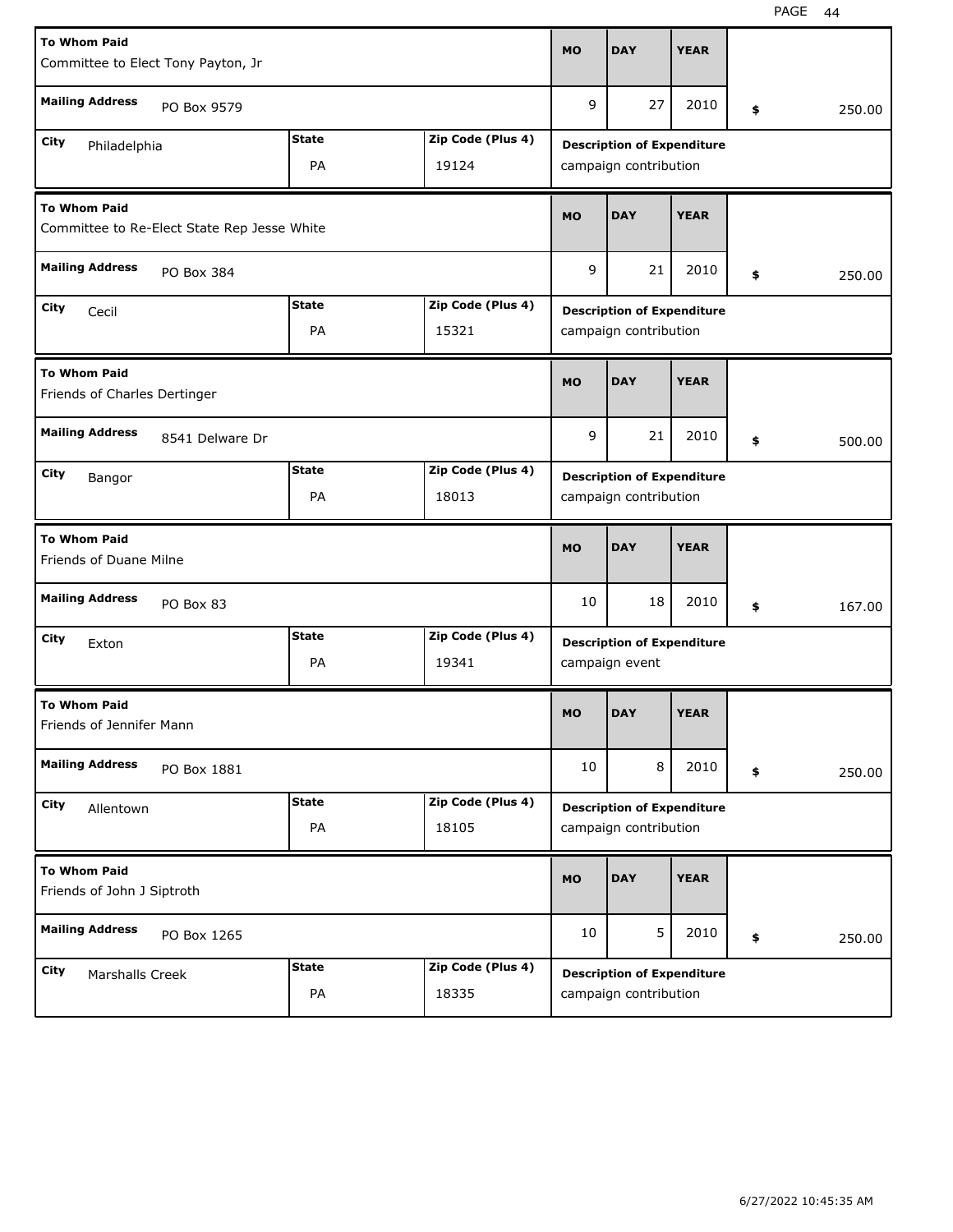| <b>To Whom Paid</b><br>Friends of Mark Painter         |                    |                    |                            | <b>MO</b>  | <b>DAY</b>                                                 | <b>YEAR</b> |    |          |
|--------------------------------------------------------|--------------------|--------------------|----------------------------|------------|------------------------------------------------------------|-------------|----|----------|
| <b>Mailing Address</b>                                 | 244 East High St   |                    |                            | 10         | 16                                                         | 2010        | \$ | 250.00   |
| City<br>Pottstown                                      |                    | <b>State</b><br>PA | Zip Code (Plus 4)<br>19464 |            | <b>Description of Expenditure</b><br>campaign contribution |             |    |          |
| <b>To Whom Paid</b><br>Friends of Mike Gerber          |                    |                    |                            | <b>MO</b>  | <b>DAY</b>                                                 | <b>YEAR</b> |    |          |
| <b>Mailing Address</b>                                 | <b>PO Box 208</b>  |                    |                            | 10         | 12                                                         | 2010        | \$ | 250.00   |
| City<br>Ambler                                         |                    | <b>State</b><br>PA | Zip Code (Plus 4)<br>19002 |            | <b>Description of Expenditure</b><br>campaign contribution |             |    |          |
| <b>To Whom Paid</b><br>Friends of Paul Drucker         |                    |                    |                            | <b>MO</b>  | <b>DAY</b>                                                 | <b>YEAR</b> |    |          |
| <b>Mailing Address</b>                                 | 12 E Lancaster Ave |                    |                            | 10         | $\mathbf{1}$                                               | 2010        | \$ | 250.00   |
| City<br>Paoli                                          |                    | <b>State</b><br>PA | Zip Code (Plus 4)<br>19301 |            | <b>Description of Expenditure</b><br>campaign contribution |             |    |          |
|                                                        |                    |                    |                            |            |                                                            |             |    |          |
| <b>To Whom Paid</b><br>Morgan Plant & Associates       |                    |                    |                            | <b>MO</b>  | <b>DAY</b>                                                 | <b>YEAR</b> |    |          |
| <b>Mailing Address</b>                                 | 322 S West St      |                    |                            | 9          | 22                                                         | 2010        | \$ | 250.00   |
| City<br>Carlisle                                       |                    | <b>State</b><br>PA | Zip Code (Plus 4)<br>17013 |            | <b>Description of Expenditure</b><br>fundraising expenses  |             |    |          |
| <b>To Whom Paid</b><br>Planned Parenthood PA Advocates |                    |                    |                            | <b>MO</b>  | <b>DAY</b>                                                 | <b>YEAR</b> |    |          |
| <b>Mailing Address</b>                                 | 1514 N 2nd St      |                    |                            | 9          | 30                                                         | 2010        | \$ | 3,693.76 |
| City<br>Harrisburg                                     |                    | <b>State</b><br>PA | Zip Code (Plus 4)<br>17102 | staff time | <b>Description of Expenditure</b>                          |             |    |          |
| <b>To Whom Paid</b><br>Postmaster                      |                    |                    |                            | <b>MO</b>  | <b>DAY</b>                                                 | <b>YEAR</b> |    |          |
| <b>Mailing Address</b>                                 | 228 Walnut St      |                    |                            | 9          | 14                                                         | 2010        | \$ | 111.00   |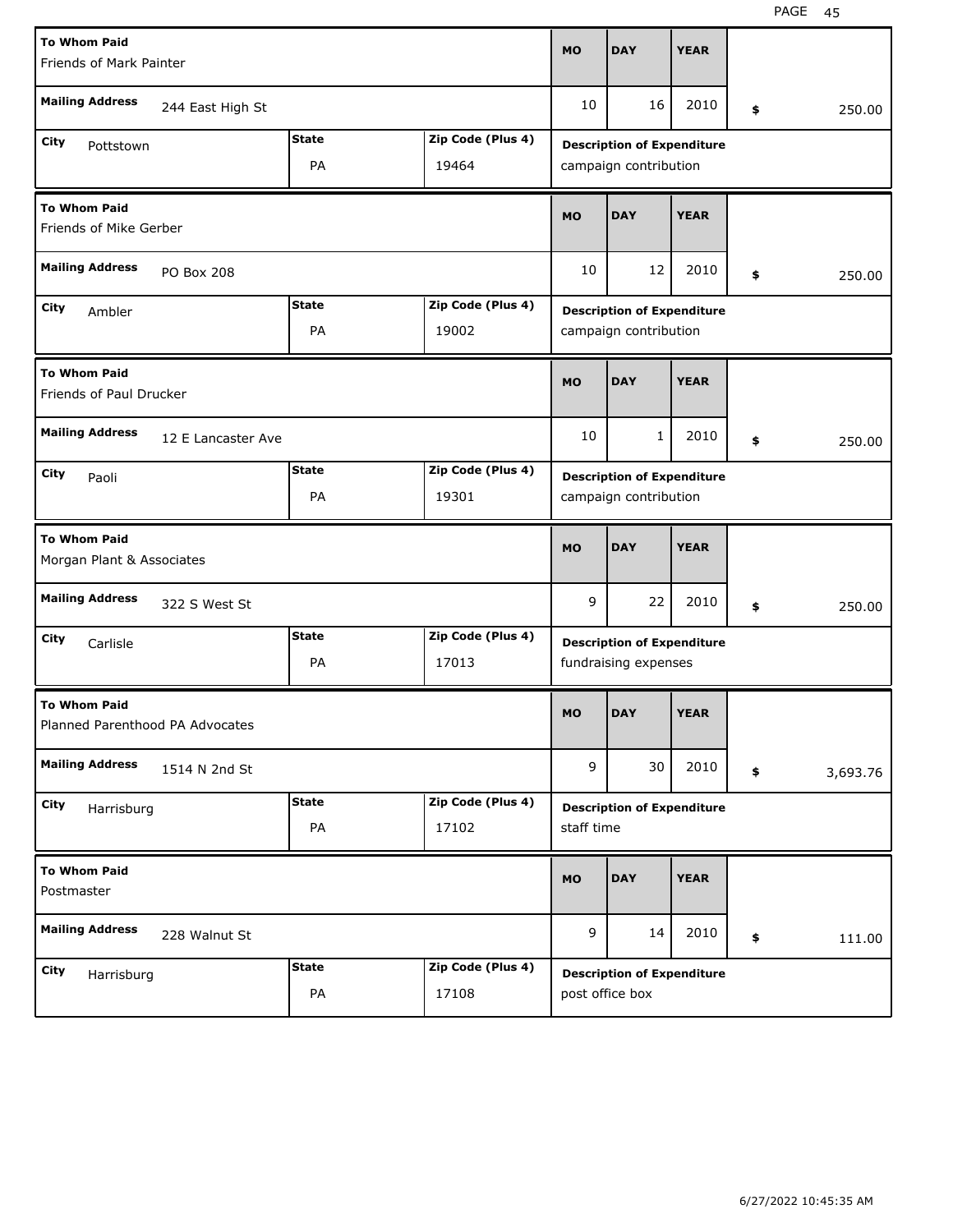| <b>To Whom Paid</b><br>Rowe's Print Shop LLC |              |                   | <b>MO</b> | <b>DAY</b>                                               | <b>YEAR</b> |              |
|----------------------------------------------|--------------|-------------------|-----------|----------------------------------------------------------|-------------|--------------|
| <b>Mailing Address</b><br>350 E High St      |              |                   | 9         | 23                                                       | 2010        | \$<br>667.80 |
| City<br>Carlisle                             | <b>State</b> | Zip Code (Plus 4) |           | <b>Description of Expenditure</b>                        |             |              |
|                                              | PA           | 17013             |           | fundraising expenses                                     |             |              |
| <b>To Whom Paid</b><br>S Altman              |              |                   | <b>MO</b> | <b>DAY</b>                                               | <b>YEAR</b> |              |
| <b>Mailing Address</b><br>610 Louis Dr       |              |                   | 9         | 14                                                       | 2010        | \$<br>18.23  |
| City<br>Warminster                           | <b>State</b> | Zip Code (Plus 4) |           | <b>Description of Expenditure</b>                        |             |              |
|                                              | PA           | 18974             |           | internship expenses                                      |             |              |
| <b>To Whom Paid</b><br>S Altman              |              |                   | <b>MO</b> | <b>DAY</b>                                               | <b>YEAR</b> |              |
| <b>Mailing Address</b><br>610 Louis Dr       |              |                   | 9         | 14                                                       | 2010        | \$<br>4.28   |
| City<br>Warminster                           | <b>State</b> | Zip Code (Plus 4) |           | <b>Description of Expenditure</b>                        |             |              |
|                                              | PA           | 18974             |           | internship expenses                                      |             |              |
|                                              |              |                   |           |                                                          |             |              |
| <b>To Whom Paid</b><br>S Altman              |              |                   | <b>MO</b> | <b>DAY</b>                                               | <b>YEAR</b> |              |
| <b>Mailing Address</b><br>610 Louis Dr       |              |                   | 9         | 14                                                       | 2010        | \$<br>4.28   |
| City<br>Warminster                           | <b>State</b> | Zip Code (Plus 4) |           | <b>Description of Expenditure</b>                        |             |              |
|                                              | PA           | 18974             |           | internship expenses                                      |             |              |
| <b>To Whom Paid</b><br>S Scharmett           |              |                   | <b>MO</b> | <b>DAY</b>                                               | <b>YEAR</b> |              |
| <b>Mailing Address</b><br>610 Louis Dr       |              |                   | 9         | 24                                                       | 2010        | \$<br>19.60  |
| City                                         | <b>State</b> | Zip Code (Plus 4) |           |                                                          |             |              |
| Warminster                                   | PA           | 18974             |           | <b>Description of Expenditure</b><br>internship expenses |             |              |
| <b>To Whom Paid</b><br>S Scharmett           |              |                   | <b>MO</b> | <b>DAY</b>                                               | <b>YEAR</b> |              |
| <b>Mailing Address</b><br>610 Louis Dr       |              |                   | 9         | 24                                                       | 2010        | \$<br>8.27   |
| City<br>Warminster                           | <b>State</b> | Zip Code (Plus 4) |           | <b>Description of Expenditure</b>                        |             |              |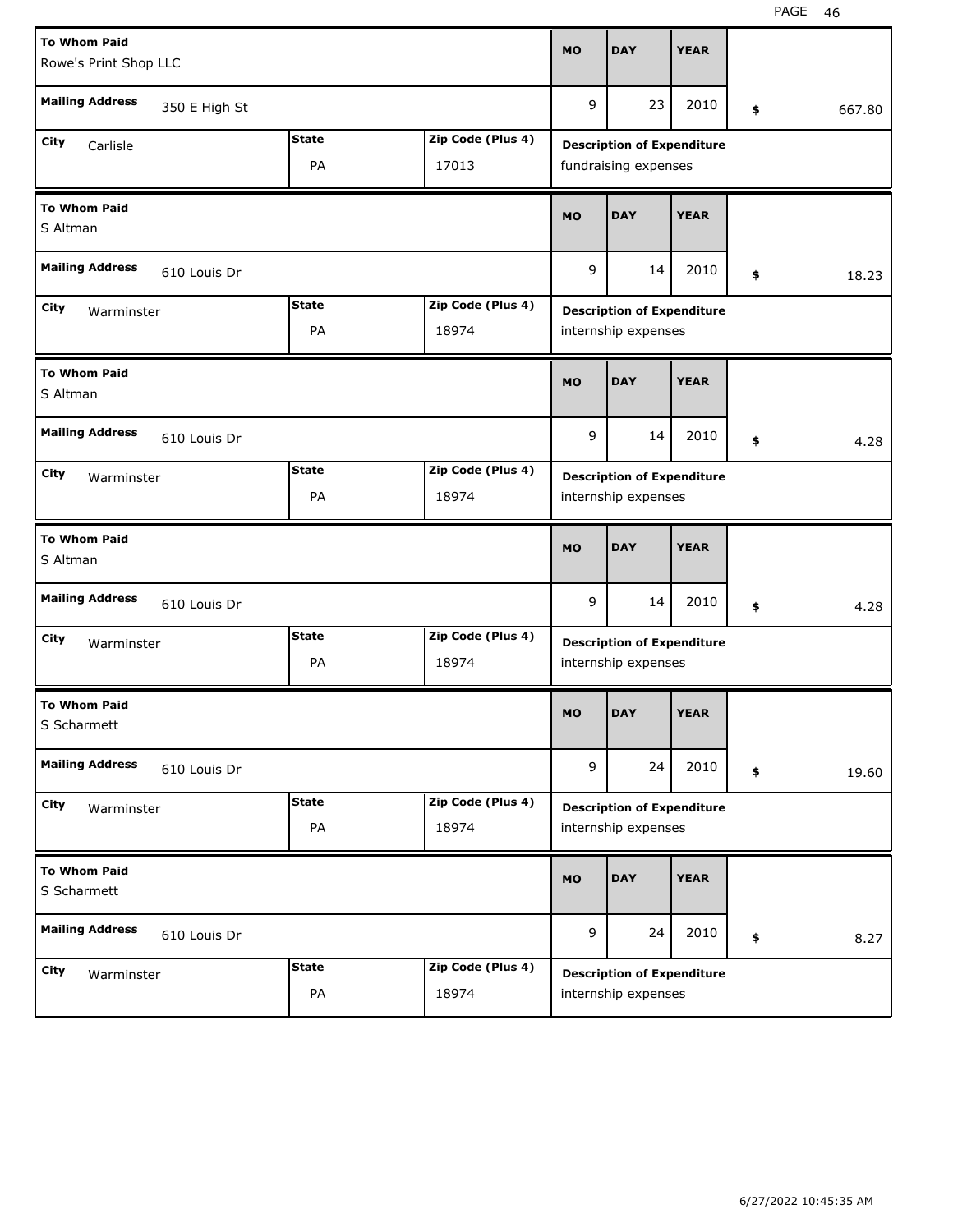| <b>To Whom Paid</b>                          |              |                   | <b>MO</b>      | <b>DAY</b>                        | <b>YEAR</b> |              |
|----------------------------------------------|--------------|-------------------|----------------|-----------------------------------|-------------|--------------|
| Smith 156 Committee                          |              |                   |                |                                   |             |              |
| <b>Mailing Address</b><br>PO Box 683         |              |                   | 9              | 20                                | 2010        | \$<br>250.00 |
| City<br>West Chester                         | <b>State</b> | Zip Code (Plus 4) |                | <b>Description of Expenditure</b> |             |              |
|                                              | PA           | 19381             |                | campaign donation                 |             |              |
| <b>To Whom Paid</b><br><b>Transfirst LLC</b> |              |                   | <b>MO</b>      | <b>DAY</b>                        | <b>YEAR</b> |              |
| <b>Mailing Address</b><br>Unknown            |              |                   | 10             | 12                                | 2010        | \$<br>125.09 |
| City                                         | <b>State</b> | Zip Code (Plus 4) |                | <b>Description of Expenditure</b> |             |              |
|                                              | PA           |                   |                | credit card processing fee        |             |              |
| <b>To Whom Paid</b><br>A Laird               |              |                   | <b>MO</b>      | <b>DAY</b>                        | <b>YEAR</b> |              |
| <b>Mailing Address</b><br>1514 N 2nd St      |              |                   | 6              | 30                                | 2010        | \$<br>15.85  |
| City<br>Harrisburg                           | <b>State</b> | Zip Code (Plus 4) |                | <b>Description of Expenditure</b> |             |              |
|                                              | PA           | 17102             |                | internship training expenses      |             |              |
|                                              |              |                   |                |                                   |             |              |
| <b>To Whom Paid</b><br>A Shatzman            |              |                   | <b>MO</b>      | <b>DAY</b>                        | <b>YEAR</b> |              |
| <b>Mailing Address</b><br>1144 Locust St     |              |                   | $\overline{7}$ | 14                                | 2010        | \$<br>53.53  |
| City<br>Philadelphia                         | <b>State</b> | Zip Code (Plus 4) |                | <b>Description of Expenditure</b> |             |              |
|                                              | PA           | 19107             |                | internship expenses               |             |              |
| <b>To Whom Paid</b><br>A Shatzman            |              |                   | <b>MO</b>      | <b>DAY</b>                        | <b>YEAR</b> |              |
| <b>Mailing Address</b><br>1144 Locust St     |              |                   | $\overline{7}$ | 14                                | 2010        | \$<br>33.52  |
| City<br>Philadelphia                         | <b>State</b> | Zip Code (Plus 4) |                | <b>Description of Expenditure</b> |             |              |
|                                              | PA           | 19107             |                | internship expenses               |             |              |
| <b>To Whom Paid</b><br>A Shatzman            |              |                   | <b>MO</b>      | <b>DAY</b>                        | <b>YEAR</b> |              |
| <b>Mailing Address</b><br>1144 Locust St     |              |                   | $\overline{7}$ | 14                                | 2010        | \$<br>32.92  |
| <b>City</b><br>Philadelphia                  | <b>State</b> | Zip Code (Plus 4) |                | <b>Description of Expenditure</b> |             |              |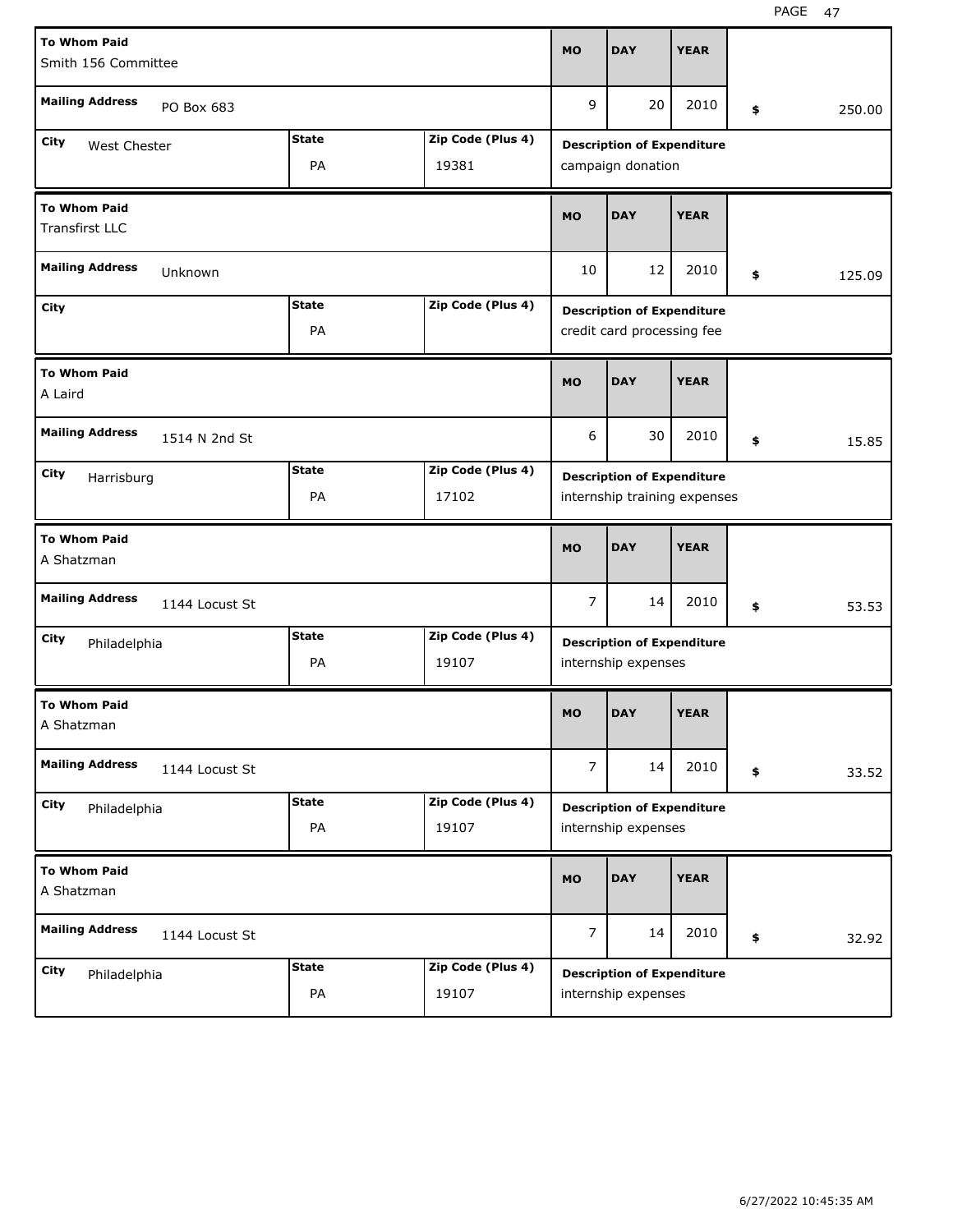| <b>To Whom Paid</b><br>A Shatzman         |              |                   | <b>MO</b>      | <b>DAY</b>                                                | <b>YEAR</b> |             |
|-------------------------------------------|--------------|-------------------|----------------|-----------------------------------------------------------|-------------|-------------|
| <b>Mailing Address</b><br>1144 Locust St  |              |                   | 8              | 9                                                         | 2010        | \$<br>34.56 |
| City<br>Philadelphia                      | <b>State</b> | Zip Code (Plus 4) |                | <b>Description of Expenditure</b>                         |             |             |
|                                           | PA           | 19107             |                | internship expenses                                       |             |             |
| <b>To Whom Paid</b><br>A Shatzman         |              |                   | <b>MO</b>      | <b>DAY</b>                                                | <b>YEAR</b> |             |
| <b>Mailing Address</b><br>1144 Locust St  |              |                   | 8              | 9                                                         | 2010        | \$<br>34.30 |
| City<br>Philadelphia                      | <b>State</b> | Zip Code (Plus 4) |                | <b>Description of Expenditure</b>                         |             |             |
|                                           | PA           | 19107             |                | internship expenses                                       |             |             |
| <b>To Whom Paid</b><br>A Shatzman         |              |                   | <b>MO</b>      | <b>DAY</b>                                                | <b>YEAR</b> |             |
| <b>Mailing Address</b><br>1144 Locust St  |              |                   | 8              | 19                                                        | 2010        | \$<br>70.75 |
| City<br>Philadelphia                      | <b>State</b> | Zip Code (Plus 4) |                | <b>Description of Expenditure</b>                         |             |             |
|                                           | PA           | 19107             |                | internship expenses                                       |             |             |
|                                           |              |                   |                |                                                           |             |             |
| <b>To Whom Paid</b><br>A Shatzman         |              |                   | <b>MO</b>      | <b>DAY</b>                                                | <b>YEAR</b> |             |
| <b>Mailing Address</b><br>1144 Locus St   |              |                   | 8              | 27                                                        | 2010        | \$<br>46.07 |
| City                                      | <b>State</b> | Zip Code (Plus 4) |                |                                                           |             |             |
| Philadelphia                              | PA           | 19107             |                | <b>Description of Expenditure</b><br>internship expenses  |             |             |
| <b>To Whom Paid</b><br><b>B</b> Jensen    |              |                   | <b>MO</b>      | <b>DAY</b>                                                | <b>YEAR</b> |             |
| <b>Mailing Address</b><br>933 Liberty Ave |              |                   | $\overline{7}$ | 6                                                         | 2010        | \$<br>85.00 |
| City                                      | <b>State</b> | Zip Code (Plus 4) |                |                                                           |             |             |
| Pittsburgh                                | PA           | 15222             |                | <b>Description of Expenditure</b><br>internship exepenses |             |             |
| <b>To Whom Paid</b><br><b>B</b> Jensen    |              |                   | <b>MO</b>      | <b>DAY</b>                                                | <b>YEAR</b> |             |
| <b>Mailing Address</b><br>933 Liberty Ave |              |                   | 7              | $\overline{7}$                                            | 2010        | \$<br>24.81 |
| City<br>Pittsburgh                        | <b>State</b> | Zip Code (Plus 4) |                | <b>Description of Expenditure</b>                         |             |             |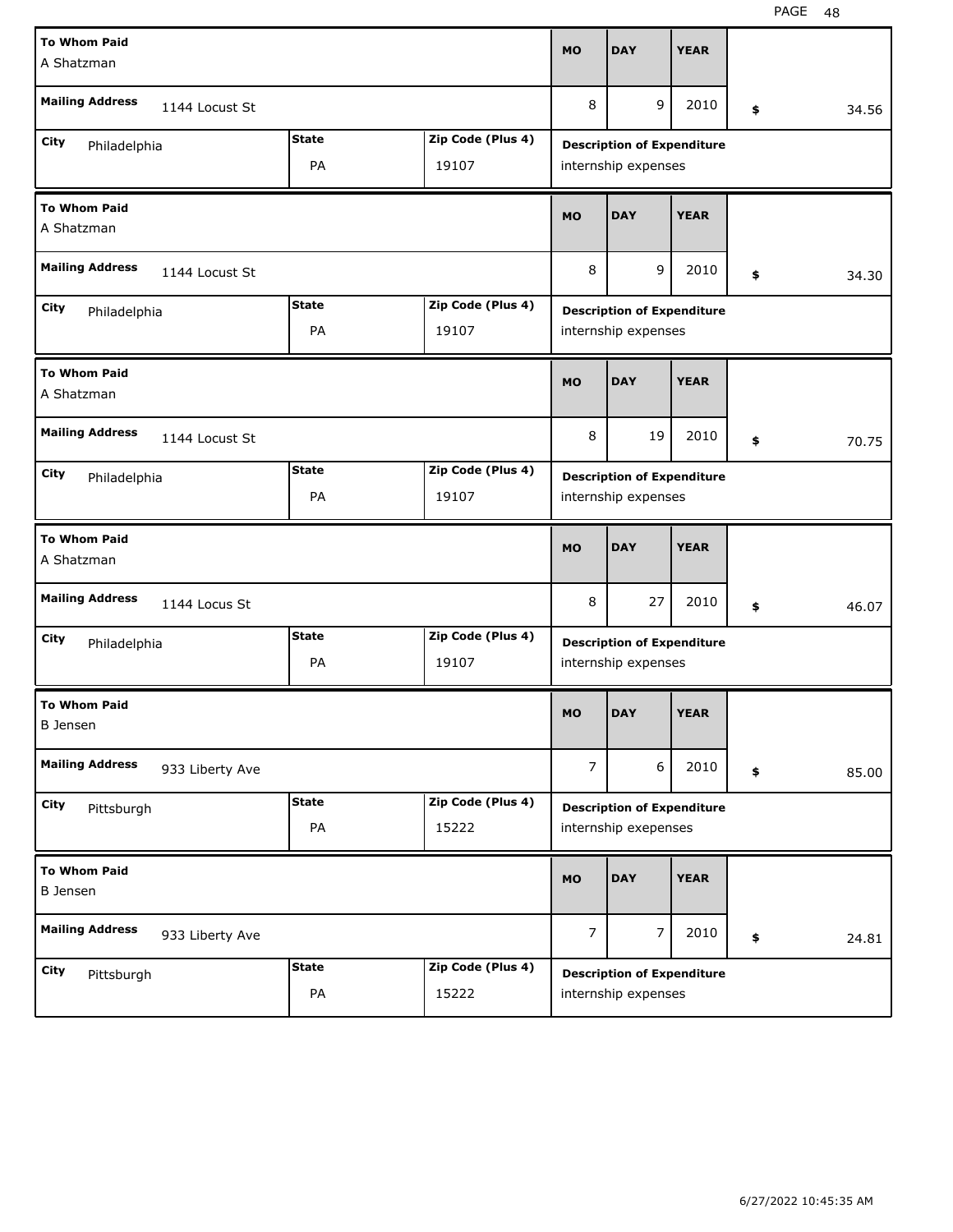| <b>To Whom Paid</b><br><b>B</b> Jensen |                 |              |                   | <b>MO</b>      | <b>DAY</b>                                               | <b>YEAR</b> |    |        |
|----------------------------------------|-----------------|--------------|-------------------|----------------|----------------------------------------------------------|-------------|----|--------|
| <b>Mailing Address</b>                 | 933 Liberty Ave |              |                   | $\overline{7}$ | 13                                                       | 2010        | \$ | 113.25 |
| City                                   |                 | <b>State</b> | Zip Code (Plus 4) |                | <b>Description of Expenditure</b>                        |             |    |        |
| Pittsburgh                             |                 | PA           | 15222             |                | internship expenses                                      |             |    |        |
| <b>To Whom Paid</b><br><b>B</b> Jensen |                 |              |                   | <b>MO</b>      | <b>DAY</b>                                               | <b>YEAR</b> |    |        |
| <b>Mailing Address</b>                 | 933 Liberty Ave |              |                   | 8              | 3                                                        | 2010        | \$ | 30.00  |
| City<br>Pittsburgh                     |                 | <b>State</b> | Zip Code (Plus 4) |                | <b>Description of Expenditure</b>                        |             |    |        |
|                                        |                 | PA           | 15222             |                | internship expenses                                      |             |    |        |
| <b>To Whom Paid</b><br><b>B</b> Jensen |                 |              |                   | <b>MO</b>      | <b>DAY</b>                                               | <b>YEAR</b> |    |        |
| <b>Mailing Address</b>                 | 933 Liberty Ave |              |                   | 8              | 3                                                        | 2010        | \$ | 20.00  |
| <b>City</b><br>Pittsburgh              |                 | <b>State</b> | Zip Code (Plus 4) |                | <b>Description of Expenditure</b>                        |             |    |        |
|                                        |                 | PA           | 15222             |                | internship expenses                                      |             |    |        |
| <b>To Whom Paid</b>                    |                 |              |                   |                |                                                          |             |    |        |
| <b>B</b> Jensen                        |                 |              |                   | <b>MO</b>      | <b>DAY</b>                                               | <b>YEAR</b> |    |        |
| <b>Mailing Address</b>                 | 933 Liberty Ave |              |                   | 8              | 30                                                       | 2010        | \$ | 37.50  |
| City                                   |                 | <b>State</b> | Zip Code (Plus 4) |                |                                                          |             |    |        |
| Pittsburgh                             |                 | PA           | 15222             |                | <b>Description of Expenditure</b><br>internship expenses |             |    |        |
| <b>To Whom Paid</b><br>C Bautista      |                 |              |                   | <b>MO</b>      | <b>DAY</b>                                               | <b>YEAR</b> |    |        |
| <b>Mailing Address</b>                 | 8 S Wayne St    |              |                   | $\overline{7}$ | $\overline{7}$                                           | 2010        | \$ | 55.39  |
| City                                   |                 | <b>State</b> | Zip Code (Plus 4) |                |                                                          |             |    |        |
| West Chester                           |                 | PA           | 19382             |                | <b>Description of Expenditure</b><br>internship expenses |             |    |        |
| <b>To Whom Paid</b><br>C Bautista      |                 |              |                   | MO             | <b>DAY</b>                                               | <b>YEAR</b> |    |        |
| <b>Mailing Address</b>                 | 8 S Wayne St    |              |                   | 8              | 23                                                       | 2010        | \$ | 104.79 |
| City<br>West Chester                   |                 | <b>State</b> | Zip Code (Plus 4) |                | <b>Description of Expenditure</b>                        |             |    |        |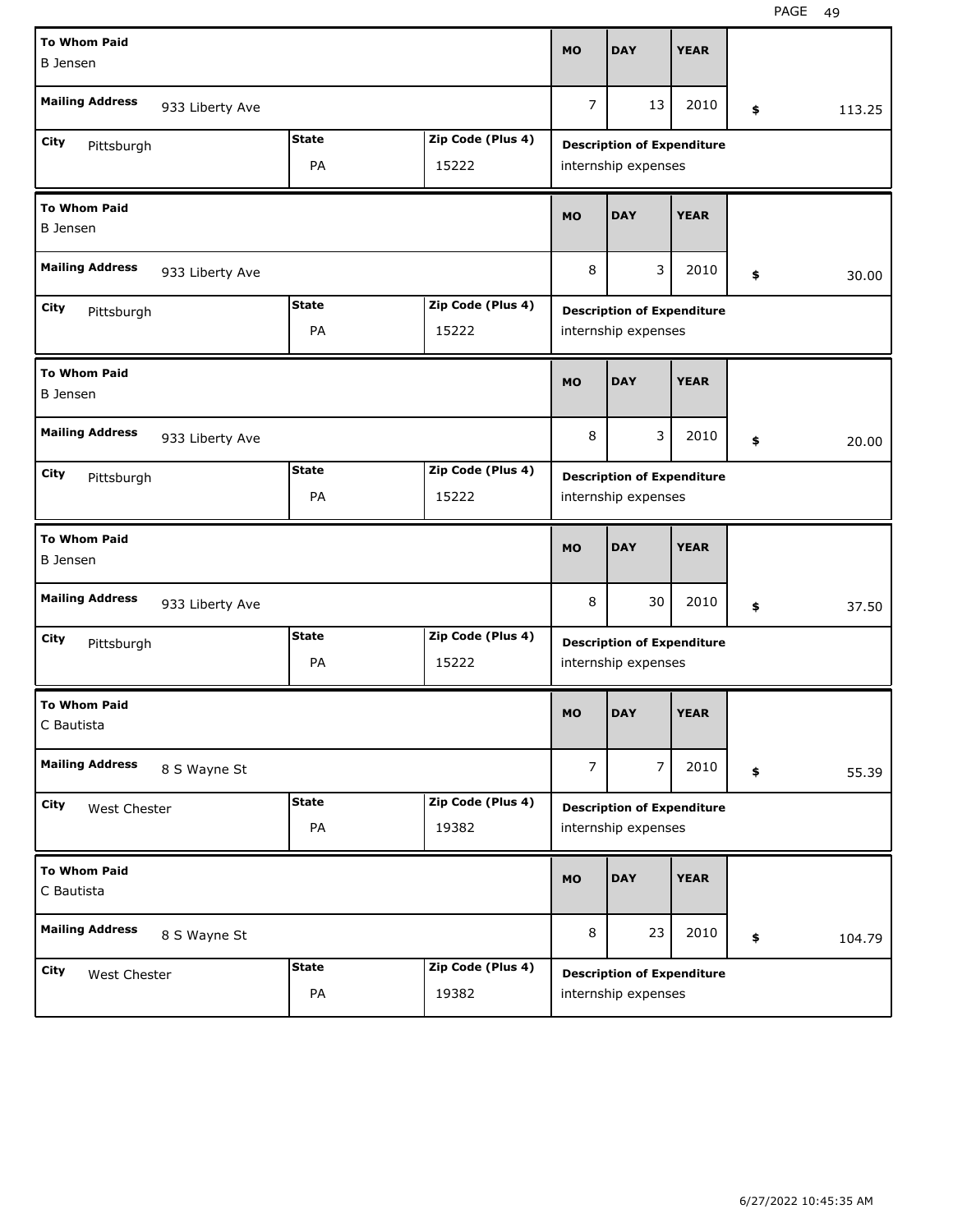| <b>To Whom Paid</b><br>D Zionts                |                                                  |                    |                            | <b>MO</b>      | <b>DAY</b>                                               | <b>YEAR</b> |              |
|------------------------------------------------|--------------------------------------------------|--------------------|----------------------------|----------------|----------------------------------------------------------|-------------|--------------|
| <b>Mailing Address</b>                         | 933 Liberty Ave                                  |                    |                            | $\overline{7}$ | 6                                                        | 2010        | \$<br>86.00  |
| City<br>Pittsburgh                             | <b>State</b><br>Zip Code (Plus 4)<br>PA<br>15222 |                    |                            |                | <b>Description of Expenditure</b><br>internship expenses |             |              |
| <b>To Whom Paid</b><br>D Zionts                |                                                  |                    |                            | <b>MO</b>      | <b>DAY</b>                                               | <b>YEAR</b> |              |
| <b>Mailing Address</b>                         | 933 Liberty Ave                                  |                    |                            | $\overline{7}$ | 9                                                        | 2010        | \$<br>29.06  |
| City<br>Pittsburgh                             | <b>State</b><br>Zip Code (Plus 4)<br>PA<br>15222 |                    |                            |                | <b>Description of Expenditure</b><br>internship expenses |             |              |
| <b>To Whom Paid</b><br>D Zionts                |                                                  |                    |                            | <b>MO</b>      | <b>DAY</b>                                               | <b>YEAR</b> |              |
| <b>Mailing Address</b>                         | 933 Liberty Ave                                  |                    |                            |                | 19                                                       | 2010        | \$<br>113.25 |
| City<br>Pittsburgh                             | <b>State</b><br>Zip Code (Plus 4)<br>PA<br>15222 |                    |                            |                | <b>Description of Expenditure</b><br>internship expenses |             |              |
| <b>To Whom Paid</b><br>D Zionts                |                                                  |                    |                            | <b>MO</b>      | <b>DAY</b>                                               | <b>YEAR</b> |              |
| <b>Mailing Address</b>                         |                                                  |                    |                            |                |                                                          |             |              |
|                                                | 933 Liberty Ave                                  |                    |                            | 8              | 10                                                       | 2010        | \$<br>7.22   |
| City<br>Pittsburgh                             |                                                  | <b>State</b><br>PA | Zip Code (Plus 4)<br>15222 |                | <b>Description of Expenditure</b><br>internship expenses |             |              |
| <b>To Whom Paid</b><br>D Zionts                |                                                  |                    |                            | <b>MO</b>      | <b>DAY</b>                                               | <b>YEAR</b> |              |
| <b>Mailing Address</b>                         | 933 Liberty Ave                                  |                    |                            | 8              | 25                                                       | 2010        | \$<br>27.06  |
| City<br>Pittsburgh                             |                                                  | <b>State</b><br>PA | Zip Code (Plus 4)<br>15222 |                | <b>Description of Expenditure</b><br>internship expenses |             |              |
| <b>To Whom Paid</b><br>DePasquale for the 95th |                                                  |                    |                            | <b>MO</b>      | <b>DAY</b>                                               | <b>YEAR</b> |              |
| <b>Mailing Address</b>                         | PO Box 7365                                      |                    |                            | $\overline{7}$ | 29                                                       | 2010        | \$<br>250.00 |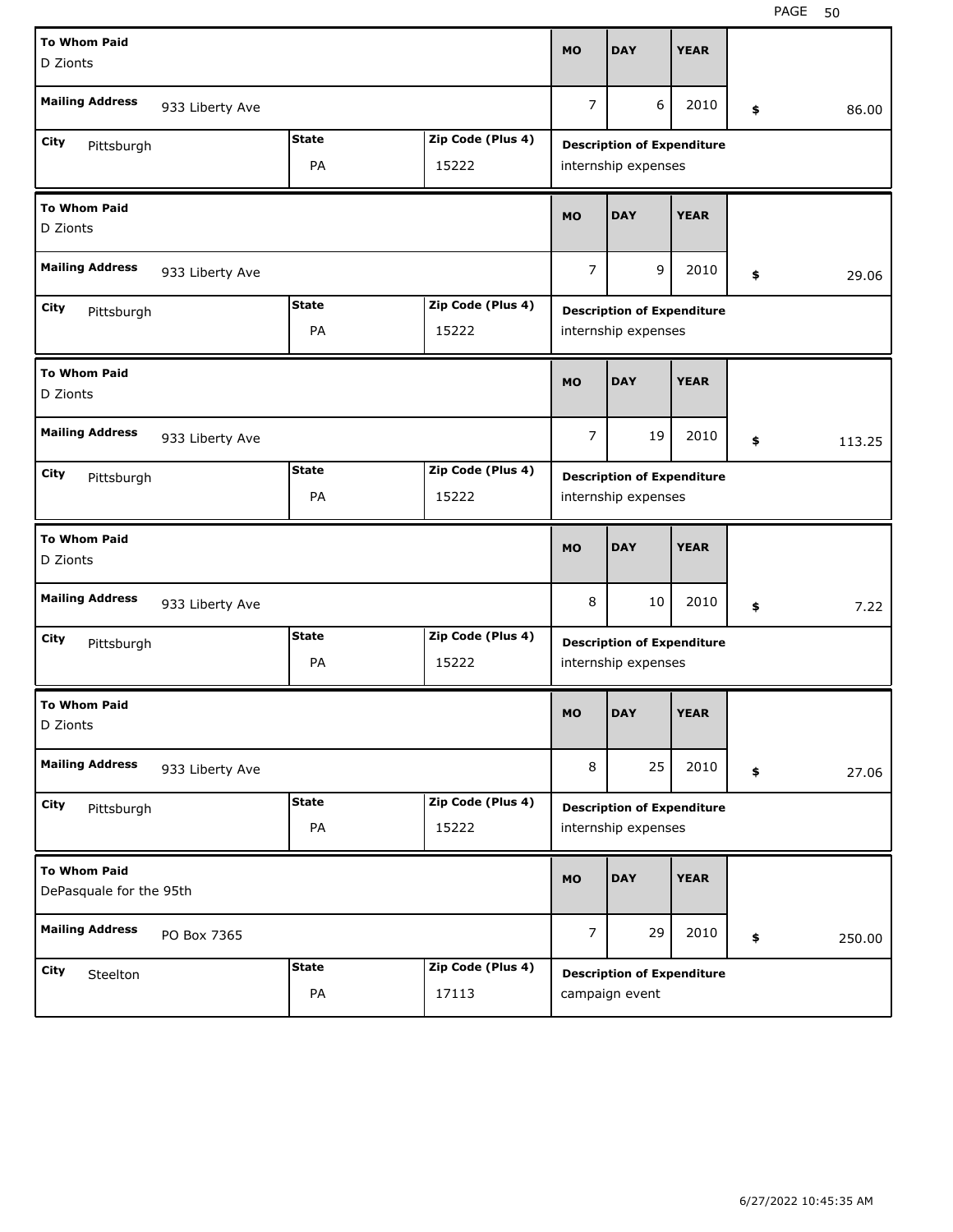| <b>To Whom Paid</b><br>Friends of John J Siptroth                        |                                                  |                                                            |                | <b>DAY</b>                                               | <b>YEAR</b>                                                |    |        |  |  |
|--------------------------------------------------------------------------|--------------------------------------------------|------------------------------------------------------------|----------------|----------------------------------------------------------|------------------------------------------------------------|----|--------|--|--|
| <b>Mailing Address</b><br>PO Box                                         |                                                  |                                                            | 6              | 24                                                       | 2010                                                       | \$ | 250.00 |  |  |
| City<br>Marshalls Creek                                                  |                                                  | <b>Description of Expenditure</b><br>campaign contribution |                |                                                          |                                                            |    |        |  |  |
| <b>To Whom Paid</b><br>Friends of Walter Waite                           | <b>MO</b>                                        | <b>DAY</b>                                                 | <b>YEAR</b>    |                                                          |                                                            |    |        |  |  |
| <b>Mailing Address</b><br>PO Box 145                                     |                                                  |                                                            | 9              | 9                                                        | 2010                                                       | \$ | 250.00 |  |  |
| City<br>Swarthmore                                                       | <b>State</b><br>Zip Code (Plus 4)<br>PA<br>19081 |                                                            |                |                                                          | <b>Description of Expenditure</b><br>campaign contribution |    |        |  |  |
| <b>To Whom Paid</b><br>Jane Feustel                                      |                                                  |                                                            | <b>MO</b>      | <b>DAY</b>                                               | <b>YEAR</b>                                                |    |        |  |  |
| <b>Mailing Address</b><br>1144 Locust St                                 |                                                  |                                                            | 6              | 28                                                       | 2010                                                       | \$ | 133.08 |  |  |
| <b>State</b><br>Zip Code (Plus 4)<br>City<br>Philadelphia<br>PA<br>19107 |                                                  |                                                            |                | <b>Description of Expenditure</b><br>internship expenses |                                                            |    |        |  |  |
|                                                                          |                                                  |                                                            |                |                                                          |                                                            |    |        |  |  |
| <b>To Whom Paid</b><br>L Freedman                                        |                                                  |                                                            | <b>MO</b>      | <b>DAY</b>                                               | <b>YEAR</b>                                                |    |        |  |  |
| <b>Mailing Address</b><br>8 South Wayne St                               |                                                  |                                                            | 8              | 19                                                       | 2010                                                       | \$ | 8.53   |  |  |
| City<br>West Chester                                                     | <b>State</b><br>PA                               | Zip Code (Plus 4)<br>19382                                 |                | <b>Description of Expenditure</b><br>internship expenses |                                                            |    |        |  |  |
| <b>To Whom Paid</b><br>L Freedman                                        |                                                  |                                                            | <b>MO</b>      | <b>DAY</b>                                               | <b>YEAR</b>                                                |    |        |  |  |
| <b>Mailing Address</b><br>8 S Wayne St                                   |                                                  |                                                            | 8              | 19                                                       | 2010                                                       | \$ | 7.10   |  |  |
| City<br>West Chester                                                     | <b>State</b><br>PA                               | Zip Code (Plus 4)<br>19382                                 |                | <b>Description of Expenditure</b><br>internship expenses |                                                            |    |        |  |  |
| <b>To Whom Paid</b><br>Mike Sturla for State Rep                         |                                                  |                                                            | <b>MO</b>      | <b>DAY</b>                                               | <b>YEAR</b>                                                |    |        |  |  |
| <b>Mailing Address</b><br>PO Box 206                                     |                                                  |                                                            | $\overline{7}$ | 7                                                        | 2010                                                       | \$ | 250.00 |  |  |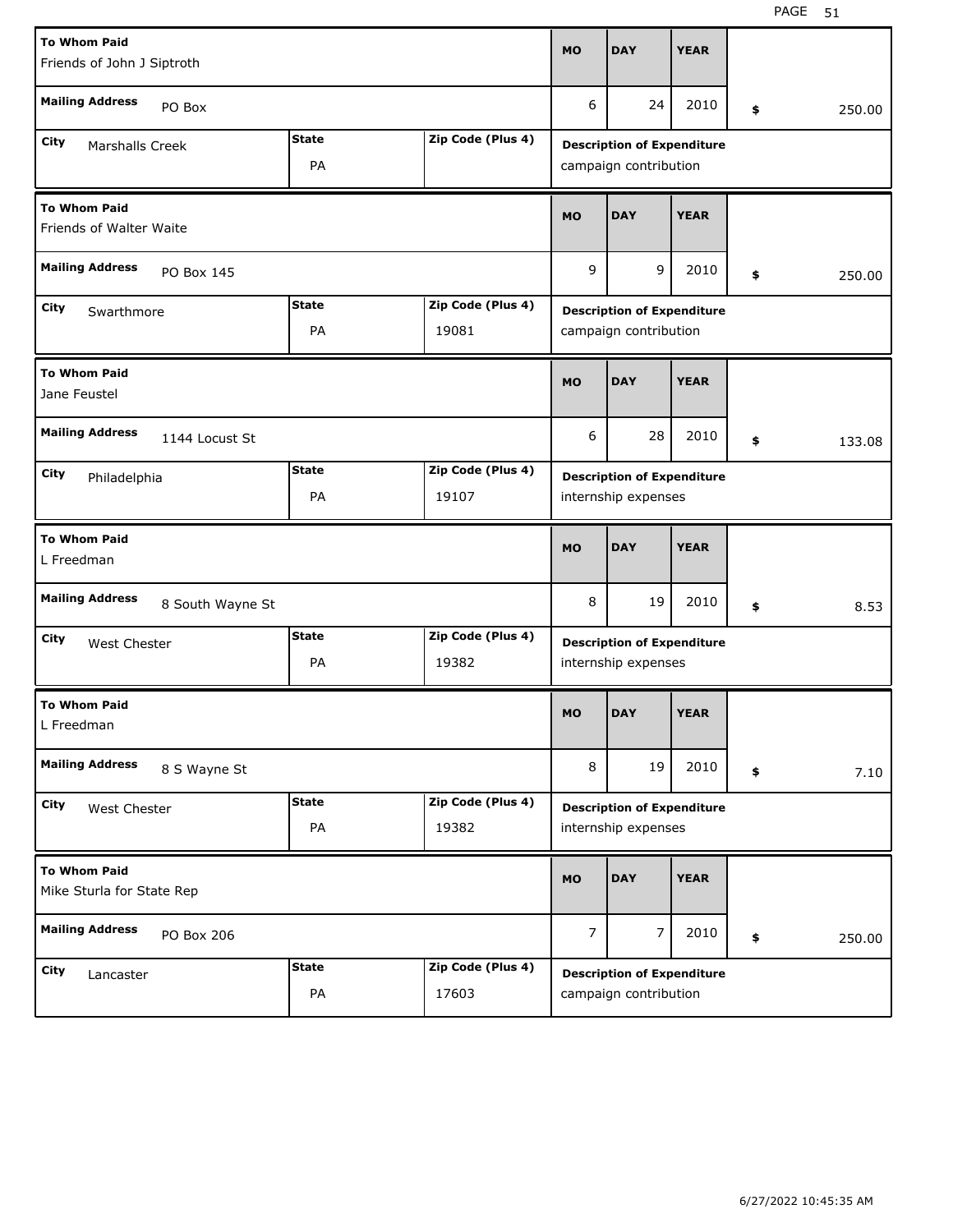| <b>To Whom Paid</b><br>S Altman                                |                                   |                   |                | <b>DAY</b>                                               | <b>YEAR</b>                       |              |
|----------------------------------------------------------------|-----------------------------------|-------------------|----------------|----------------------------------------------------------|-----------------------------------|--------------|
| <b>Mailing Address</b><br>610 Louis Dr                         |                                   |                   | $\overline{7}$ | $\overline{7}$                                           | 2010                              | \$<br>3.20   |
| City<br>Warminster                                             | <b>State</b>                      | Zip Code (Plus 4) |                | <b>Description of Expenditure</b>                        |                                   |              |
|                                                                | PA                                | 18974             |                | internship expenses                                      |                                   |              |
| <b>To Whom Paid</b><br>S Altman                                |                                   |                   |                | <b>DAY</b>                                               | <b>YEAR</b>                       |              |
| <b>Mailing Address</b><br>610 Louis Dr                         |                                   |                   |                | $\overline{7}$                                           | 2010                              | \$<br>3.20   |
| <b>State</b><br>Zip Code (Plus 4)<br><b>City</b><br>Warminster |                                   |                   |                | <b>Description of Expenditure</b>                        |                                   |              |
|                                                                | PA                                | 18974             |                | internship expenses                                      |                                   |              |
| <b>To Whom Paid</b><br>S Altman                                |                                   |                   | <b>MO</b>      | <b>DAY</b>                                               | <b>YEAR</b>                       |              |
| <b>Mailing Address</b><br>610 Louis Dr                         |                                   |                   | 8              | 5                                                        | 2010                              | \$<br>26.58  |
| City<br>Warminster                                             | <b>State</b><br>Zip Code (Plus 4) |                   |                |                                                          | <b>Description of Expenditure</b> |              |
|                                                                | PA                                | 18974             |                | internship expenses                                      |                                   |              |
| <b>To Whom Paid</b><br>S Altman                                |                                   |                   |                |                                                          |                                   |              |
|                                                                |                                   |                   | <b>MO</b>      | <b>DAY</b>                                               | <b>YEAR</b>                       |              |
| <b>Mailing Address</b><br>610 Louis Dr                         |                                   |                   | 8              | 5                                                        | 2010                              | \$<br>9.49   |
| City                                                           | <b>State</b>                      | Zip Code (Plus 4) |                |                                                          |                                   |              |
| Warminster                                                     | PA                                | 18974             |                | <b>Description of Expenditure</b><br>internship expenses |                                   |              |
| <b>To Whom Paid</b><br>T Boyer                                 |                                   |                   | <b>MO</b>      | <b>DAY</b>                                               | <b>YEAR</b>                       |              |
| <b>Mailing Address</b><br>1144 Locust St                       |                                   |                   | $\overline{7}$ | 22                                                       | 2010                              | \$<br>118.88 |
| City                                                           | <b>State</b>                      | Zip Code (Plus 4) |                |                                                          |                                   |              |
| Philadelphia                                                   | PA                                | 19107             |                | <b>Description of Expenditure</b><br>internship expenses |                                   |              |
| <b>To Whom Paid</b><br><b>Transfirst LLC</b>                   |                                   |                   | MO             | <b>DAY</b>                                               | <b>YEAR</b>                       |              |
| <b>Mailing Address</b><br>Unknown                              |                                   |                   | $\overline{7}$ | 12                                                       | 2010                              | \$<br>5.00   |
| <b>City</b>                                                    | <b>State</b>                      | Zip Code (Plus 4) |                | <b>Description of Expenditure</b>                        |                                   |              |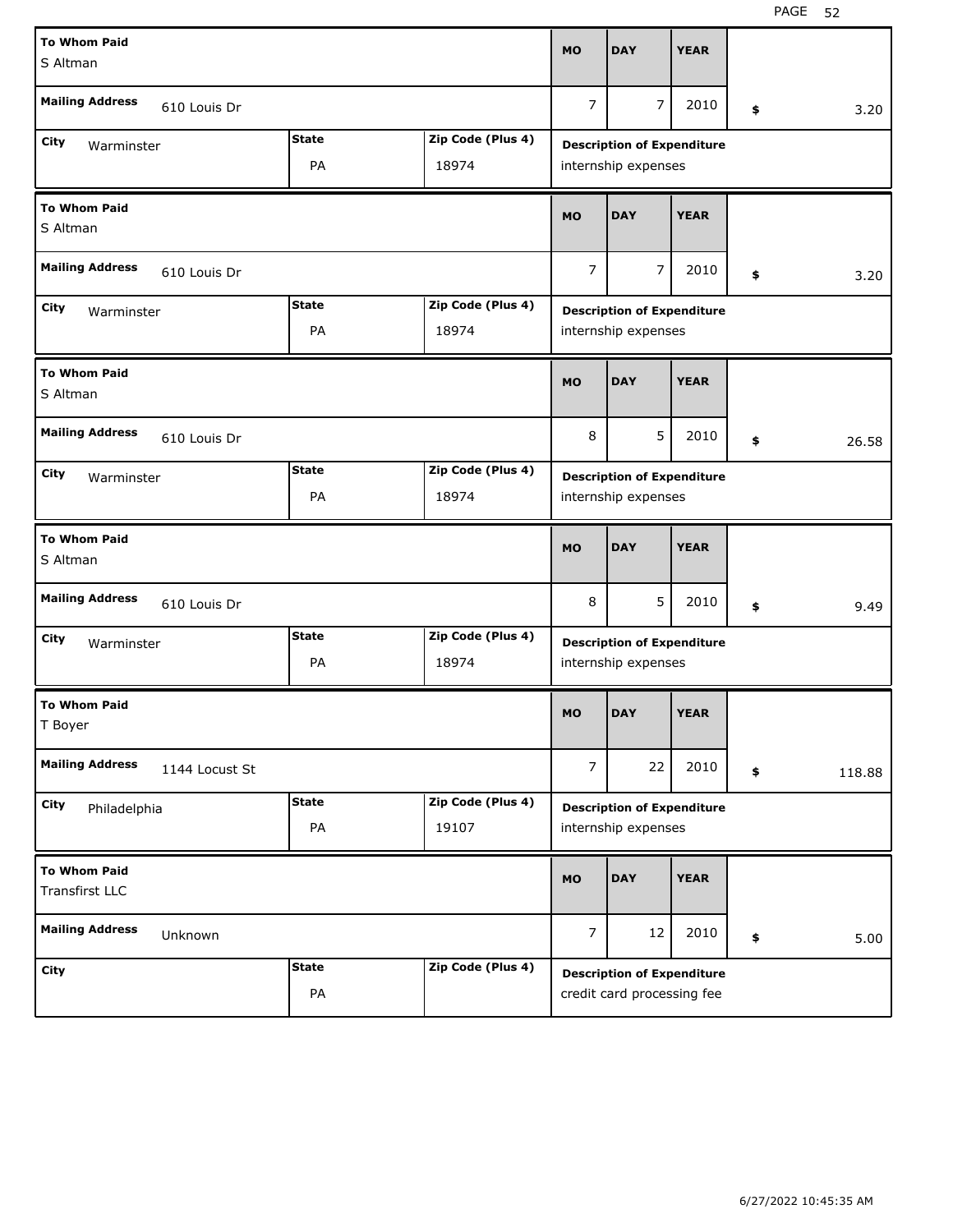| <b>To Whom Paid</b>                                                |              |                   | <b>MO</b>                         | <b>DAY</b>                                                      | <b>YEAR</b>                |    |        |  |  |
|--------------------------------------------------------------------|--------------|-------------------|-----------------------------------|-----------------------------------------------------------------|----------------------------|----|--------|--|--|
| <b>Transfirst LLC</b>                                              |              |                   |                                   |                                                                 |                            |    |        |  |  |
|                                                                    |              |                   |                                   |                                                                 |                            |    |        |  |  |
| <b>Mailing Address</b><br>unknown                                  |              |                   | 8                                 | 10                                                              | 2010                       | \$ | 5.00   |  |  |
| City                                                               | <b>State</b> | Zip Code (Plus 4) | <b>Description of Expenditure</b> |                                                                 |                            |    |        |  |  |
|                                                                    | PA           |                   |                                   |                                                                 | credit card processing fee |    |        |  |  |
| <b>To Whom Paid</b>                                                |              |                   | <b>MO</b>                         | <b>DAY</b>                                                      | <b>YEAR</b>                |    |        |  |  |
| <b>Transfirst LLC</b>                                              |              |                   |                                   |                                                                 |                            |    |        |  |  |
| <b>Mailing Address</b><br>Unknown                                  |              |                   |                                   | 10                                                              | 2010                       | \$ | 5.00   |  |  |
| <b>State</b><br>Zip Code (Plus 4)<br>City                          |              |                   |                                   |                                                                 |                            |    |        |  |  |
|                                                                    | PA           |                   |                                   | <b>Description of Expenditure</b><br>credit card processing fee |                            |    |        |  |  |
| <b>To Whom Paid</b><br>Dan Frankel for the 23rd District Committee | <b>MO</b>    | <b>DAY</b>        | <b>YEAR</b>                       |                                                                 |                            |    |        |  |  |
| <b>Mailing Address</b><br>PO Box 81594                             |              |                   | 10                                | 26                                                              | 2010                       | \$ | 200.00 |  |  |
| City                                                               | <b>State</b> | Zip Code (Plus 4) |                                   |                                                                 |                            |    |        |  |  |
| Pittsburgh                                                         | PA           | 15217             |                                   | <b>Description of Expenditure</b><br>campaign event             |                            |    |        |  |  |
| <b>To Whom Paid</b><br>Elect Margo Davidson                        |              |                   |                                   |                                                                 |                            |    |        |  |  |
|                                                                    |              |                   | <b>MO</b>                         | <b>DAY</b>                                                      | <b>YEAR</b>                |    |        |  |  |
| <b>Mailing Address</b><br>PO Box 2921                              |              |                   | 10                                | 29                                                              | 2010                       | \$ | 250.00 |  |  |
| City                                                               | <b>State</b> | Zip Code (Plus 4) |                                   |                                                                 |                            |    |        |  |  |
| <b>Upper Darby</b>                                                 | PA           | 19082             |                                   | <b>Description of Expenditure</b><br>campaign contribution      |                            |    |        |  |  |
| <b>To Whom Paid</b><br>Frank Farry for State Representative        |              |                   | <b>MO</b>                         | <b>DAY</b>                                                      | <b>YEAR</b>                |    |        |  |  |
| <b>Mailing Address</b><br>PO Box 231                               |              |                   | 10                                | 29                                                              | 2010                       | \$ | 250.00 |  |  |
|                                                                    | <b>State</b> | Zip Code (Plus 4) |                                   |                                                                 |                            |    |        |  |  |
| City<br>Langhorne                                                  | PA           | 19047             |                                   | <b>Description of Expenditure</b><br>campaign contribution      |                            |    |        |  |  |
| <b>To Whom Paid</b><br>Friends of Chuck McIlhinney                 |              |                   | <b>MO</b>                         | <b>DAY</b>                                                      | <b>YEAR</b>                |    |        |  |  |
| <b>Mailing Address</b><br>PO Box 2014                              |              |                   | 11                                | 9                                                               | 2010                       | \$ | 250.00 |  |  |
| City<br>Doylestown                                                 | <b>State</b> | Zip Code (Plus 4) |                                   | <b>Description of Expenditure</b>                               |                            |    |        |  |  |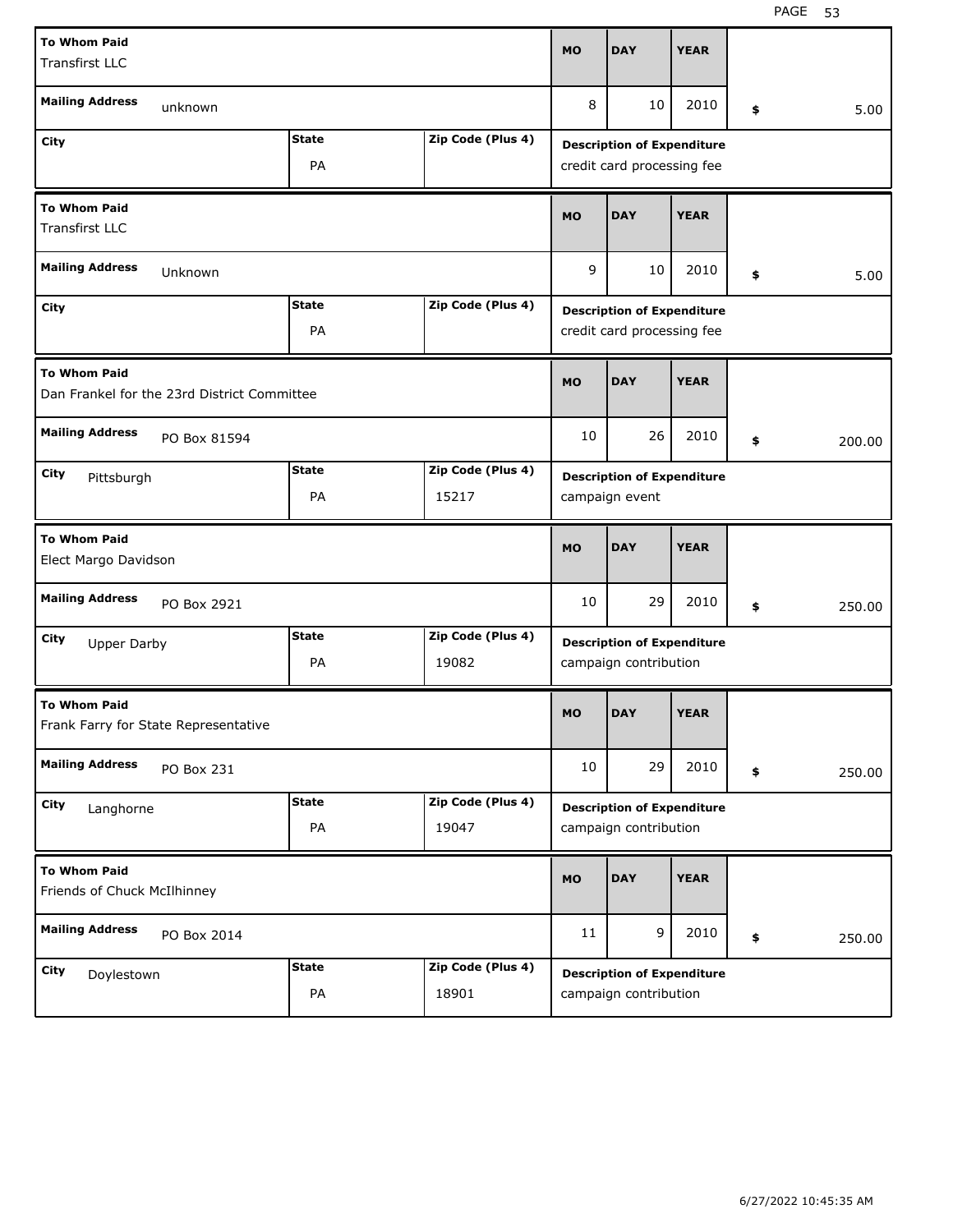| <b>To Whom Paid</b><br>Friends of Tom Houghton        |                              |              |                   | <b>MO</b>                                                                     | <b>DAY</b>                                                                          | <b>YEAR</b> |    |          |           |
|-------------------------------------------------------|------------------------------|--------------|-------------------|-------------------------------------------------------------------------------|-------------------------------------------------------------------------------------|-------------|----|----------|-----------|
| <b>Mailing Address</b>                                | 113 E Evergreen St           |              |                   | 10                                                                            | 28                                                                                  | 2010        | \$ |          | 250.00    |
| City<br>West Grove                                    |                              | <b>State</b> | Zip Code (Plus 4) |                                                                               | <b>Description of Expenditure</b>                                                   |             |    |          |           |
| PA<br>19390                                           |                              |              |                   |                                                                               | campaign event                                                                      |             |    |          |           |
| <b>To Whom Paid</b><br>Kennedy Communications, Inc    |                              |              |                   | <b>MO</b>                                                                     | <b>DAY</b>                                                                          | <b>YEAR</b> |    |          |           |
| <b>Mailing Address</b><br>1730 M Street NW Suite 1010 |                              |              | 11                | 16                                                                            | 2010                                                                                | \$          |    | 6,762.00 |           |
| <b>City</b><br>Washington                             |                              | <b>State</b> | Zip Code (Plus 4) |                                                                               | <b>Description of Expenditure</b>                                                   |             |    |          |           |
|                                                       |                              | DC           | 20036             |                                                                               | production of direct mail                                                           |             |    |          |           |
| <b>To Whom Paid</b><br>Mack/Crounse Group LLC         |                              |              |                   | <b>MO</b>                                                                     | <b>DAY</b>                                                                          | <b>YEAR</b> |    |          |           |
| <b>Mailing Address</b>                                | 2001 N Beauregard St Ste 420 |              |                   | 11                                                                            | 12                                                                                  | 2010        | \$ |          | 13,997.29 |
| City<br>Alexandria                                    |                              | <b>State</b> | Zip Code (Plus 4) |                                                                               |                                                                                     |             |    |          |           |
|                                                       |                              | VA           | 22311             | <b>Description of Expenditure</b><br>production and postage for election mail |                                                                                     |             |    |          |           |
|                                                       |                              |              |                   |                                                                               |                                                                                     |             |    |          |           |
| <b>To Whom Paid</b><br>Mike Sturla for State rep      |                              |              |                   | <b>MO</b>                                                                     | <b>DAY</b>                                                                          | <b>YEAR</b> |    |          |           |
| <b>Mailing Address</b>                                | 323 N West End Ave           |              |                   | 10                                                                            | 27                                                                                  | 2010        | \$ |          | 250.00    |
| City                                                  |                              | <b>State</b> | Zip Code (Plus 4) |                                                                               |                                                                                     |             |    |          |           |
| Lancaster                                             |                              | PA           |                   |                                                                               | <b>Description of Expenditure</b><br>campaign event                                 |             |    |          |           |
| <b>To Whom Paid</b><br>Moxie Media, Inc               |                              |              |                   | MO                                                                            | <b>DAY</b>                                                                          | <b>YEAR</b> |    |          |           |
| <b>Mailing Address</b>                                | PO Box 30084                 |              |                   | 11                                                                            | 19                                                                                  | 2010        | \$ |          | 16,325.36 |
| City                                                  |                              | <b>State</b> | Zip Code (Plus 4) |                                                                               |                                                                                     |             |    |          |           |
| Seattle                                               |                              | WA           | 98113             |                                                                               | <b>Description of Expenditure</b><br>production, printing, postage of election mail |             |    |          |           |
| <b>To Whom Paid</b><br>Moxie Media, Inc               |                              |              |                   | <b>MO</b>                                                                     | <b>DAY</b>                                                                          | <b>YEAR</b> |    |          |           |
| <b>Mailing Address</b>                                | PO Box 30084                 |              |                   | 11                                                                            | $\mathbf{1}$                                                                        | 2010        | \$ |          | 50.00     |
| City                                                  |                              | <b>State</b> | Zip Code (Plus 4) |                                                                               | <b>Description of Expenditure</b>                                                   |             |    |          |           |
| Seattle                                               |                              | WA           | 98113             |                                                                               | changes to election mail/staff time                                                 |             |    |          |           |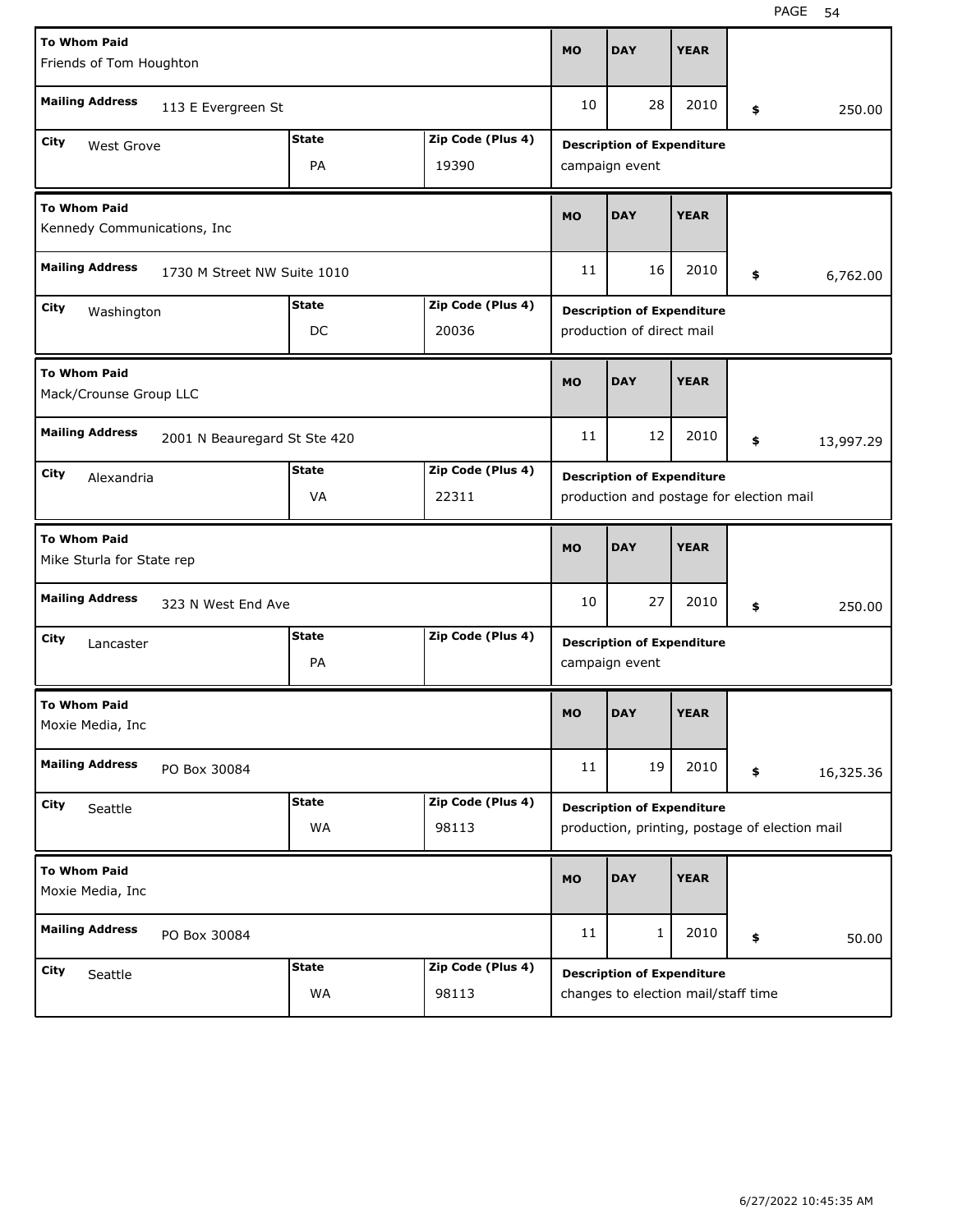| <b>To Whom Paid</b><br><b>MSHC Partners</b>                            |                           |                    |                            | <b>MO</b> | <b>DAY</b>                                                   | <b>YEAR</b> |                                                     |
|------------------------------------------------------------------------|---------------------------|--------------------|----------------------------|-----------|--------------------------------------------------------------|-------------|-----------------------------------------------------|
| <b>Mailing Address</b>                                                 | 1155 15th St NW Suite 300 |                    |                            | 11        | 17                                                           | 2010        | \$<br>10,400.00                                     |
| Zip Code (Plus 4)<br><b>State</b><br>City<br>Washington<br>DC<br>20005 |                           |                    |                            |           | <b>Description of Expenditure</b>                            |             | production, printing, and postage for election mail |
| <b>To Whom Paid</b><br>Planned Parenthood Association of Bucks County  |                           |                    |                            |           | <b>DAY</b>                                                   | <b>YEAR</b> |                                                     |
| <b>Mailing Address</b><br>610 Louis Dr                                 |                           |                    |                            | 10        | 21                                                           | 2010        | \$<br>1,043.24                                      |
| City<br>Warminster                                                     |                           | <b>State</b><br>PA | Zip Code (Plus 4)<br>18974 |           | <b>Description of Expenditure</b><br>staff time and expenses |             |                                                     |
| <b>To Whom Paid</b><br>Planned Parenthood of Western PA                |                           |                    |                            | <b>MO</b> | <b>DAY</b>                                                   | <b>YEAR</b> |                                                     |
| <b>Mailing Address</b>                                                 | 933 Liberty Ave           |                    |                            | 10        | 28                                                           | 2010        | \$<br>295.17                                        |
| City<br>Pittsburgh                                                     |                           | <b>State</b><br>PA | Zip Code (Plus 4)<br>15222 |           | <b>Description of Expenditure</b><br>staff time and expenses |             |                                                     |
| <b>To Whom Paid</b><br>Planned Parenthood Southeastern PA              |                           |                    |                            |           |                                                              |             |                                                     |
|                                                                        |                           |                    |                            | <b>MO</b> | <b>DAY</b>                                                   | <b>YEAR</b> |                                                     |
| <b>Mailing Address</b>                                                 | 1144 Locust St            |                    |                            | 10        | 22                                                           | 2010        | \$<br>4,496.21                                      |
| City<br>Philadelphia                                                   |                           | <b>State</b><br>PA | Zip Code (Plus 4)<br>19107 |           | <b>Description of Expenditure</b><br>staff time and expenses |             |                                                     |
| <b>To Whom Paid</b><br>Steve Santarsiero for State Rep                 |                           |                    |                            | <b>MO</b> | <b>DAY</b>                                                   | <b>YEAR</b> |                                                     |
| <b>Mailing Address</b>                                                 | 16 S Main St              |                    |                            | 10        | 29                                                           | 2010        | \$<br>50.00                                         |
| City<br>Yardley                                                        |                           | <b>State</b><br>PA | Zip Code (Plus 4)<br>19067 |           | <b>Description of Expenditure</b><br>campaign event          |             |                                                     |
| <b>To Whom Paid</b><br>Bipartisan Committee to Elect Jo Ellen Bowman   |                           |                    |                            | <b>MO</b> | <b>DAY</b>                                                   | <b>YEAR</b> |                                                     |
| <b>Mailing Address</b>                                                 | PO Box 102                |                    |                            | 10        | 28                                                           | 2010        | \$<br>250.00                                        |